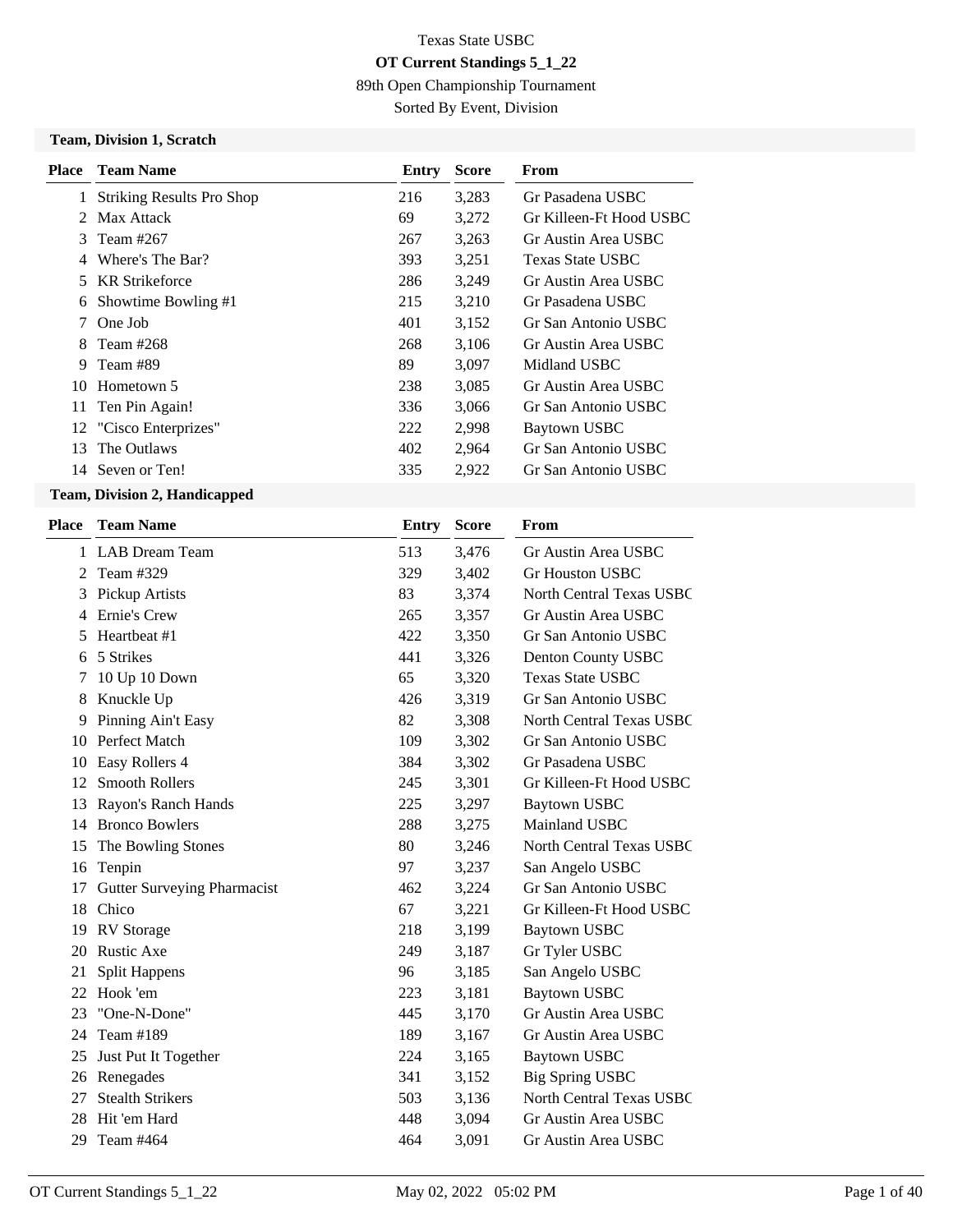89th Open Championship Tournament

Sorted By Event, Division

### **Team, Division 2, Handicapped**

| <b>Place</b> | <b>Team Name</b>        | Entry | <b>Score</b> | From                      |
|--------------|-------------------------|-------|--------------|---------------------------|
|              | 30 Redonkulous #1       | 56    | 3,088        | Gr San Antonio USBC       |
| 31           | Easy Rollers 6          | 387   | 3,082        | Gr Pasadena USBC          |
| 32           | "Pack $10$ "            | 228   | 3,078        | Baytown USBC              |
| 33           | Redonkulous #2          | 57    | 3,066        | Gr San Antonio USBC       |
| 34           | What the Hell           | 442   | 3,047        | Denton County USBC        |
| 35           | Heartbeat #2            | 421   | 3,038        | Gr San Antonio USBC       |
| 36           | LMB Steel               | 173   | 3,034        | <b>Brazos Valley USBC</b> |
| 37           | <b>Brace A-Cross</b>    | 456   | 3,033        | North Central Texas USBC  |
| 38           | Showtime Bowline #2     | 217   | 3,021        | Gr Pasadena USBC          |
| 39           | L & M Refrigeration     | 219   | 3,019        | Baytown USBC              |
| 40           | Oh No He Didn't         | 328   | 3,008        | Gr Dallas USBC            |
| 41           | <b>Feast or Famine</b>  | 126   | 3,006        | Gr Houston USBC           |
| 42           | The Fugitives           | 212   | 2,957        | Baytown USBC              |
| 43           | Texas Express #1        | 19    | 2,948        | Gr Dallas USBC            |
| 44           | <b>WG Lifetimers</b>    | 121   | 2,942        | Gr Austin Area USBC       |
| 45           | Fab 5                   | 429   | 2,938        | Gr Austin Area USBC       |
| 46           | <b>Clempions Lounge</b> | 248   | 2,917        | Gr Tyler USBC             |
| 47           | It's Go Time            | 221   | 2,911        | Baytown USBC              |

### **Team, Division 3, Handicapped**

| Place | <b>Team Name</b>          | Entry | <b>Score</b> | From                            |
|-------|---------------------------|-------|--------------|---------------------------------|
| 1     | <b>Blue Water Bowling</b> | 229   | 3,479        | <b>Baytown USBC</b>             |
| 2     | Redonkulous #4            | 59    | 3,438        | Gr San Antonio USBC             |
| 3     | Cash Us Out               | 399   | 3,419        | <b>Gr Houston USBC</b>          |
| 4     | Little High               | 290   | 3,364        | Mainland USBC                   |
| 5     | Team #450                 | 450   | 3,346        | Amarillo USBC                   |
| 6     | Crazy Train               | 31    | 3,331        | Gr San Antonio USBC             |
| 7     | <b>Shut You Down</b>      | 293   | 3,319        | Mainland USBC                   |
| 8     | <b>Easy Rollers</b>       | 382   | 3,304        | Gr Pasadena USBC                |
| 8     | Let's Do This #3          | 491   | 3,304        | Gr Dallas USBC                  |
| 10    | Alleygators               | 79    | 3,297        | North Central Texas USBC        |
| 11    | "BOHICA"                  | 214   | 3,272        | <b>Baytown USBC</b>             |
| 12    | Skid, Flip & Roll         | 108   | 3,261        | Gr San Antonio USBC             |
| 13    | Combat Crazee             | 318   | 3,257        | Gr Killeen-Ft Hood USBC         |
| 14    | Blitzkrieg                | 308   | 3,256        | <b>Texas State USBC</b>         |
| 15    | Let's Do This #2          | 480   | 3,252        | Gr Dallas USBC                  |
| 16    | <b>Sheet Happens</b>      | 292   | 3,249        | Mainland USBC                   |
| 17    | Will Strike If Provoked   | 81    | 3,242        | North Central Texas USBC        |
| 18    | Let's Do This #1          | 479   | 3,239        | Gr Dallas USBC                  |
| 19    | We are One                | 439   | 3,238        | Denton County USBC              |
| 20    | Eassy Rollers 3           | 385   | 3,236        | Gr Pasadena USBC                |
| 21    | <b>Balls of Fury</b>      | 78    | 3,223        | <b>North Central Texas USBC</b> |
| 22    | Team #451                 | 451   | 3,213        | Amarillo USBC                   |
| 23    | Team #116                 | 116   | 3,210        | <b>Gr Dallas USBC</b>           |
| 24    | Easy Roller @             | 383   | 3,200        | Gr Pasadena USBC                |
| 25    | Killin' Me Small          | 142   | 3,197        | <b>Texas State USBC</b>         |
| 26    | One Ball No Excuses       | 440   | 3,191        | Denton County USBC              |
|       |                           |       |              |                                 |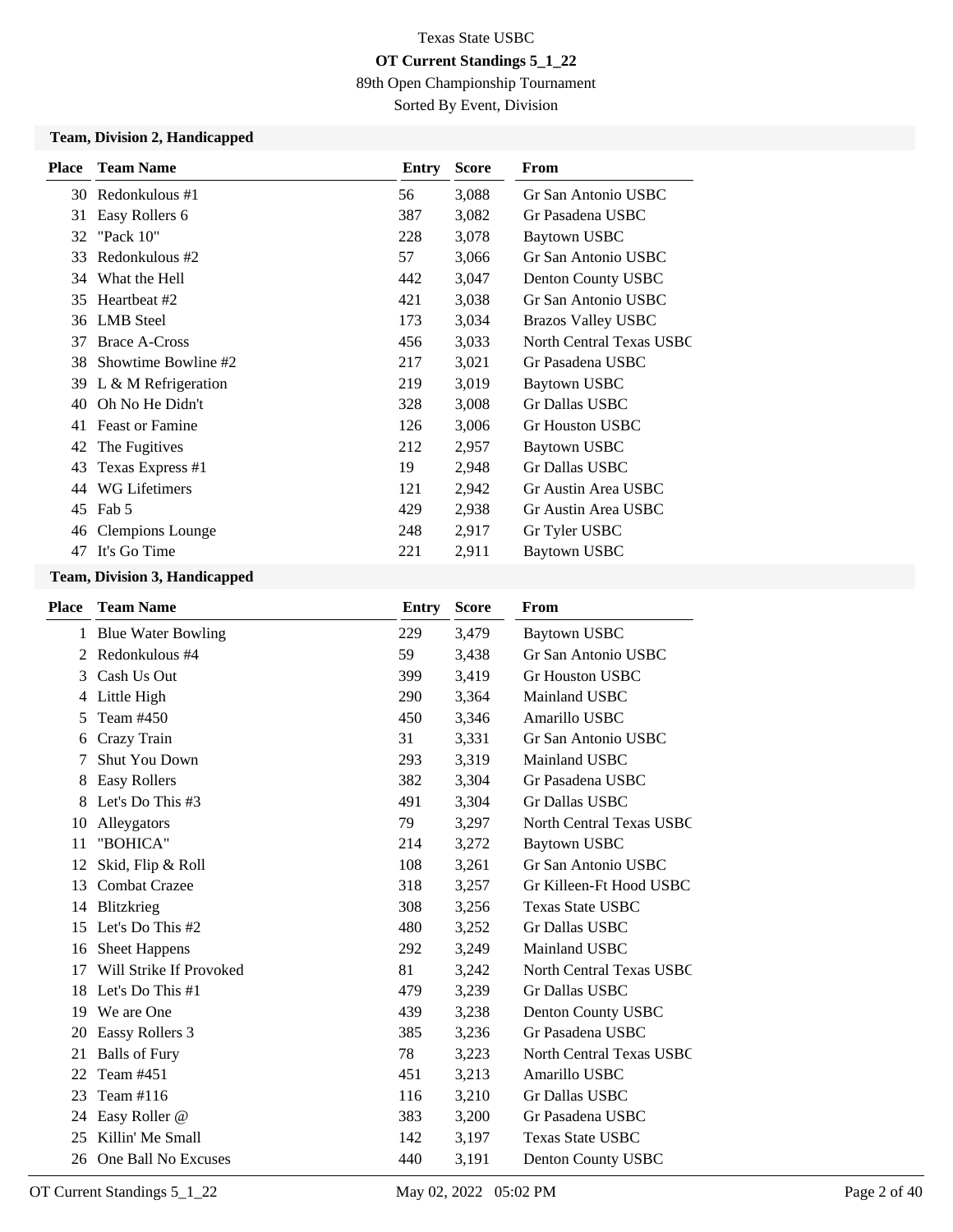89th Open Championship Tournament

Sorted By Event, Division

### **Team, Division 3, Handicapped**

| <b>Place</b> | <b>Team Name</b>                     | Entry | <b>Score</b> | From                      |
|--------------|--------------------------------------|-------|--------------|---------------------------|
| 27           | Primetime                            | 396   | 3,179        | Gr Houston USBC           |
| 28           | Way 2 SeXXXy                         | 446   | 3,171        | Gr Austin Area USBC       |
| 29           | No Name Bowlers                      | 227   | 3,162        | Baytown USBC              |
| 30           | Easy Rollers 5                       | 386   | 3,161        | Gr Pasadena USBC          |
| 31           | Imagine That                         | 35    | 3,156        | North Central Texas USBC  |
| 32           | Up Our Alley                         | 84    | 3,127        | North Central Texas USBC  |
| 33           | Texas Express #2                     | 20    | 3,115        | <b>Gr Dallas USBC</b>     |
| 34           | 12 in a Row                          | 443   | 3,104        | Denton County USBC        |
| 35           | <b>Tuesday Night Special Edition</b> | 226   | 3,103        | <b>Baytown USBC</b>       |
| 36           | Ten Pins Down                        | 388   | 3,096        | Gr Killeen-Ft Hood USBC   |
| 37           | XXX-Rated                            | 447   | 3,084        | Gr Austin Area USBC       |
| 38           | Team # 392                           | 392   | 3,082        | Gr Austin Area USBC       |
| 38           | Wheel's Up                           | 397   | 3,082        | <b>Gr Houston USBC</b>    |
| 40           | <b>Brazos Valley Auto</b>            | 172   | 3,081        | <b>Brazos Valley USBC</b> |
| 41           | <b>Smoke'In Mirrors</b>              | 398   | 3,064        | <b>Gr Houston USBC</b>    |
| 42           | <b>Holy Rollers</b>                  | 461   | 3,037        | Gr Austin Area USBC       |
| 43           | Dewald Automotive                    | 68    | 2,987        | Gr Killeen-Ft Hood USBC   |
| 44           | 12 Play                              | 281   | 2,985        | <b>Gr Dallas USBC</b>     |
| 45           | Pindemonium                          | 32    | 2,974        | Gr San Antonio USBC       |
| 46           | RD's Bunch                           | 220   | 2,896        | <b>Baytown USBC</b>       |
| 47           | Mixed Company                        | 211   | 2,784        | Baytown USBC              |
|              |                                      |       |              |                           |

# **Team, Division 4, Handicapped**

| Place         | <b>Team Name</b>                  | Entry | <b>Score</b> | From                            |
|---------------|-----------------------------------|-------|--------------|---------------------------------|
| 1             | Drink, Bowl, Repeat #2            | 11    | 3,526        | Giddings USBC                   |
| $\mathcal{L}$ | One Shot One Kill                 | 62    | 3,458        | Gr Killeen-Ft Hood USBC         |
| 3             | Redonkulous #3                    | 58    | 3,426        | Gr San Antonio USBC             |
| 3             | Los Amigos                        | 291   | 3,426        | Mainland USBC                   |
| 5             | 2 Bad 4 U                         | 171   | 3,391        | <b>Baytown USBC</b>             |
| 6             | <b>Bi-Polar Rollers</b>           | 287   | 3,365        | Mainland USBC                   |
|               | Rough Riders                      | 8     | 3,357        | <b>North Central Texas USBC</b> |
| 8             | Team #433                         | 433   | 3,338        | Gr Houston USBC                 |
| 9             | <b>Elbow Benders</b>              | 488   | 3,335        | Giddings USBC                   |
| 10            | Lake Effect                       | 289   | 3,329        | Mainland USBC                   |
| 11            | San Antonio Strikers              | 317   | 3,308        | Gr San Antonio USBC             |
| 12            | Team #349                         | 349   | 3,286        | Deep East Texas USBC            |
| 13            | <b>Bad Boys Truck Accessories</b> | 70    | 3,282        | Gr Killeen-Ft Hood USBC         |
| 14            | <b>Phantom Strikers</b>           | 63    | 3,273        | Gr Killeen-Ft Hood USBC         |
| 15            | Gutter Dun                        | 152   | 3,237        | Gr San Antonio USBC             |
| 16            | Triple X                          | 123   | 3,233        | <b>Gr Houston USBC</b>          |
| 17            | Velocity                          | 64    | 3,221        | Gr Killeen-Ft Hood USBC         |
| 18            | Team #377                         | 377   | 3,218        | Alvin Pearland USBC             |
| 19            | $2-N-1$                           | 484   | 3,212        | Gr Dallas USBC                  |
| 20            | <b>Rubber Chickens</b>            | 88    | 3,176        | Gr Houston USBC                 |
| 21            | Rollin' Dirty                     | 430   | 3,163        | Baytown USBC                    |
| 22            | Team #483                         | 483   | 3,112        | Bay City/El Campo USBC          |
| 23            | Drink, Bowl, Repeat #1            | 12    | 3,107        | Giddings USBC                   |
|               |                                   |       |              |                                 |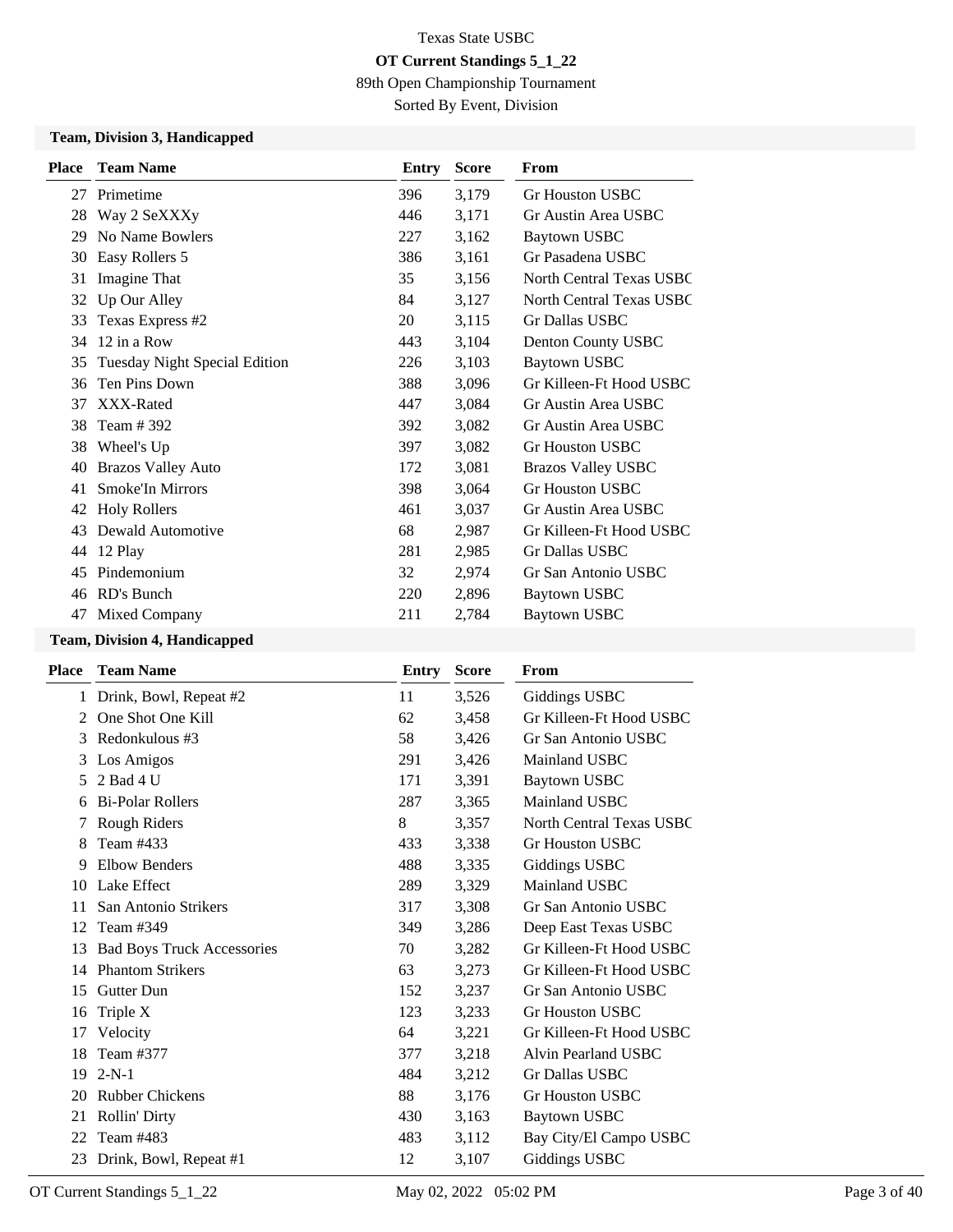89th Open Championship Tournament

Sorted By Event, Division

### **Team, Division 4, Handicapped**

| <b>Place</b> Team Name       |     | <b>Entry Score</b> | From                    |
|------------------------------|-----|--------------------|-------------------------|
| 24 All Out of Bubblegum 2022 | 213 | 3.072              | Baytown USBC            |
| 25 Sure Shots                | 122 | 3.064              | Gr Austin Area USBC     |
| 26 Friday Nite Gang          | 71  | 3.063              | Gr Killeen-Ft Hood USBC |
|                              |     |                    |                         |

#### **Doubles, Division 1, Scratch**

| <b>Place</b> | <b>Team Name</b>                                               | Entry | <b>Score</b> | From                |
|--------------|----------------------------------------------------------------|-------|--------------|---------------------|
| $\mathbf{1}$ | Garcia Christian J. \ Whitten Denton L.                        | 216   | 1,349        | Gr Pasadena USBC    |
| 2            | Stroman Matthew $\setminus$ Brooks Jimmy B.                    | 402   | 1,340        | Gr San Antonio USBC |
| 3            | Hilmers Ben S. \ Sevier Rick Jr                                | 451   | 1,330        | Amarillo USBC       |
| 4            | Sorola Joshua R. \ Viator Bryan J.                             | 216   | 1,310        | Gr Pasadena USBC    |
| 5            | Boling Matthew (Matt) L. $Sr \setminus$ Sheranko<br>Anthony L. | 393   | 1,301        | Texas State USBC    |
| 6            | Buchert Charles N. \ Whitfield Henry S.                        | 335   | 1,300        | Gr San Antonio USBC |
| 7            | Owens Michael L. \ Fowler Jeremy S.                            | 89    | 1,298        | Midland USBC        |
| 8            | Southerland Ricky L. \ Hoffman Brian L.                        | 401   | 1,285        | Gr San Antonio USBC |
| 9            | Chandler David \ Chandler Charley E.                           | 223   | 1,270        | Baytown USBC        |
| 10           | Villarreyna Andres \ Nguyen Ryan D.                            | 215   | 1,262        | Gr Pasadena USBC    |
| 11           | Brown Shalonda Y. \ Simpson Fredrick Sr                        | 445   | 1,257        | Gr Austin Area USBC |
| 12           | Ferguson Calvin R. \ Clark Kenneth R.                          | 401   | 1,255        | Gr San Antonio USBC |
| 13           | Tandle Matthew A. \ Binder Steven M.                           | 126   | 1,213        | Gr Houston USBC     |
| 14           | Williams Tina M. $\forall$ Williams Stuart                     | 268   | 1,194        | Gr Austin Area USBC |
| 15           | Ivicic Mark A. \ Barfield Kevin                                | 267   | 1,180        | Gr Austin Area USBC |
| 16           | Rodriguez Maria J. \ Pogge Adam                                | 267   | 1,150        | Gr Austin Area USBC |
| 16           | Raymond Jon P. \ Hays Rusty T.                                 | 510   | 1,150        | Gr Austin Area USBC |
|              |                                                                |       |              |                     |

# **Doubles, Division 2, Handicapped**

| Place        | <b>Team Name</b>                                       | Entry | <b>Score</b> | <b>From</b>              |
|--------------|--------------------------------------------------------|-------|--------------|--------------------------|
| $\mathbf{1}$ | Owens Hunter B. \Tribolet Travis C.                    | 97    | 1,474        | San Angelo USBC          |
| 2            | Joseph Barry J. \ Boozer Melanie L.                    | 433   | 1,424        | <b>Gr Houston USBC</b>   |
| 3            | Sanders Zak G. \ Sanders Gerald E.                     | 329   | 1,419        | Gr Houston USBC          |
| 4            | Sensat Jamie P. \ Brandon Spencer M.                   | 441   | 1,403        | Denton County USBC       |
| 5            | Stone Bob $\setminus$ Barker Tommy A.                  | 57    | 1,399        | Gr San Antonio USBC      |
| 5            | Gonzales Richard A. Jr \ Resendez Eric P.              | 224   | 1,399        | <b>Baytown USBC</b>      |
| 7            | Lawrence Richard C. Sr \ Lawrence Robert S.            | 265   | 1,381        | Gr Austin Area USBC      |
| 7            | Beck Matthew P. $\forall$ Pyle Justin G.               | 286   | 1,381        | Gr Austin Area USBC      |
| 9            | Autry Edward "Tra" T. Jr \ Johnson Byron J.            | 248   | 1,371        | Gr Tyler USBC            |
| 10           | Ferguson Joey G. $\setminus$ Cisco Rick G.             | 222   | 1,369        | <b>Baytown USBC</b>      |
| 11           | Lawrence Jennifer L. $\setminus$ Kiive-Logston Ryan S. | 286   | 1,363        | Gr Austin Area USBC      |
| 12           | Layman James W. Jr \ Haskins Michael W.                | 336   | 1,362        | Gr San Antonio USBC      |
| 13           | Lesifko Nick $\setminus$ Ross Jason D.                 | 511   | 1,358        | Gr Austin Area USBC      |
| 14           | Bohr Mike $\setminus$ Bohr Nathan M.                   | 267   | 1,356        | Gr Austin Area USBC      |
| 15           | Williams Andrew L. $\langle$ Clark Todd A.             | 384   | 1,354        | Gr Pasadena USBC         |
| 16           | Smith Eugene Jr \ Giuliani Anthony J.                  | 335   | 1,352        | Gr San Antonio USBC      |
| 17           | Garner Kenneth A. Jr \ Thomason John                   | 288   | 1,350        | Mainland USBC            |
| 18           | Cruitt Walter W. $\setminus$ Calvert Chuck L.          | 214   | 1,331        | <b>Baytown USBC</b>      |
| 19           | Wren Michael A. \Teufel Matt S.                        | 189   | 1,330        | Gr Austin Area USBC      |
| 20           | Buda Randall T. $\forall$ Fugitt James W.              | 83    | 1,329        | North Central Texas USBC |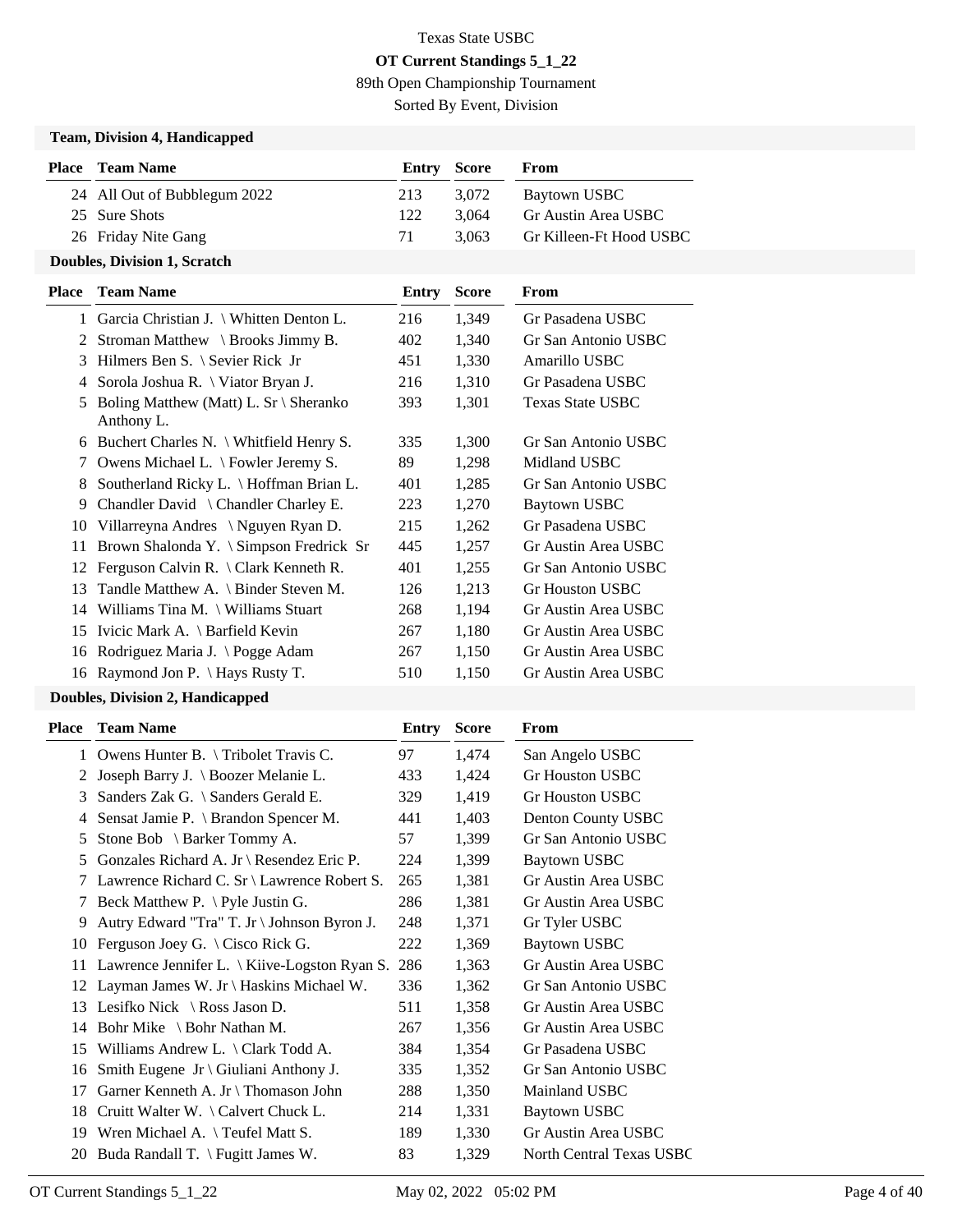89th Open Championship Tournament

Sorted By Event, Division

#### **Doubles, Division 2, Handicapped**

| <b>Place</b> | <b>Team Name</b>                                | <b>Entry</b> | <b>Score</b> | <b>From</b>               |
|--------------|-------------------------------------------------|--------------|--------------|---------------------------|
|              | 21 Adams Roy W. \Dickens Don R.                 | 512          | 1,328        | <b>Baytown USBC</b>       |
| 22           | Taylor Justin \ Cantu Christopher J.            | 421          | 1,327        | Gr San Antonio USBC       |
|              | 23 Herron Paul R. \ Lawless Christopher E.      | 82           | 1,321        | North Central Texas USBC  |
|              | 24 Lewis Paul R. \ Hanna Timothy J.             | 336          | 1,312        | Gr San Antonio USBC       |
|              | 25 Gierisch Les S. \ Latimer Kevin G.           | 456          | 1,310        | North Central Texas USBC  |
|              | 26 Lewis Kevin M. \Lewis Gregg A.               | 69           | 1,309        | Gr Killeen-Ft Hood USBC   |
|              | 27 Cavanaugh John E. \ Wheeler David E.         | 56           | 1,306        | Gr San Antonio USBC       |
| 27           | Nguyen Tommy \ McGee John F. Jr                 | 215          | 1,306        | Gr Pasadena USBC          |
|              | 29 Hudson Mitchell D. \ Ball Charles            | 222          | 1,298        | <b>Baytown USBC</b>       |
|              | 30 Rose Pete C. \ Rose Caleb J.                 | 456          | 1,297        | North Central Texas USBC  |
| 31           | Jefferson Martin \ Genovesi Tony T.             | 89           | 1,292        | Midland USBC              |
|              | 32 Pogor Bryan W. \ Soucia Jay P.               | 268          | 1,289        | Gr Austin Area USBC       |
|              | 32 Hobson James L. \ Monteleone Graham A.       | 402          | 1,289        | Gr San Antonio USBC       |
|              | 34 Banda Daniel M. \ Sweat James "Jim" F.       | 96           | 1,287        | San Angelo USBC           |
|              | 35 Cullison James E. \ Raup Ellsworth(Allen) A. | 292          | 1,283        | Mainland USBC             |
|              | Jr                                              |              |              |                           |
|              | 36 Carter Jason M. \Ashley Jon M.               | 503          | 1,282        | North Central Texas USBC  |
| 37           | Shaver Zachary H. \ Jourden James "Dubby"       | 67           | 1,278        | Gr Killeen-Ft Hood USBC   |
| 38           | Barrett James L. \ Hermosillo Richard G.        | 189          | 1,274        | Gr Austin Area USBC       |
| 38           | Turner Rahsaan \ Martin Toby L.                 | 318          | 1,274        | Gr Killeen-Ft Hood USBC   |
| 40           | Bauer John H. \ Maurer Judson W.                | 248          | 1,272        | Gr Tyler USBC             |
|              | 41 Shell Jamie L. \ Mathis Chauncey (CJ) J.     | 65           | 1,267        | <b>Texas State USBC</b>   |
|              | 42 Watkins Clint E. \ Barton Daylan L.          | 89           | 1,266        | Midland USBC              |
|              | 43 Czarnecki Joshua E. \ Vorpahl John E.        | 401          | 1,265        | Gr San Antonio USBC       |
|              | 44 Morris Justin M. \ Grimm Joshua E.           | 429          | 1,263        | Gr Austin Area USBC       |
| 45           | Nally Sheila R. \Thomason Tommy O. Jr           | 288          | 1,260        | Mainland USBC             |
|              | 46 Strickland Carl E. \ Adams Roy W.            | 218          | 1,253        | <b>Baytown USBC</b>       |
| 47           | Marro James P. \ Foster David C. III            | 387          | 1,243        | Gr Pasadena USBC          |
| 47           | Grimm Morgan R. \ Lichtenwalter Donald J.       | 429          | 1,243        | Gr Austin Area USBC       |
| 49           | Tucker Charles H. III \ Buss Anthony R.         | 508          | 1,239        | Gr Austin Area USBC       |
| 50           | Maxson Nyle B. \ Maxson Josh A.                 | 69           | 1,237        | Gr Killeen-Ft Hood USBC   |
|              | 51 Rayon Sam K. \ McMakin Adam W.               | 225          | 1,236        | <b>Baytown USBC</b>       |
|              | 52 Reynolds Ronald D. \ Blair Scott M.          | 441          | 1,233        | Denton County USBC        |
| 53           | Calcarone Adam R. \ Calcarone Dale Jr           | 224          | 1,231        | <b>Baytown USBC</b>       |
| 53           | Atkinson Corey D. \ Wukasch John D. Jr          | 393          | 1,231        | Texas State USBC          |
| 55           | Hartgrove Justin D. \ Meier Toby A.             | 69           | 1,230        | Gr Killeen-Ft Hood USBC   |
|              | 56 Barrow Kelley F. \ Saxton James L.           | 225          | 1,226        | <b>Baytown USBC</b>       |
| 57           | Schultz Lori L. \ Coats Anthony C.              | 265          | 1,225        | Gr Austin Area USBC       |
| 57           | Dalton Joshua W. \ Zufall Bernard (Ben) J.      | 392          | 1,225        | Gr Austin Area USBC       |
| 59           | Kissner Glen M. $\setminus$ Stover Billy J. Jr  | 80           | 1,223        | North Central Texas USBC  |
| 60           | Goelz Christopher A. \ Leibert Stanley E. III   | 335          | 1,219        | Gr San Antonio USBC       |
| 61           | Greig Michael M. \ Norris Otha L. III           | 172          | 1,216        | <b>Brazos Valley USBC</b> |
| 62           | Johns Ralph S. III \ Barajas Fernando R.        | 426          | 1,214        | Gr San Antonio USBC       |
| 63           | Smart Christopher M. \ Oliver Frank M.          | 20           | 1,212        | Gr Dallas USBC            |
|              | 64 Kaminski David W. \ Giddens Chris            | 82           | 1,208        | North Central Texas USBC  |
|              | 64 Beattie Gary \ Shearfield Allan D.           | 219          | 1,208        | <b>Baytown USBC</b>       |
| 66           | Bradshaw Jeff S. \ Hagan Charles R.             | 218          | 1,207        | <b>Baytown USBC</b>       |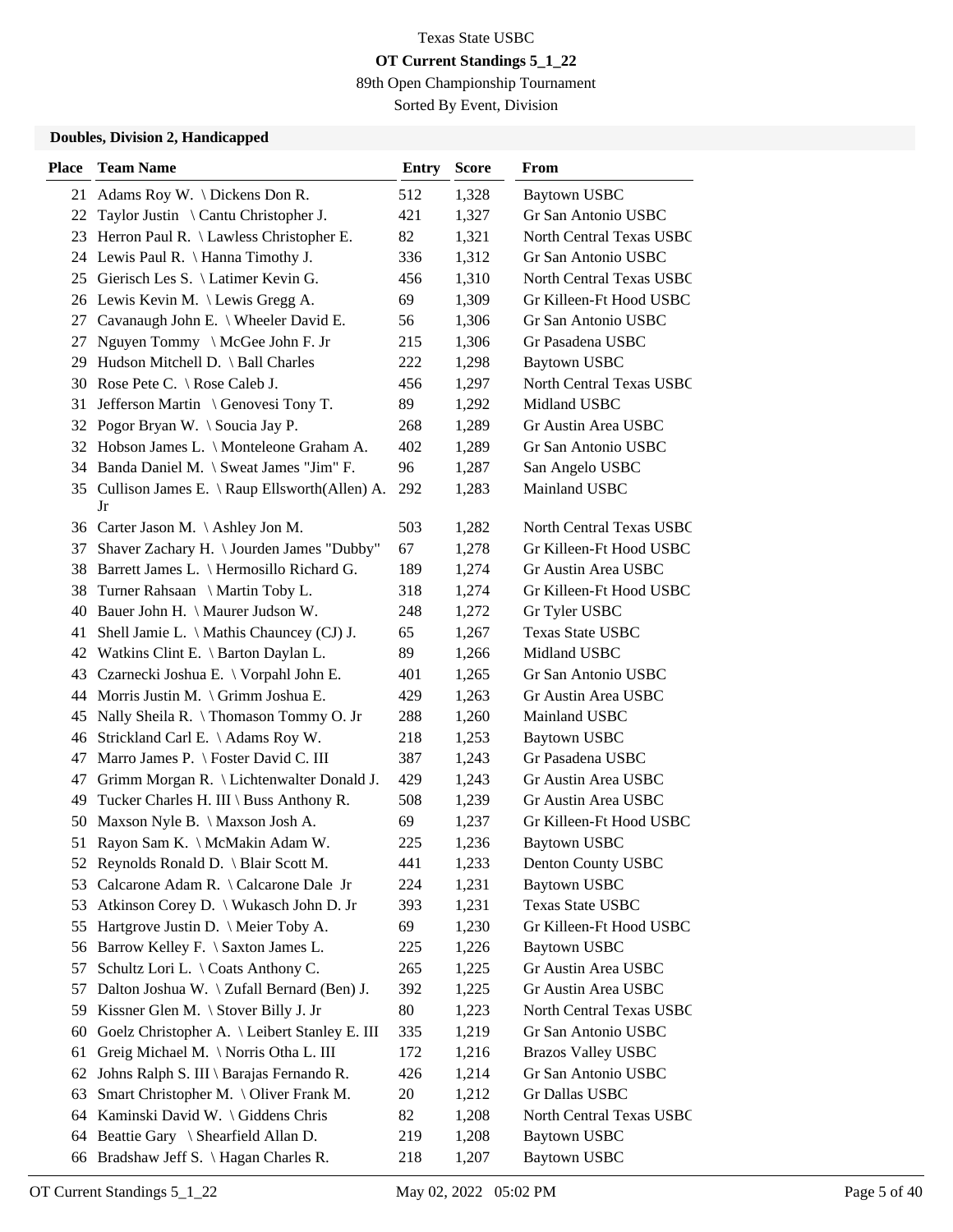89th Open Championship Tournament

Sorted By Event, Division

#### **Doubles, Division 2, Handicapped**

| Place | <b>Team Name</b>                                       | Entry | <b>Score</b> | From                |
|-------|--------------------------------------------------------|-------|--------------|---------------------|
|       | 67 Lambert Debra K. \ Kiefert Edward R.                | 20    | 1,202        | Gr Dallas USBC      |
| 67    | Kassner Harvey D. $\setminus$ Kassner Larry W.         | 109   | 1,202        | Gr San Antonio USBC |
| 69    | Krueger Hannah L. $\setminus$ Svetlick Christopher J.  | 385   | 1,200        | Gr Pasadena USBC    |
| 70    | Oestreich Brent D. \ Chapman Chris L.                  | 329   | 1,192        | Gr Houston USBC     |
| 71    | Cass JoAnn A. \ Bell Terry E.                          | 448   | 1,190        | Gr Austin Area USBC |
|       | 72 Potter Lance M. \ Swain Dillon T.                   | 249   | 1,178        | Gr Tyler USBC       |
| 73    | Jones Alicia D. \ Jones Jerry J.                       | 448   | 1.174        | Gr Austin Area USBC |
|       | 74 Greer Ronald K. \ Kennedy John J.                   | 249   | 1.173        | Gr Tyler USBC       |
|       | 75 Hathaway Magen N. \ West Winston (Chance) 328<br>C. |       | 1,158        | Gr Dallas USBC      |
|       | 76 Stinebiser Douglas R. \Trubenstein Amber L.         | 96    | 1,147        | San Angelo USBC     |
| 77    | Dewberry Gerald \ Dewberry David G.                    | 442   | 1,132        | Denton County USBC  |
| 78    | Filyaw Eric T. $\langle$ Filyaw Elizabeth M.           | 211   | 957          | Baytown USBC        |
|       |                                                        |       |              |                     |

#### **Doubles, Division 3, Handicapped**

| Place | <b>Team Name</b>                                    | <b>Entry</b> | <b>Score</b> | <b>From</b>                     |
|-------|-----------------------------------------------------|--------------|--------------|---------------------------------|
|       | 1 Witherow Michael E. \ Ledet Jeremy J.             | 388          | 1,554        | Gr Killeen-Ft Hood USBC         |
| 2     | Lee Tracey H. $\setminus$ Bolds Gregory L. Jr       | 426          | 1,475        | Gr San Antonio USBC             |
| 3     | Bodner James \ Morgan David L.                      | 153          | 1,451        | Gr San Antonio USBC             |
| 4     | Molina Raeleen \ Johns Joshua C.                    | 426          | 1,446        | Gr San Antonio USBC             |
| 5     | Ellis Susanna E. \ Harrison Ronald A. Jr            | 31           | 1,444        | Gr San Antonio USBC             |
| 6     | Phillips Royce H. \ Harms David                     | 212          | 1,443        | Baytown USBC                    |
| 7     | Chappell Andy C. \Hagelgans Elroy R. Jr             | 422          | 1,434        | Gr San Antonio USBC             |
| 8     | Molina Jorge J. \ Ramirez Albert G.                 | 56           | 1,419        | Gr San Antonio USBC             |
| 9     | Dupuy David M. \Yun Pete                            | 78           | 1,406        | North Central Texas USBC        |
| 10    | Jacinto Reid A.   Kissner Daniel J.                 | 80           | 1,405        | <b>North Central Texas USBC</b> |
|       | 11 Persaud Justin T. \ Briles James R. II           | 384          | 1,403        | Gr Pasadena USBC                |
|       | 12 Williams Charles R. Jr \ Brown Richard F.        | 78           | 1,402        | North Central Texas USBC        |
|       | 13 Wilson James Y. Jr \ Wilson Timothy F. Sr        | 290          | 1,400        | Mainland USBC                   |
| 14    | McVay Randy \Young Brandon                          | 226          | 1,395        | <b>Baytown USBC</b>             |
| 15    | Russell Derwin \ Thompson Jimmy A.                  | 445          | 1,392        | Gr Austin Area USBC             |
|       | 16 Rathell Edward \ Rathell Jace D.                 | 462          | 1,391        | Gr San Antonio USBC             |
|       | 17 Lewellyn Jeremy \ Kington Tim                    | 227          | 1,384        | <b>Baytown USBC</b>             |
| 18    | Garcia Alex J. \ Muscarello Michael A.              | 216          | 1,382        | Gr Pasadena USBC                |
| 19    | Stefek Ashley J. \ Hellon Edward W.                 | 245          | 1,379        | Gr Killeen-Ft Hood USBC         |
|       | 20 Guerra Gabriel L. \ Holguin David                | 56           | 1,372        | Gr San Antonio USBC             |
|       | 20 Bess Joe B. \ Morgan Percy                       | 108          | 1,372        | Gr San Antonio USBC             |
| 22    | Watson Lupita S. \ Watson James A.                  | 448          | 1,371        | Gr Austin Area USBC             |
| 23    | Jefferson Martin \ Whisenhunt Monty                 | 509          | 1,364        | Midland USBC                    |
|       | 24 Furkin Roger W. \Matzko Kevin J.                 | 82           | 1,357        | North Central Texas USBC        |
| 25    | Sanchez Bertha Y. \ Rider Daniel J.                 | 328          | 1,343        | Gr Dallas USBC                  |
|       | 26 Holguin Sonia O. \ Holguin Thomas                | 58           | 1,341        | Gr San Antonio USBC             |
|       | 27 Hoosier Steven W. \ Banks Warren A.              | 386          | 1,339        | Gr Pasadena USBC                |
| 28    | Addison Lee R. \ Lawson Joshua "Bubba" L.           | 96           | 1,338        | San Angelo USBC                 |
| 28    | Joseph Eraina "Michelle" M. \Codrington<br>Damian A | 245          | 1,338        | Gr Killeen-Ft Hood USBC         |
|       | 30 Brown Tony L. Jr \ Williams Ross W.              | 80           | 1,333        | North Central Texas USBC        |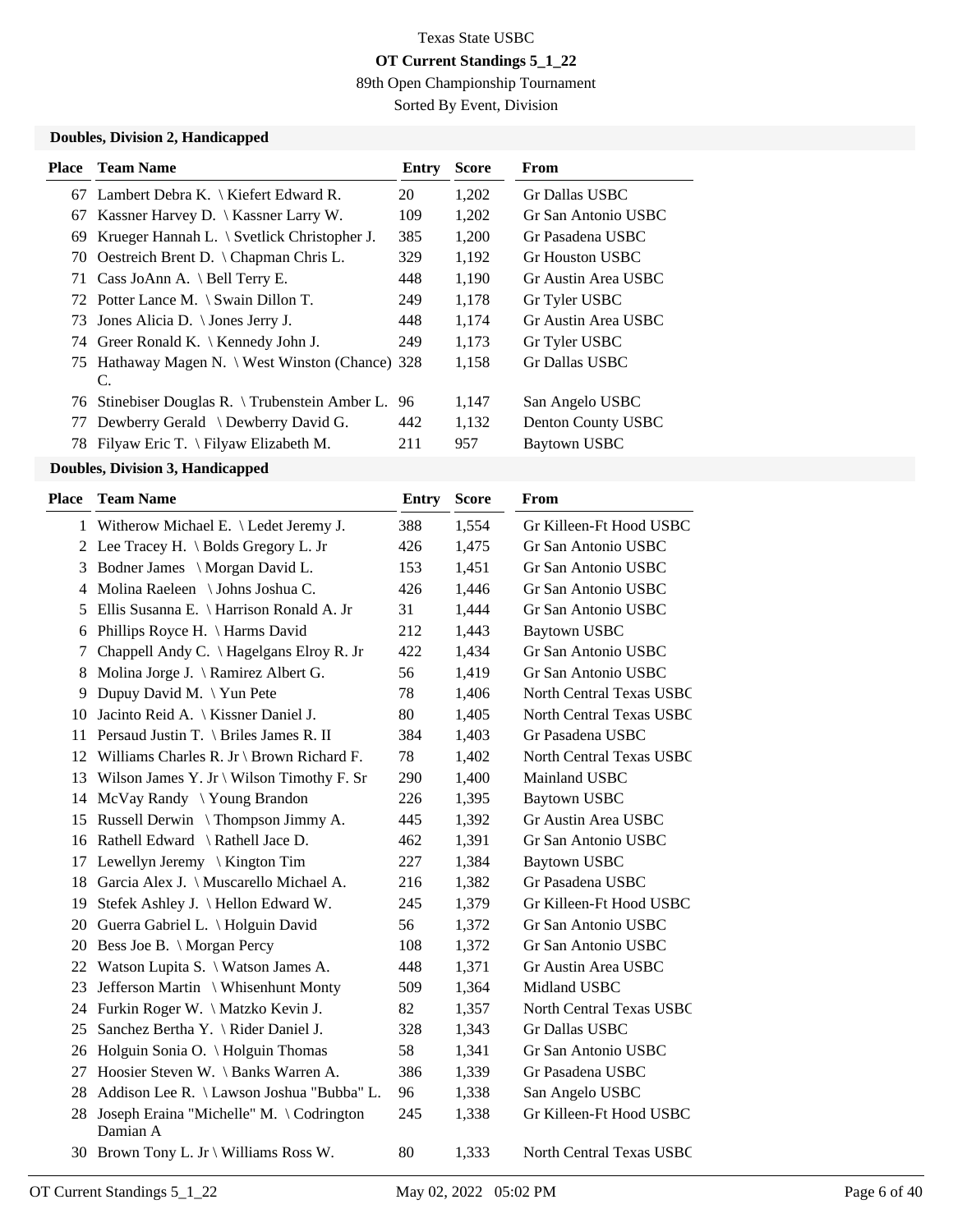89th Open Championship Tournament

Sorted By Event, Division

#### **Doubles, Division 3, Handicapped**

| <b>Place</b> | <b>Team Name</b>                                        | Entry | Score | From                      |
|--------------|---------------------------------------------------------|-------|-------|---------------------------|
|              | 31 Blazier Charles \ Stutz Jerry S.                     | 68    | 1,329 | Gr Killeen-Ft Hood USBC   |
|              | 32 Lindsey Richard L. \ Starkey Jeffrey L.              | 382   | 1,326 | Gr Pasadena USBC          |
|              | 33 Koppen Gayle \ Bergstedt Kurt E.                     | 58    | 1,320 | Gr San Antonio USBC       |
| 33           | Bray Linda Y. \ Willmann Charles "Chuck" J.<br>Jr       | 108   | 1,320 | Gr San Antonio USBC       |
|              | 35 Payson Valerie A. \ Kujan Mark A.                    | 245   | 1,319 | Gr Killeen-Ft Hood USBC   |
|              | 36 Compton Crystal H. \Troxclair Joseph E.              | 226   | 1,316 | <b>Baytown USBC</b>       |
|              | 37 LeDoux James L. Sr \ LeDoux James L. Jr              | 171   | 1,311 | <b>Baytown USBC</b>       |
|              | 38 Lozada Israel Jr \ Brown Stephen G.                  | 318   | 1,310 | Gr Killeen-Ft Hood USBC   |
|              | 39 Niedermeier Belinda G. \ Crenshaw George F. 328<br>Ш |       | 1,309 | Gr Dallas USBC            |
|              | 40 Simmons Patrick J. \ Hall James                      | 62    | 1,308 | Gr Killeen-Ft Hood USBC   |
| 41           | Schneider Stephen J. \ McGill Pamela A.                 | 126   | 1,305 | Gr Houston USBC           |
| 42           | Sanchez Daniel R. \ Coleman Frank                       | 97    | 1,304 | San Angelo USBC           |
| 43           | Houston Clayton O. \ Reid Emmerson D.                   | 447   | 1,303 | Gr Austin Area USBC       |
|              | 44 Mrozewski Joseph A. \ Mays Leo G.                    | 399   | 1,301 | <b>Gr Houston USBC</b>    |
| 45           | Southern Rusty R. \ Garcia Manuel                       | 217   | 1,300 | Gr Pasadena USBC          |
|              | 46 Reid James \ Butterworth Timothy R. Jr               | 154   | 1,298 | Gr San Antonio USBC       |
| 47           | Wiggins Josh A. $\setminus$ Shotwell Jenny R.           | 67    | 1,297 | Gr Killeen-Ft Hood USBC   |
| 47           | Townsend Donald L. Jr \ Caine Robert M.                 | 387   | 1,297 | Gr Pasadena USBC          |
| 49           | Villarreal Bob Jr \ Montgomery Will                     | 442   | 1,288 | Denton County USBC        |
| 49           | Jeffery Tara \ Robinson Jerry D.                        | 479   | 1,288 | Gr Dallas USBC            |
| 51           | Kerr Michael B. $\Lambda$ Martin Jay R.                 | 79    | 1,287 | North Central Texas USBC  |
| 52           | Espada Ismael Jr \ Anderson Thomas R.                   | 65    | 1,283 | <b>Texas State USBC</b>   |
|              | 52 Knoble Korey J. \ Aue David J.                       | 84    | 1,283 | North Central Texas USBC  |
|              | 54 Lawrence Pamela M. \Terlip Carole L.                 | 265   | 1,280 | Gr Austin Area USBC       |
| 55           | Kiefert Faith $\setminus$ Winstead Dwayne E.            | 19    | 1,278 | Gr Dallas USBC            |
|              | 56 Vestal Johnnie L. III \ Farr Norman M.               | 221   | 1,274 | <b>Baytown USBC</b>       |
| 57           | Goetz Greg F. \ Martin Richard L.                       | 221   | 1,264 | <b>Baytown USBC</b>       |
| 57           | Rochon Ruby J. \ Metoyer Reginald E.                    | 396   | 1,264 | <b>Gr Houston USBC</b>    |
| 57           | Cochran Michael W. \ Monroe Robert M.                   | 422   | 1,264 | Gr San Antonio USBC       |
|              | 60 Fellwock Shannon D. \ Fellwock Matt P.               | 443   | 1,262 | Denton County USBC        |
|              | 61 Dimas Michael E. \ DeGroote J Patrick                | 35    | 1,261 | North Central Texas USBC  |
|              | 62 Hull Steven R. \ Ankenbrandt Jerome L.               | 83    | 1,260 | North Central Texas USBC  |
| 63           | Broughton Cody R. \ Broughton Rick S.                   | 386   | 1,259 | Gr Pasadena USBC          |
| 64           | Stoner Kelli D. \ Hayes Leonard T.                      | 384   | 1,258 | Gr Pasadena USBC          |
| 65           | Brickman Dennis L. \ Rose Dennis M.                     | 81    | 1,257 | North Central Texas USBC  |
| 66           | Taylor Marlo R. \ Amshey David E. Jr                    | 422   | 1,255 | Gr San Antonio USBC       |
| 67           | Spicer Vetella J. \ Briscoe Gerald                      | 398   | 1,251 | Gr Houston USBC           |
| 68           | Parris Antonio "Tony" \ Parker Douglas J.               | 388   | 1,245 | Gr Killeen-Ft Hood USBC   |
| 69           | Fuller William \ Watkins Wendall D.                     | 172   | 1,242 | <b>Brazos Valley USBC</b> |
| 69           | Jurrells Ira Jr $\text{Cooke Henry B}.$                 | 461   | 1,242 | Gr Austin Area USBC       |
| 71           | Myers Craig A. \Terry Mickal G.                         | 221   | 1,239 | <b>Baytown USBC</b>       |
| 72           | Cantu Kirk M. \Dolle David                              | 421   | 1,238 | Gr San Antonio USBC       |
| 73           | Cochran Ryan C. \ Huddleston Christopher W. 229         |       | 1,236 | <b>Baytown USBC</b>       |
| 74           | Starnes Jadon \ Briles Evelyn R.                        | 382   | 1,235 | Gr Pasadena USBC          |
|              | 74 Suber Kenneth L. Jr \ Suber Kenneth Sr               | 479   | 1,235 | Gr Dallas USBC            |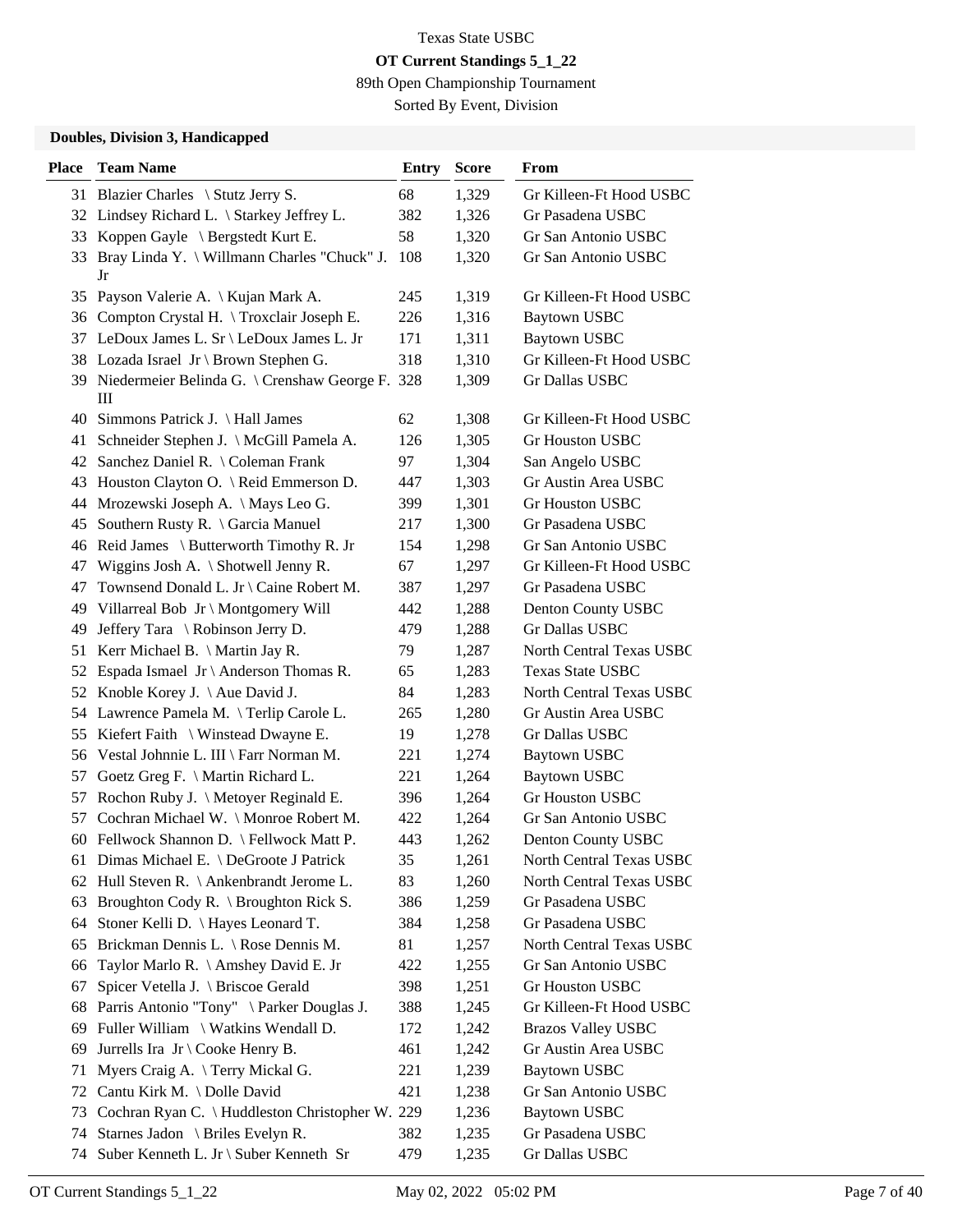89th Open Championship Tournament

Sorted By Event, Division

#### **Doubles, Division 3, Handicapped**

| <b>Place</b> | <b>Team Name</b>                                          | <b>Entry</b> | <b>Score</b> | From                      |
|--------------|-----------------------------------------------------------|--------------|--------------|---------------------------|
|              | 76 Pfluger Kelly S. \ Holtfrerich David R.                | 308          | 1,233        | Texas State USBC          |
|              | 77 Phelps Patrick W. \ Oestreich Raska Ashley R. 329      |              | 1,232        | <b>Gr Houston USBC</b>    |
|              | 77 Lathan Larry N. \ Limbrick Ralph J.                    | 397          | 1,232        | <b>Gr Houston USBC</b>    |
|              | 77 Moreno Mathew D. \ Trevino Chris M.                    | 456          | 1,232        | North Central Texas USBC  |
|              | 80 Ingram Antoine L. \ McClendon Floyd E.                 | 281          | 1,229        | Gr Dallas USBC            |
|              | 81 Reed Jared A. \ Sampica Nicholas W.                    | 441          | 1,225        | Denton County USBC        |
|              | 82 Everman Diana L. \ Everman Jeff                        | 109          | 1,224        | Gr San Antonio USBC       |
|              | 83 Townsend John T. \ Perry Keith T.                      | 447          | 1,219        | Gr Austin Area USBC       |
|              | 84 Hathaway Gregory K. \ Minyard Tommy (TJ)<br>Е.         | 503          | 1,218        | North Central Texas USBC  |
|              | 85 Peoples Charles E. \ Fridye Tom A.                     | 386          | 1,217        | Gr Pasadena USBC          |
|              | 86 Goebel Chris \ Sims Douglas C.                         | 341          | 1,216        | <b>Big Spring USBC</b>    |
|              | 87 Rayon Sam A. \Tibbs James E.                           | 219          | 1,215        | <b>Baytown USBC</b>       |
|              | 88 Maynard Jimmy (Don) D. \ Shelton Tom G.                | 450          | 1,212        | Amarillo USBC             |
|              | 89 Lindsey Dorothy (Lulu) L. \ Hopkins Victoria 382<br>L. |              | 1,210        | Gr Pasadena USBC          |
|              | 90 Morgan William H. \ Houser David J.                    | 292          | 1,209        | Mainland USBC             |
|              | 91 Verner JoAnn \ Fuqua Melanie L.                        | 225          | 1,208        | <b>Baytown USBC</b>       |
|              | 92 Coty Ryan \ Coty Shanon L.                             | 227          | 1,205        | <b>Baytown USBC</b>       |
|              | 93 Watson Timothy J. \ Voerding John E.                   | 439          | 1,204        | Denton County USBC        |
|              | 94 Jones Andrew D. \ De La Rosa Matthew S.                | 84           | 1,200        | North Central Texas USBC  |
|              | 95 Barbara Charles \ Garcia Luis E. III                   | 383          | 1,195        | Gr Pasadena USBC          |
|              | 96 Harms Theresa M. \ Cotter Edward F.                    | 212          | 1,190        | Baytown USBC              |
|              | 97 Timmons Chris \ Reed Kevin                             | 116          | 1,188        | Gr Dallas USBC            |
|              | 98 Syed Ali J. \ Syed Chris A.                            | 443          | 1,187        | Denton County USBC        |
|              | 99 Wilhelm Gordon \ Klabunde David                        | 172          | 1,185        | <b>Brazos Valley USBC</b> |
|              | 100 Vanecek Kris \ Vanecek Jeff                           | 67           | 1,171        | Gr Killeen-Ft Hood USBC   |
|              | 101 Miciotto Josh P. \ Davis Alyssa                       | 506          | 1,165        | Gr Austin Area USBC       |
|              | 102 Olfers Clayton \ Brewer Ashton                        | 462          | 1,162        | Gr San Antonio USBC       |
|              | 103 Goodman Lewis L. \ Dickens Don R.                     | 228          | 1,146        | Baytown USBC              |
|              | 104 Rasmussen Randy \ Drier Scott A.                      | 229          | 1,145        | <b>Baytown USBC</b>       |
|              | 105 Ribinchaux-McMachen Monique R. \ Metevier 19<br>Dan   |              | 1,135        | Gr Dallas USBC            |
|              | 106 Hopkins Paul III \ Stoner Darrell                     | 383          | 1,125        | Gr Pasadena USBC          |
|              | 107 Bates David W. \Downie Matthew J.                     | 446          | 1,118        | Gr Austin Area USBC       |
|              | 108 Ellis Sid D. \ Ferguson Toby                          | 219          | 1,086        | <b>Baytown USBC</b>       |
|              | 109 Stites Dana L. \ Stites Chris L.                      | 440          | 1,004        | Denton County USBC        |

### **Doubles, Division 4, Handicapped**

| <b>Place – Team Name</b>                    | Entry | <b>Score</b> | From                    |
|---------------------------------------------|-------|--------------|-------------------------|
| 1 McCauley Thomas B. \ Perez Gilbert J.     | 59    | 1.529        | Gr San Antonio USBC     |
| 2 Vogler Michelle E. $\Im$ Sims Jeremy W.   | 433   | 1.494        | <b>Gr Houston USBC</b>  |
| 3 Holtfrerich Paul \ Holtfrerich Michael E. | 308   | 1.475        | <b>Texas State USBC</b> |
| 4 Moore Dusty W. \Anaya Alexis              | 287   | 1.460        | Mainland USBC           |
| 5 Tippit Ivy J. $\text{Carroll}$ Billy D.   | 171   | 1.456        | <b>Baytown USBC</b>     |
| 6 Lotz Dennis F. \ Dominik Johnny           | 392   | 1,428        | Gr Austin Area USBC     |
| 6 Lewis Brent A. $\text{Becker Chris J.}$   | 488   | 1.428        | Giddings USBC           |
|                                             |       |              |                         |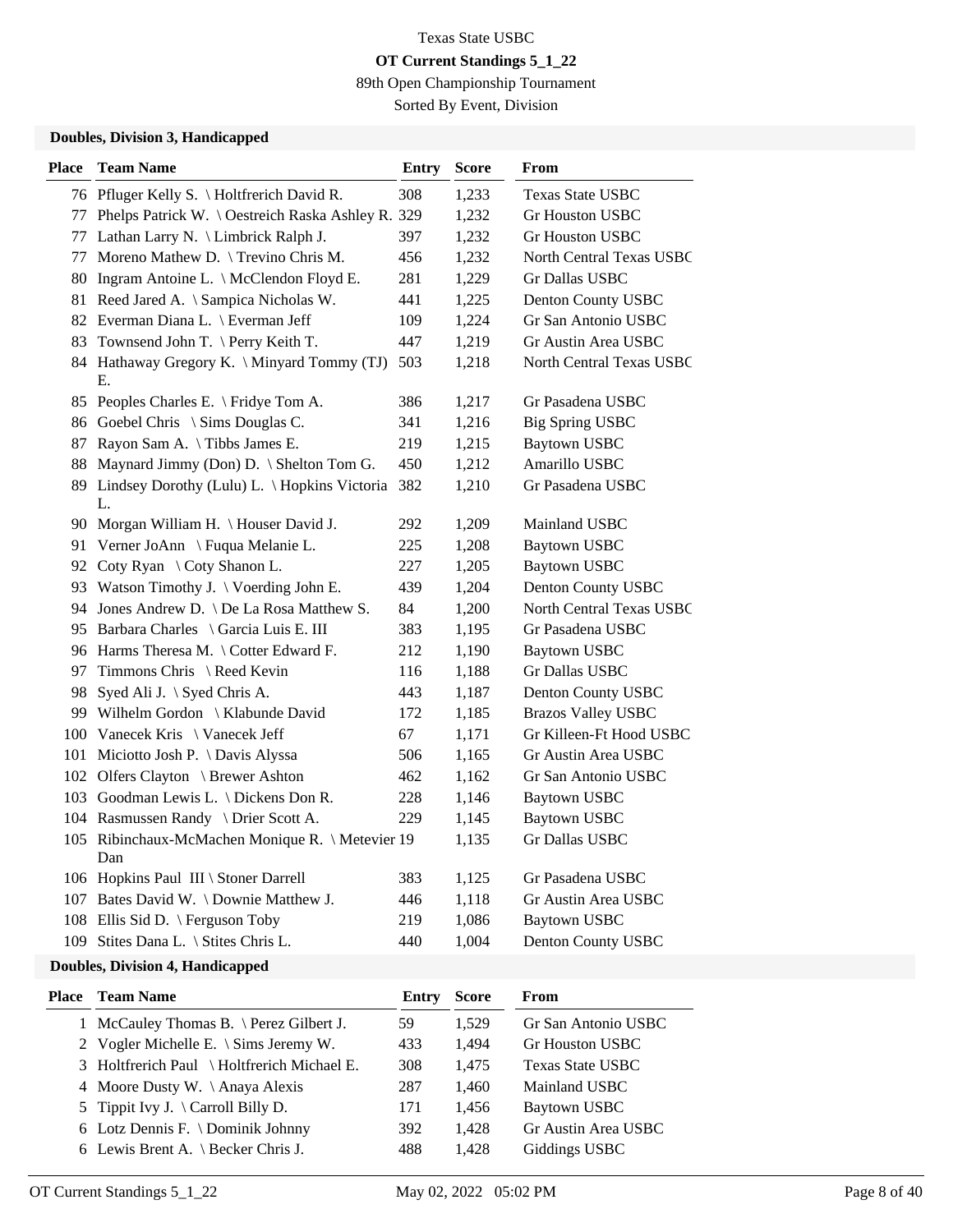89th Open Championship Tournament

Sorted By Event, Division

#### **Doubles, Division 4, Handicapped**

| Place | <b>Team Name</b>                                    | <b>Entry</b> | <b>Score</b> | From                            |
|-------|-----------------------------------------------------|--------------|--------------|---------------------------------|
|       | 8 Small Eric \ Small Brandy C.                      | 142          | 1,419        | <b>Texas State USBC</b>         |
| 9     | Lynch Don E. \ Lynch Travis W.                      | 35           | 1,407        | North Central Texas USBC        |
|       | 10 Pace Robert W. \ Grice Jason R.                  | 293          | 1,401        | Mainland USBC                   |
| 11    | Wood Elisha \ Coty Kiera                            | 227          | 1,400        | <b>Baytown USBC</b>             |
|       | 12 Reeder Marie F. \ Reeder Michael J.              | 59           | 1,391        | Gr San Antonio USBC             |
| 12    | Siminski Kendall S. \ Perez Pasqual "Trey" III 505  |              | 1,391        | Gr Austin Area USBC             |
|       | 14 Tappin Anthony D. \ McCray Gary A.               | 461          | 1,387        | Gr Austin Area USBC             |
|       | 15 Schlag Jersie \ York Gary                        | 213          | 1,385        | <b>Baytown USBC</b>             |
| 16    | Murray Phyllis \ Washington Kristinia Y.            | 480          | 1,374        | Gr Dallas USBC                  |
| 17    | Spratt Dennis \ Matangira Farai M.                  | 417          | 1,367        | Gr Austin Area USBC             |
|       | 18 Holse Anita \ Holse Donald G.                    | 349          | 1,361        | Deep East Texas USBC            |
|       | 19 Graff Christy E. \ Graff Gary L.                 | 308          | 1,359        | <b>Texas State USBC</b>         |
| 19    | Bowie Alma J. \ Davis John A.                       | 398          | 1,359        | <b>Gr Houston USBC</b>          |
|       | 21 Rivers Cheyenne N. \ Rivers Joseph P.            | 451          | 1,356        | Amarillo USBC                   |
|       | 22 Wentzel John L. \ Maddox Jason L.                | 220          | 1,355        | <b>Baytown USBC</b>             |
|       | 23 Bankston David \ Bankston Don                    | 35           | 1,354        | North Central Texas USBC        |
|       | 24 Johnson Ashley L. \ Bradley Ron                  | 64           | 1,353        | Gr Killeen-Ft Hood USBC         |
|       | 25 Cox Eddie N. \ Jungwirth Matt J.                 | 229          | 1,352        | <b>Baytown USBC</b>             |
|       | 26 Dawley Rusty E. \ Jennings Jeffery D.            | 377          | 1,351        | <b>Alvin Pearland USBC</b>      |
| 27 -  | Smith Karen \ McDaniel Michael D.                   | 484          | 1,350        | Gr Dallas USBC                  |
| 28    | Navy Clint D. \ Jones Glenda F.                     | 396          | 1,349        | <b>Gr Houston USBC</b>          |
|       | 29 Keaton Brandon T. \Wardell Jeff G.               | 292          | 1,342        | Mainland USBC                   |
|       | 30 Watson Joe L. \ Watson Robert (Curtis)           | 81           | 1,339        | North Central Texas USBC        |
| 30    | Safu Demetrice M. \ Smith Lashovious<br>(Smitty) D. | 399          | 1,339        | <b>Gr Houston USBC</b>          |
|       | 32 Rice Tim S. \ Guerra Alberto                     | 78           | 1,336        | <b>North Central Texas USBC</b> |
| 33    | Strawn Randy E. \ Sanders William A.                | 291          | 1,335        | Mainland USBC                   |
|       | 33 Vargas Olivia U. \ Wilson Melvin L.              | 433          | 1,335        | <b>Gr Houston USBC</b>          |
|       | 35 Jackson John "Action" E. Sr \ Black Kaneysha     | 64           | 1,334        | Gr Killeen-Ft Hood USBC         |
|       | 35 Anderson Taylor \ Shotwell John D.               | 70           | 1,334        | Gr Killeen-Ft Hood USBC         |
| 37    | Morgan Ginger R. \ Morgan David L.                  | 152          | 1,333        | Gr San Antonio USBC             |
| 37    | Malone Maddox J. \ Harms Megan B.                   | 212          | 1,333        | <b>Baytown USBC</b>             |
|       | 39 Martin Laronus "Ronnie" R. \ Jones Donna R. 396  |              | 1,331        | Gr Houston USBC                 |
| 40    | Dewald Glen P. \ Dewald Brent A.                    | 68           | 1,329        | Gr Killeen-Ft Hood USBC         |
| 41    | Larrabee Matt \ Stratford Bryce                     | 223          | 1,325        | <b>Baytown USBC</b>             |
| 42    | Cox Dennis C. \ Jeffries Donius M.                  | 440          | 1,320        | Denton County USBC              |
|       | 43 LeGrand Bellenthia \ Burgess Kenneth B.          | 123          | 1,318        | Gr Houston USBC                 |
| 44    | Small Stacy \ Small Tom                             | 180          | 1,316        | North Central Texas USBC        |
| 45    | Goodwin Pamela B. \ Goodwin Allen R.                | 349          | 1,315        | Deep East Texas USBC            |
| 46    | Nickell Ruby N. $\$ Parr Billy Jack                 | 8            | 1,313        | North Central Texas USBC        |
| 46    | Dube Kevin L. $\setminus$ Kraak Jay P.              | 173          | 1,313        | <b>Brazos Valley USBC</b>       |
| 48    | Garcia Farrah L. \ Garcia Jesus                     | 152          | 1,308        | Gr San Antonio USBC             |
| 48    | Forsvall Joseph A. \ Shook Bill G.                  | 220          | 1,308        | <b>Baytown USBC</b>             |
| 48    | Maddux Jacob R. \ Ryan John-Daniel                  | 481          | 1,308        | Gr Houston USBC                 |
| 51    | Turner Thomakata \ House Eric D.                    | 318          | 1,307        | Gr Killeen-Ft Hood USBC         |
|       | 52 Houston Vicki E. \ Boynton Devin J.              | 446          | 1,305        | Gr Austin Area USBC             |
|       | 53 Welch David \ Doss Bobby J. Sr                   | 480          | 1,304        | Gr Dallas USBC                  |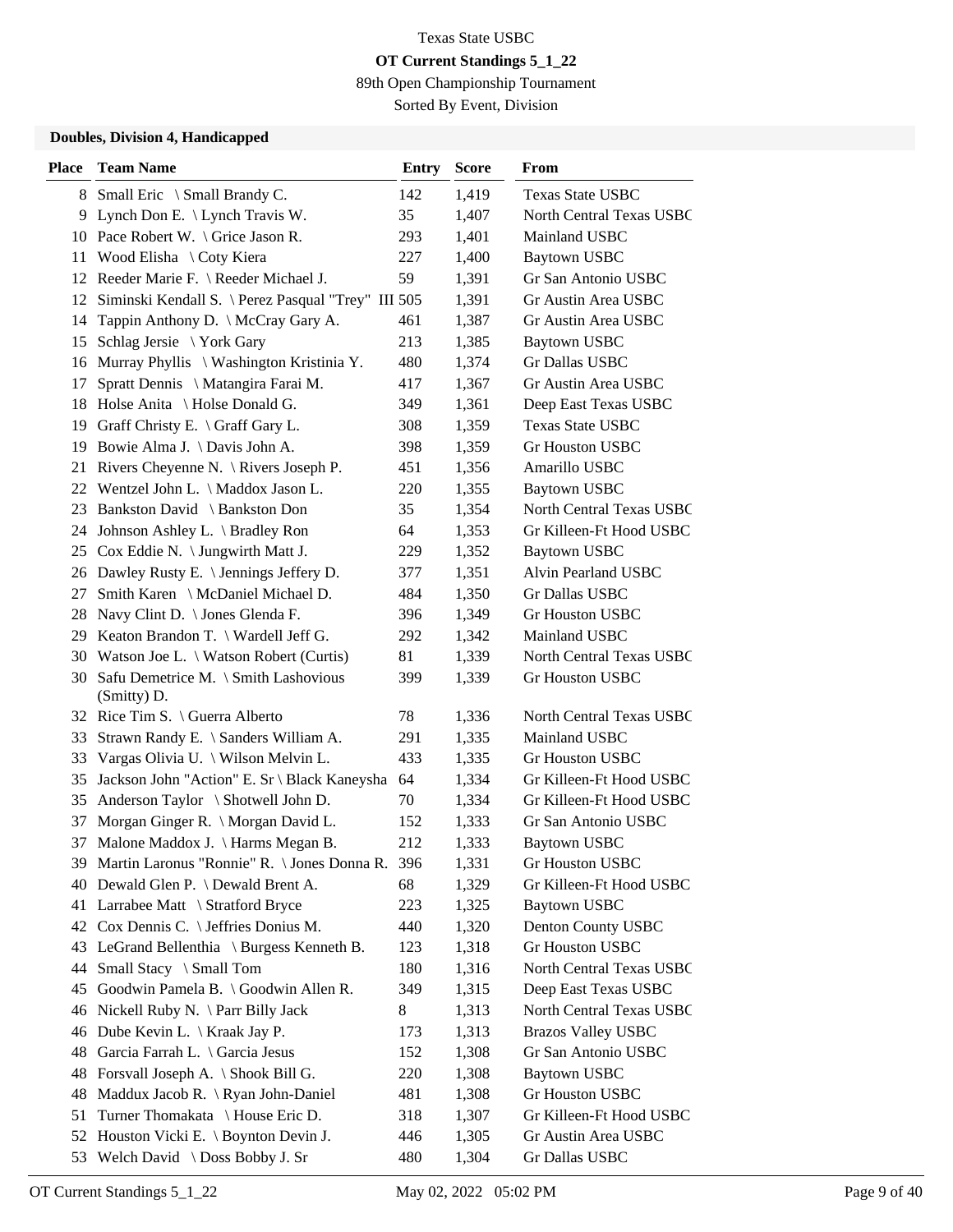89th Open Championship Tournament

Sorted By Event, Division

#### **Doubles, Division 4, Handicapped**

| <b>Place</b> | <b>Team Name</b>                             | Entry | <b>Score</b> | From                     |
|--------------|----------------------------------------------|-------|--------------|--------------------------|
|              | 54 Thompson Mark W. \Thompson Daphene F.     | 341   | 1,302        | <b>Big Spring USBC</b>   |
| 55           | Stephens Jason P. \ Smith Richard "Tony"     | 71    | 1,301        | Gr Killeen-Ft Hood USBC  |
|              | 56 Barnes George \ Blanks Bryan              | 479   | 1,299        | Gr Dallas USBC           |
| 57           | Schantz Brian \ Ramirez Adriana R.           | 57    | 1,296        | Gr San Antonio USBC      |
|              | 58 O'Cain Rebecca C. \ Reed Sean D.          | 289   | 1,295        | Mainland USBC            |
|              | 59 Kurtz Eric P. \ Kurtz Calvin F.           | 11    | 1,294        | Giddings USBC            |
| 59           | Simonson Patti J. \ Simonson Richard E.      | 108   | 1,294        | Gr San Antonio USBC      |
|              | 61 Willis-Raup Denise M. \ Winstead Emily N. | 19    | 1,293        | Gr Dallas USBC           |
|              | 62 Strickland Robert M. \ Beuchaw Wayne D.   | 218   | 1,290        | <b>Baytown USBC</b>      |
| 63           | Dudney Ross N. \ Zapata Richard              | 32    | 1,288        | Gr San Antonio USBC      |
|              | 64 Cruse Wane E. \ Vincent Kevin L.          | 377   | 1,286        | Alvin Pearland USBC      |
|              | 65 Royal Kenneth Jr \ Foote Lance D. Jr      | 64    | 1,285        | Gr Killeen-Ft Hood USBC  |
| 65           | Moore Toni \ Moore Billy F. Jr               | 287   | 1,285        | Mainland USBC            |
| 65           | King Quindalyn R. \ Brown LeShaun E.         | 491   | 1,285        | Gr Dallas USBC           |
|              | 68 Cole Cary D. $\setminus$ Cole Billy R.    | 211   | 1,284        | <b>Baytown USBC</b>      |
|              | 69 Edwards Cynthia M. \ Casey George R.      | 397   | 1,283        | Gr Houston USBC          |
| 70           | Anderson Samantha O. \ Dewald Brad A.        | 70    | 1,282        | Gr Killeen-Ft Hood USBC  |
| 71           | Eppers Alan J. \ Pomasl James E. Jr          | 88    | 1,281        | Gr Houston USBC          |
|              | 71 Hummel Mike R. \ Stephens Virginia A.     | 392   | 1,281        | Gr Austin Area USBC      |
|              | 73 Kuhn Amy L. \ Swenning Chris L.           | 11    | 1,280        | Giddings USBC            |
| 74           | Jacobs Searcy M. Sr \ Manor Melvin S. Sr     | 461   | 1,279        | Gr Austin Area USBC      |
|              | 75 Fugitt Shelley L. \ Heidbrink Chuck       | 84    | 1,278        | North Central Texas USBC |
| 75           | Jackson Barbara A. \ Craver Louis H.         | 123   | 1,278        | Gr Houston USBC          |
| 75           | Small Nathan \ Small Thomas P.               | 142   | 1,278        | <b>Texas State USBC</b>  |
|              | 78 Cearfoss Ann D. \ Ebert Richard T.        | 88    | 1,269        | Gr Houston USBC          |
|              | 79 Leonard Cherry M. \ Brown James T. Jr     | 62    | 1,267        | Gr Killeen-Ft Hood USBC  |
|              | 80 Brown Paula F. \ Brown Charles R.         | 281   | 1,265        | Gr Dallas USBC           |
|              | 81 Cruitt Barbara K. \ Lindsey Jackie C.     | 213   | 1,263        | <b>Baytown USBC</b>      |
|              | 81 Harper Alan R. \ Seay Greg P. Jr          | 293   | 1,263        | Mainland USBC            |
|              | 81 Dimas Debbie J. \ Collins Darin E.        | 439   | 1,263        | Denton County USBC       |
|              | 81 Eich Amanda K. \ Eich Joe F.              | 484   | 1,263        | Gr Dallas USBC           |
| 81           | Mica Jason $\setminus$ Thompson Ansel C.     | 488   | 1,263        | <b>Giddings USBC</b>     |
|              | 86 Wilson Linda D. \ Wilson James Y. Sr      | 290   | 1,262        | Mainland USBC            |
| 87           | Greif Jerry L. Jr \ Hutchinson Michael E.    | 287   | 1,261        | Mainland USBC            |
| 88           | Young Melissa S. \ Young Micheal P.          | 71    | 1,258        | Gr Killeen-Ft Hood USBC  |
| 89           | Esparza Paul \ Barajaz Donnie O.             | 291   | 1,256        | Mainland USBC            |
|              | 90 Rivera Santiago P. III \ Rivera Tammie L. | 31    | 1,255        | Gr San Antonio USBC      |
| 91           | Buehler Steven P. \ Cruz Rodelo P.           | 503   | 1,254        | North Central Texas USBC |
| 92           | Johnson Christie A. \ Martin David J.        | 450   | 1,251        | Amarillo USBC            |
|              | 92 Hinze Rodney A. \ Cerny Gary M.           | 488   | 1,251        | <b>Giddings USBC</b>     |
| 94           | Autry Dalton T. \ Caraway Josh B.            | 248   | 1,245        | Gr Tyler USBC            |
| 94           | Cheek Sandy \ Cashaw Daniel D. III           | 399   | 1,245        | Gr Houston USBC          |
|              | 96 Fassy Mary \ Dawley Mealinda D.           | 377   | 1,244        | Alvin Pearland USBC      |
| 96           | Salazar Janelle A. \ Reisner Evan A.         | 430   | 1,244        | <b>Baytown USBC</b>      |
| 98           | Tilton Theda A. \Tilton Keith E.             | 430   | 1,241        | <b>Baytown USBC</b>      |
| 99           | Montes Ismael M. \ Cutler William            | 8     | 1,240        | North Central Texas USBC |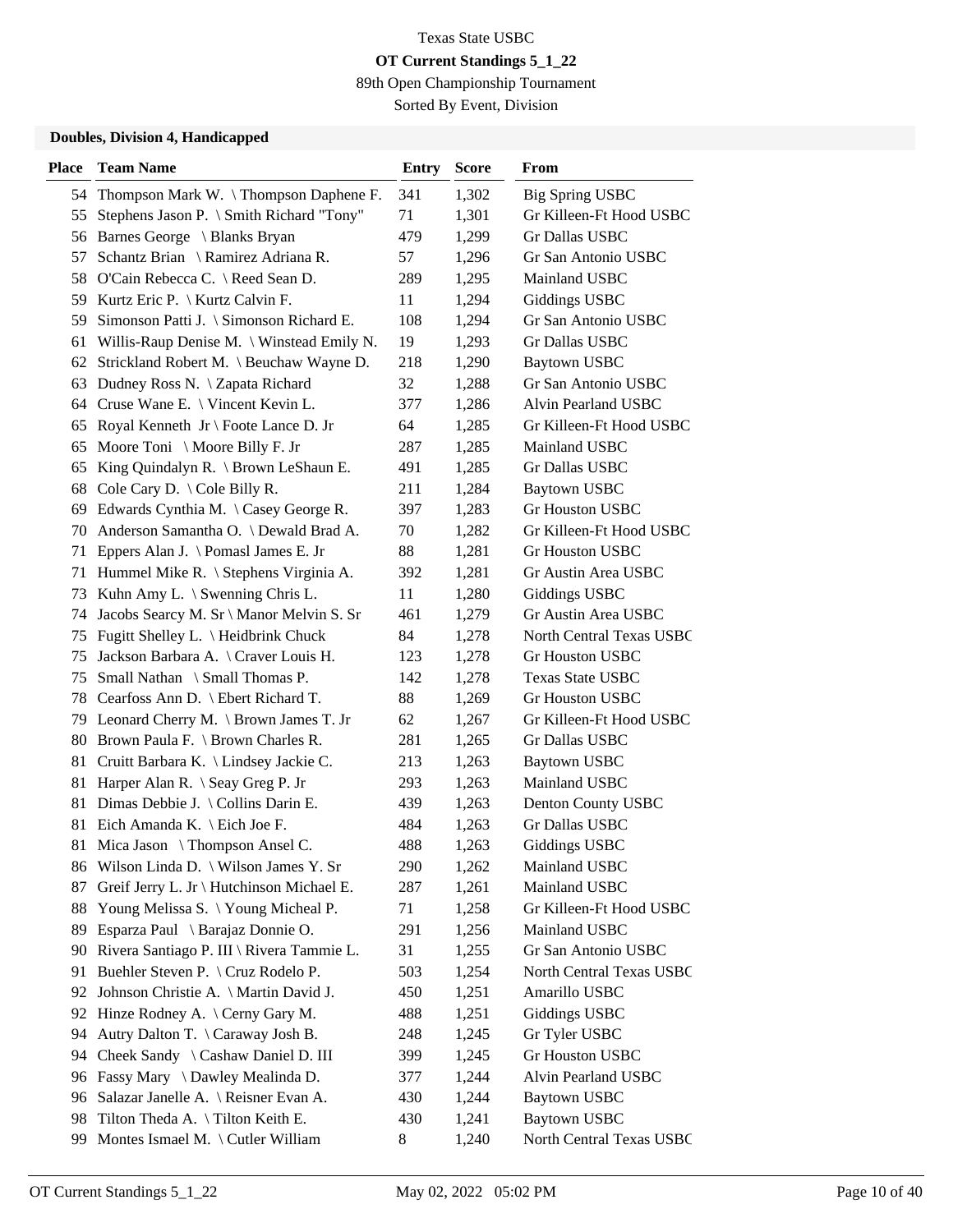89th Open Championship Tournament

Sorted By Event, Division

#### **Doubles, Division 4, Handicapped**

| <b>Place</b> | <b>Team Name</b>                              | <b>Entry</b> | <b>Score</b> | From                      |
|--------------|-----------------------------------------------|--------------|--------------|---------------------------|
|              | 100 McClung Allen W. \ Banks Tierney L.       | 385          | 1,239        | Gr Pasadena USBC          |
|              | 101 Martin Edna T. \Pullen Jack L.            | 317          | 1,235        | Gr San Antonio USBC       |
|              | 101 Bouker Dewitt 'Dusty' C. \ Kelty Ian T.   | 450          | 1,235        | Amarillo USBC             |
|              | 103 Kolb Troy L. \ Bonewald Bobby G.          | 11           | 1,234        | <b>Giddings USBC</b>      |
|              | 104 Hollins Vanessa A. \ Iles Faye M.         | 88           | 1,231        | Gr Houston USBC           |
|              | 105 Cavin Yvonne A. \ Rendon Trini F. II      | 58           | 1,230        | Gr San Antonio USBC       |
|              | 106 Greenlaw Barbara L. \ Greenlaw Willard C. | 150          | 1,226        | Bay City/El Campo USBC    |
|              | 107 Favis Ronald B. \ Houston David L.        | 446          | 1,221        | Gr Austin Area USBC       |
|              | 108 Mullens Rebecca J. \ Cruitt Karen M.      | 213          | 1,220        | <b>Baytown USBC</b>       |
|              | 108 Fox Brian C. \ Fox Vanessa A.             | 439          | 1,220        | Denton County USBC        |
|              | 110 Theus Mandie R. \ Jones David L.          | 123          | 1,214        | Gr Houston USBC           |
|              | 111 Faircloth John P. \ Boldway John F.       | 317          | 1,213        | Gr San Antonio USBC       |
|              | 112 Mckewen Andrew C. \ Lindsey Terry A.      | 214          | 1,212        | <b>Baytown USBC</b>       |
|              | 113 Cruz Matthew J. \ Cruz Sara               | 483          | 1,210        | Bay City/El Campo USBC    |
|              | 114 Garcia Lilly \ Lemon Bonnie L.            | 289          | 1,203        | Mainland USBC             |
|              | 115 Fraley Kathy H. \ Fraley R Neal           | 3            | 1,202        | Gr San Antonio USBC       |
|              | 116 Dudney Jill K. \ Zapata Michaela          | 32           | 1,201        | Gr San Antonio USBC       |
|              | 117 Holaday Vicki \ Chitty Fred L.            | 126          | 1,199        | Gr Houston USBC           |
|              | 118 West Michele D. \ McQueen Milton Jr       | 63           | 1,188        | Gr Killeen-Ft Hood USBC   |
|              | 119 Rider Lori L. \ Rider Todd                | 31           | 1,182        | Gr San Antonio USBC       |
|              | 119 Rodgers Karman J. \ Doffin Lucan G.       | 483          | 1,182        | Bay City/El Campo USBC    |
| 121          | Shuron Rebecca R. \ Parker Douglas J.         | 62           | 1,181        | Gr Killeen-Ft Hood USBC   |
|              | 122 Gutierrez Gerry \ Gutierrez Reynaldo      | 12           | 1,180        | Giddings USBC             |
|              | 123 Mitchell Thomas W. \ Williams James S.    | 226          | 1,174        | <b>Baytown USBC</b>       |
|              | 124 Kessler Timothy L. \ Milam Richard M.     | 116          | 1,172        | Gr Dallas USBC            |
|              | 125 Jefferson John R. \ Jefferson Richard O.  | 173          | 1,171        | <b>Brazos Valley USBC</b> |
|              | 126 Spencer Jaylene A. \ Spencer Michael R.   | 8            | 1,168        | North Central Texas USBC  |
|              | 127 Brown Kelvin A. \ Chisley Nathaniel       | 281          | 1,145        | Gr Dallas USBC            |
|              | 128 Hardin Tim V. \ Harris Brian D.           | 79           | 1,144        | North Central Texas USBC  |
|              | 129 Hengst Kyle D. \ North Robert E. Jr       | 12           | 1,137        | <b>Giddings USBC</b>      |
|              | 130 Ezell Colleen F. \ Ezell Lawrence M.      | 63           | 1,135        | Gr Killeen-Ft Hood USBC   |
|              | 131 Medrano Sabino J. \Colston Robert L.      | 291          | 1,131        | Mainland USBC             |
|              | 132 Michael Benjamen R. \ Stephens Michele    | 484          | 1,110        | Gr Dallas USBC            |
|              | 133 Bunn Jimmy A. \ Martin Jerry W.           | 317          | 1,103        | Gr San Antonio USBC       |

#### **Singles, Division 1, Scratch**

| Place | <b>Team Name</b>          | Entry | <b>Score</b> | From                    |
|-------|---------------------------|-------|--------------|-------------------------|
|       | 1 Kiive-Logston Ryan S.   | 286   | 786          | Gr Austin Area USBC     |
|       | 2 Hilmers Ben S.          | 451   | 749          | Amarillo USBC           |
|       | 3 Haskins Michael W.      | 336   | 718          | Gr San Antonio USBC     |
|       | 4 Codrington Damian A. Sr | 245   | 693          | Gr Killeen-Ft Hood USBC |
|       | 5 Ledet Jeremy J.         | 388   | 688          | Gr Killeen-Ft Hood USBC |
| 6     | Williams Stuart           | 268   | 675          | Gr Austin Area USBC     |
|       | 7 Hagan Charles R.        | 218   | 671          | Baytown USBC            |
|       | 7 Pyle Justin G.          | 286   | 671          | Gr Austin Area USBC     |
|       | 9 Maxson Josh A.          | 69    | 664          | Gr Killeen-Ft Hood USBC |
| 9     | Sheranko Anthony L.       | 393   | 664          | <b>Texas State USBC</b> |
|       |                           |       |              |                         |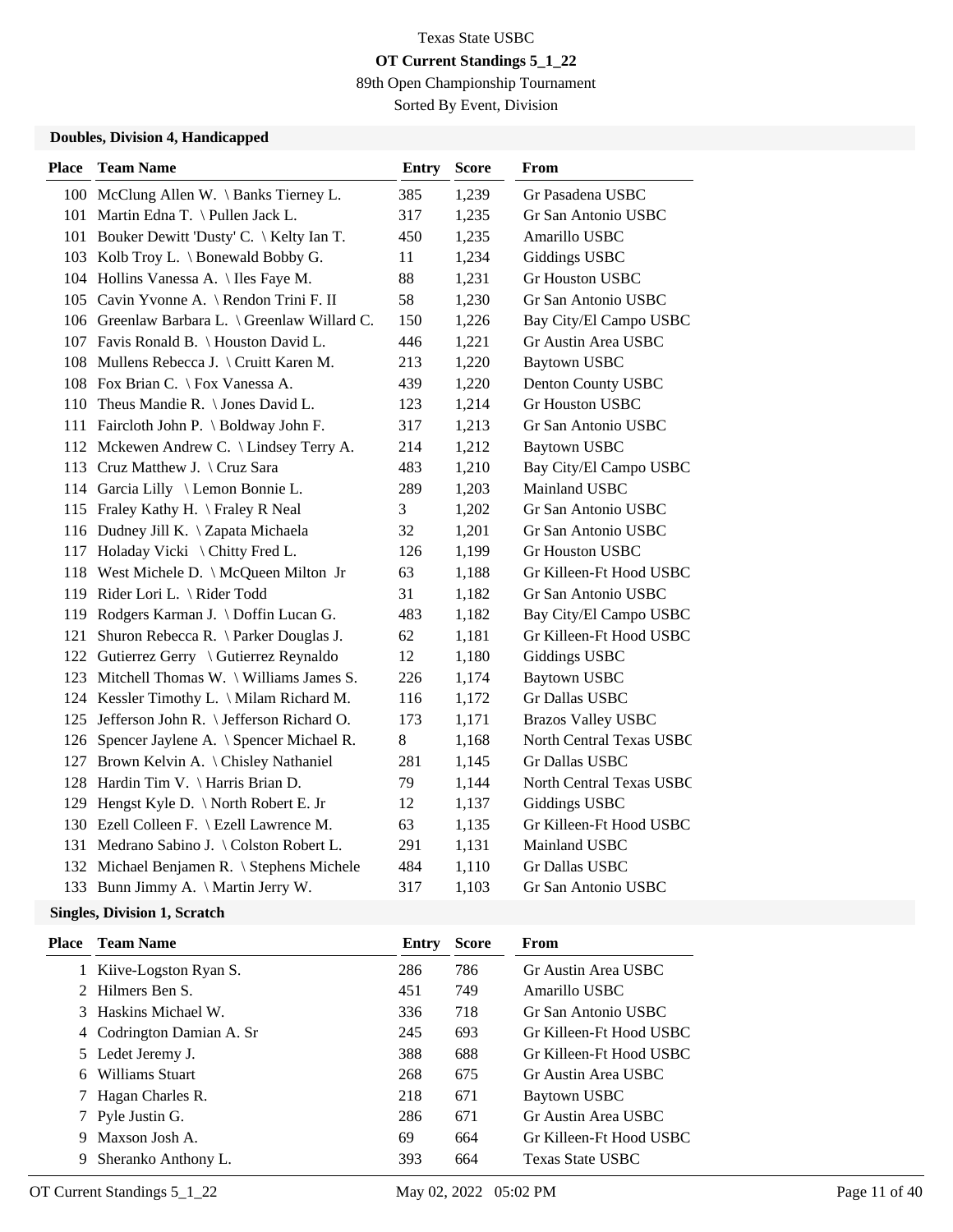89th Open Championship Tournament

Sorted By Event, Division

#### **Singles, Division 1, Scratch**

| <b>Place</b> | <b>Team Name</b>            | Entry | <b>Score</b> | From                            |
|--------------|-----------------------------|-------|--------------|---------------------------------|
| 9            | Wukasch John D. Jr          | 393   | 664          | <b>Texas State USBC</b>         |
|              | 12 Coats Anthony C.         | 265   | 663          | Gr Austin Area USBC             |
| 13           | Whitfield Henry S.          | 335   | 662          | Gr San Antonio USBC             |
| 14           | Ankenbrandt Jerome L.       | 83    | 661          | North Central Texas USBC        |
|              | 14 Buchert Charles N.       | 335   | 661          | Gr San Antonio USBC             |
|              | 16 Winstead Dwayne E.       | 19    | 653          | <b>Gr Dallas USBC</b>           |
| 16           | Briles James R. II          | 384   | 653          | Gr Pasadena USBC                |
| 16           | Vorpahl John E.             | 401   | 653          | Gr San Antonio USBC             |
| 19           | Whitten Denton L.           | 216   | 652          | Gr Pasadena USBC                |
| 20           | Tribolet Travis C.          | 97    | 650          | San Angelo USBC                 |
| 21           | Clark Kenneth R.            | 401   | 649          | Gr San Antonio USBC             |
| 22           | Southerland Ricky L.        | 401   | 648          | Gr San Antonio USBC             |
|              | 22 Hoffman Brian L.         | 401   | 648          | Gr San Antonio USBC             |
| 24           | Sorola Joshua R.            | 216   | 646          | Gr Pasadena USBC                |
|              | 24 Clark Todd A.            | 384   | 646          | Gr Pasadena USBC                |
|              | 26 Cisco Rick G.            | 222   | 638          | <b>Baytown USBC</b>             |
|              | 26 McMakin Adam W.          | 225   | 638          | <b>Baytown USBC</b>             |
| 28           | Sanders Gerald E.           | 329   | 637          | <b>Gr Houston USBC</b>          |
| 29           | <b>Chandler David</b>       | 223   | 632          | <b>Baytown USBC</b>             |
|              | 30 Genovesi Tony T.         | 89    | 628          | Midland USBC                    |
| 31           | Pogor Bryan W.              | 268   | 627          | Gr Austin Area USBC             |
| 32           | Ivicic Mark A.              | 267   | 623          | Gr Austin Area USBC             |
| 33           | Brooks Jimmy B.             | 402   | 616          | Gr San Antonio USBC             |
| 34           | Nguyen Ryan D.              | 215   | 612          | Gr Pasadena USBC                |
|              | 34 Lewis Paul R.            | 336   | 612          | Gr San Antonio USBC             |
|              | 36 Buss Anthony R.          | 508   | 609          | Gr Austin Area USBC             |
| 37           | Watson James A.             | 448   | 607          | Gr Austin Area USBC             |
| 38           | Sevier Rick Jr              | 451   | 606          | Amarillo USBC                   |
| 39           | Williams Tina M.            | 268   | 605          | Gr Austin Area USBC             |
| 39           | Raup Ellsworth(Allen) A. Jr | 292   | 605          | Mainland USBC                   |
| 41           | Trevino Chris M.            | 456   | 603          | <b>North Central Texas USBC</b> |
|              | 42 Pogge Adam               | 267   | 601          | Gr Austin Area USBC             |
| 43           | Tandle Matthew A.           | 126   | 591          | Gr Houston USBC                 |
| 44           | Simpson Fredrick Sr         | 445   | 590          | Gr Austin Area USBC             |
| 45           | Bohr Nathan M.              | 267   | 577          | Gr Austin Area USBC             |
|              | 46 Raymond Jon P.           | 510   | 574          | Gr Austin Area USBC             |
| 47           | Hays Rusty T.               | 510   | 565          | Gr Austin Area USBC             |
| 48           | <b>Barfield Kevin</b>       | 267   | 563          | Gr Austin Area USBC             |
| 49           | Ferguson Calvin R.          | 401   | 560          | Gr San Antonio USBC             |
| 50           | Barrett James L.            | 189   | 550          | Gr Austin Area USBC             |
| 51           | Binder Steven M.            | 126   | 543          | Gr Houston USBC                 |
| 52           | Garcia Manuel               | 217   | 542          | Gr Pasadena USBC                |
| 53           | Miciotto Josh P.            | 506   | 533          | Gr Austin Area USBC             |
| 53           | <b>Taylor Justin</b>        | 421   | 533          | Gr San Antonio USBC             |
| 55           | Garcia Christian J.         | 216   | 530          | Gr Pasadena USBC                |
|              | 56 Villarreyna Andres       | 215   | 517          | Gr Pasadena USBC                |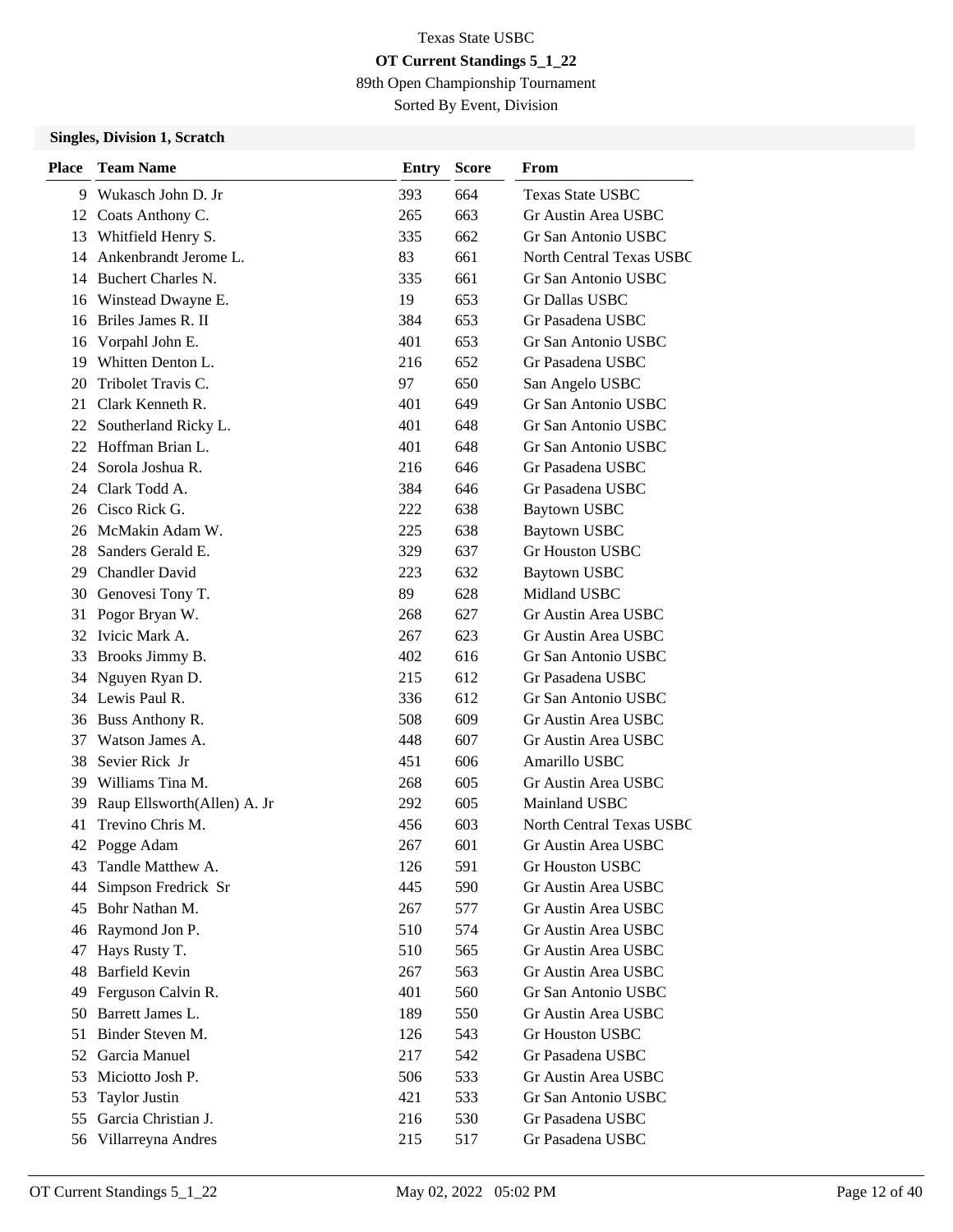89th Open Championship Tournament

Sorted By Event, Division

### **Singles, Division 1, Scratch**

| Place | <b>Team Name</b>         | Entry | <b>Score</b> | From             |
|-------|--------------------------|-------|--------------|------------------|
|       | 56 Thomason John         | 288   | 517          | Mainland USBC    |
|       | 58 Viator Bryan J.       | 216   | 506          | Gr Pasadena USBC |
|       | 59 Stinebiser Douglas R. | 96    | 501          | San Angelo USBC  |
|       | 60 Filyaw Elizabeth M.   | 211   | 477          | Baytown USBC     |
|       | 61 Fowler Jeremy S.      | 89    | 333          | Midland USBC     |

| <b>Place</b> | <b>Team Name</b>               | <b>Entry</b> | <b>Score</b> | From                            |
|--------------|--------------------------------|--------------|--------------|---------------------------------|
|              | 1 Schantz Brian                | 57           | 772          | Gr San Antonio USBC             |
|              | 2 Amshey David E. Jr           | 422          | 754          | Gr San Antonio USBC             |
| 3            | Kissner Daniel J.              | 80           | 748          | <b>North Central Texas USBC</b> |
| 4            | Sensat Jamie P.                | 441          | 742          | Denton County USBC              |
| 5.           | Wheeler David E.               | 56           | 741          | Gr San Antonio USBC             |
| 6            | Barrow Kelley F.               | 225          | 733          | <b>Baytown USBC</b>             |
| 7            | Ramirez Albert G.              | 56           | 713          | Gr San Antonio USBC             |
| 8            | Buda Randall T.                | 83           | 707          | North Central Texas USBC        |
|              | 8 Lewis Gregg A.               | 69           | 707          | Gr Killeen-Ft Hood USBC         |
| 10           | Martin Jay R.                  | 79           | 706          | North Central Texas USBC        |
| 11           | Norris Otha L. III             | 172          | 702          | <b>Brazos Valley USBC</b>       |
|              | 12 Kaminski David W.           | 82           | 696          | North Central Texas USBC        |
|              | 13 Shaver Zachary H.           | 67           | 695          | Gr Killeen-Ft Hood USBC         |
|              | 13 Maxson Nyle B.              | 69           | 695          | Gr Killeen-Ft Hood USBC         |
| 15           | Zufall Bernard (Ben) J.        | 392          | 690          | Gr Austin Area USBC             |
|              | 16 Dickens Don R.              | 512          | 689          | <b>Baytown USBC</b>             |
| 17           | Kelty Ian T.                   | 450          | 688          | Amarillo USBC                   |
| 18           | Swain Dillon T.                | 249          | 686          | Gr Tyler USBC                   |
| 19           | Ross Jason D.                  | 511          | 683          | Gr Austin Area USBC             |
| 20           | <b>Bohr Mike</b>               | 267          | 682          | Gr Austin Area USBC             |
| 21           | Lawrence Richard C. Sr         | 265          | 680          | Gr Austin Area USBC             |
|              | 21 Downie Matthew J.           | 446          | 680          | Gr Austin Area USBC             |
| 23           | Willmann Charles "Chuck" J. Jr | 108          | 679          | Gr San Antonio USBC             |
| 24           | Morgan David L.                | 153          | 675          | Gr San Antonio USBC             |
|              | 24 Reynolds Ronald D.          | 441          | 675          | Denton County USBC              |
|              | 26 Dalton Joshua W.            | 392          | 671          | Gr Austin Area USBC             |
| 27           | Svetlick Christopher J.        | 385          | 669          | Gr Pasadena USBC                |
|              | 28 West Winston (Chance) C.    | 328          | 667          | Gr Dallas USBC                  |
| 29           | <b>Turner Rahsaan</b>          | 318          | 666          | Gr Killeen-Ft Hood USBC         |
| 30           | Jones Jerry J.                 | 448          | 662          | Gr Austin Area USBC             |
| 31           | Spicer Vetella J.              | 398          | 661          | <b>Gr Houston USBC</b>          |
|              | 32 Hanna Timothy J.            | 336          | 659          | Gr San Antonio USBC             |
|              | 33 Cavanaugh John E.           | 56           | 658          | Gr San Antonio USBC             |
| 33           | Stover Billy J. Jr             | 80           | 658          | North Central Texas USBC        |
| 35           | Garner Kenneth A. Jr           | 288          | 657          | Mainland USBC                   |
| 35           | Grice Jason R.                 | 293          | 657          | Mainland USBC                   |
| 37           | Lichtenwalter Donald J.        | 429          | 656          | Gr Austin Area USBC             |
| 37           | Sampica Nicholas W.            | 441          | 656          | Denton County USBC              |
| 39           | Aue David J.                   | 84           | 653          | North Central Texas USBC        |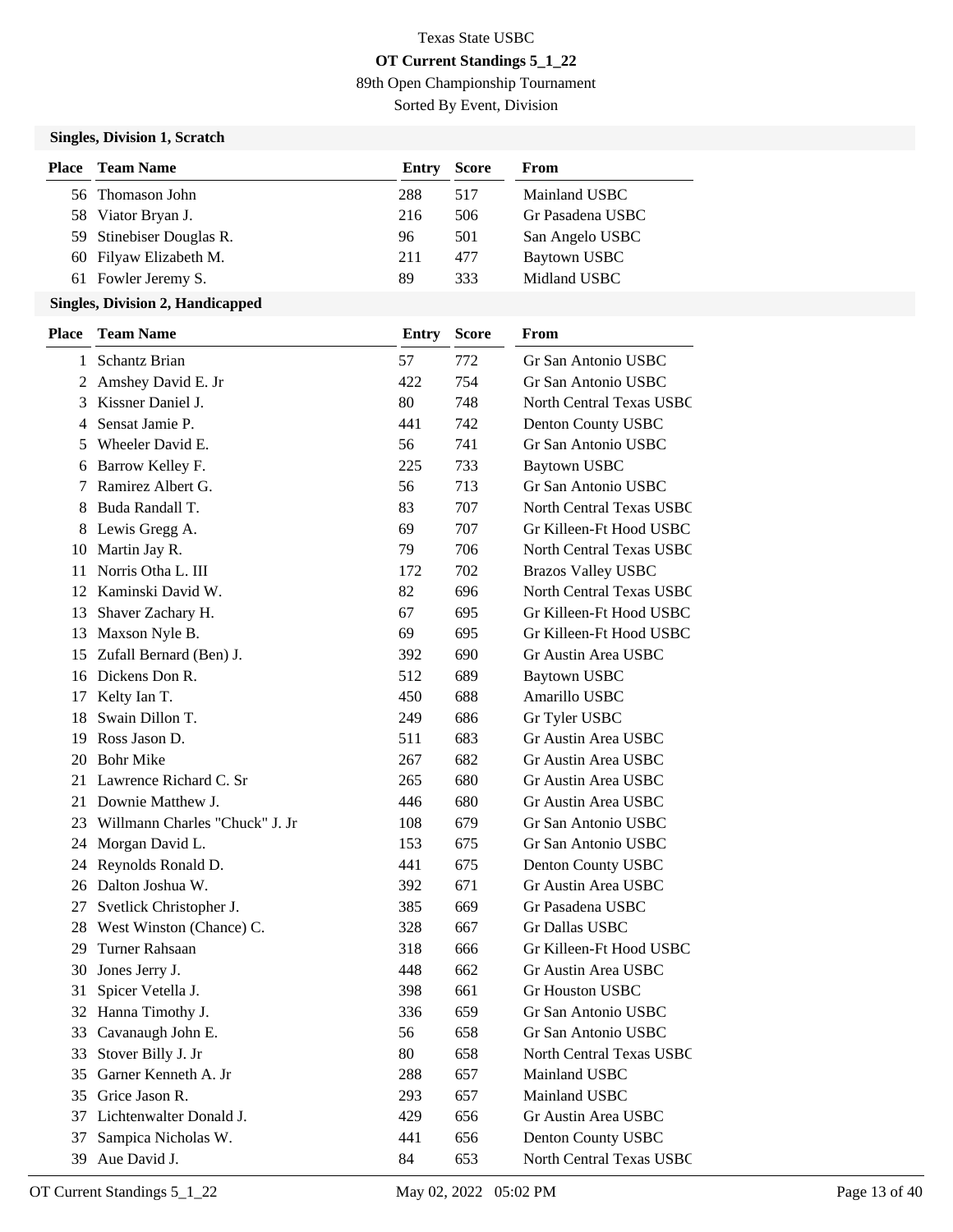89th Open Championship Tournament

Sorted By Event, Division

| <b>Place</b> | <b>Team Name</b>               | Entry | <b>Score</b> | From                            |
|--------------|--------------------------------|-------|--------------|---------------------------------|
| 39           | Hartgrove Justin D.            | 69    | 653          | Gr Killeen-Ft Hood USBC         |
| 39           | McGee John F. Jr               | 215   | 653          | Gr Pasadena USBC                |
| 39           | Czarnecki Joshua E.            | 401   | 653          | Gr San Antonio USBC             |
| 43           | Kassner Harvey D.              | 109   | 652          | Gr San Antonio USBC             |
| 43           | Maurer Judson W.               | 248   | 652          | Gr Tyler USBC                   |
| 45           | Fugitt James W.                | 83    | 651          | <b>North Central Texas USBC</b> |
| 46           | Teufel Matt S.                 | 189   | 650          | Gr Austin Area USBC             |
| 47           | Navy Clint D.                  | 396   | 649          | <b>Gr Houston USBC</b>          |
| 48           | Adams Roy W.                   | 218   | 646          | <b>Baytown USBC</b>             |
| 49           | Chappell Andy C.               | 422   | 645          | Gr San Antonio USBC             |
| 50           | Kiefert Edward R.              | 20    | 644          | Gr Dallas USBC                  |
|              | 50 Foster David C. III         | 387   | 644          | Gr Pasadena USBC                |
| 50           | Atkinson Corey D.              | 393   | 644          | <b>Texas State USBC</b>         |
| 53           | Matzko Kevin J.                | 82    | 643          | <b>North Central Texas USBC</b> |
| 53           | <b>Beattie Gary</b>            | 219   | 643          | Baytown USBC                    |
| 53           | Giuliani Anthony J.            | 335   | 643          | Gr San Antonio USBC             |
| 53           | Layman James W. Jr             | 336   | 643          | Gr San Antonio USBC             |
| 53           | Boozer Melanie L.              | 433   | 643          | <b>Gr Houston USBC</b>          |
|              | 58 Cotter Edward F.            | 212   | 641          | <b>Baytown USBC</b>             |
|              | 59 Rivera Santiago P. III      | 31    | 640          | Gr San Antonio USBC             |
| 59           | LeDoux James L. Jr             | 171   | 640          | <b>Baytown USBC</b>             |
| 59           | Johns Ralph S. III             | 426   | 640          | Gr San Antonio USBC             |
| 62           | Cole Billy R.                  | 211   | 638          | <b>Baytown USBC</b>             |
| 63           | Sanchez Daniel R.              | 97    | 637          | San Angelo USBC                 |
| 63           | Chapman Chris L.               | 329   | 637          | <b>Gr Houston USBC</b>          |
| 65           | Barton Daylan L.               | 89    | 636          | Midland USBC                    |
| 65           | Wilson Melvin L.               | 433   | 636          | <b>Gr Houston USBC</b>          |
| 65           | Fellwock Matt P.               | 443   | 636          | Denton County USBC              |
| 65           | Watson Timothy J.              | 439   | 636          | Denton County USBC              |
| 69           | Saxton James L.                | 225   | 635          | Baytown USBC                    |
| 69           | Greer Ronald K.                | 249   | 635          | Gr Tyler USBC                   |
| 71           | Soucia Jay P.                  | 268   | 634          | Gr Austin Area USBC             |
| 71           | Lesifko Nick                   | 511   | 634          | Gr Austin Area USBC             |
| 73           | Klabunde David                 | 172   | 633          | <b>Brazos Valley USBC</b>       |
| 74           | <b>Holguin Thomas</b>          | 58    | 630          | Gr San Antonio USBC             |
| 75           | Oliver Frank M.                | 20    | 628          | Gr Dallas USBC                  |
| 75           | Shearfield Allan D.            | 219   | 628          | <b>Baytown USBC</b>             |
| 77           | Thomason Tommy O. Jr           | 288   | 627          | Mainland USBC                   |
| 77           | Crenshaw George F. III         | 328   | 627          | Gr Dallas USBC                  |
| 79           | Tucker Charles H. III          | 508   | 626          | Gr Austin Area USBC             |
| 80           | Brown Shalonda Y.              | 445   | 624          | Gr Austin Area USBC             |
| 81           | Strickland Robert M.           | 218   | 623          | <b>Baytown USBC</b>             |
|              | 82 Bradshaw Jeff S.            | 218   | 622          | <b>Baytown USBC</b>             |
|              | 82 Houser David J.             | 292   | 622          | Mainland USBC                   |
|              | 84 Ball Charles                | 222   | 619          | <b>Baytown USBC</b>             |
|              | 84 Boling Matthew (Matt) L. Sr | 393   | 619          | Texas State USBC                |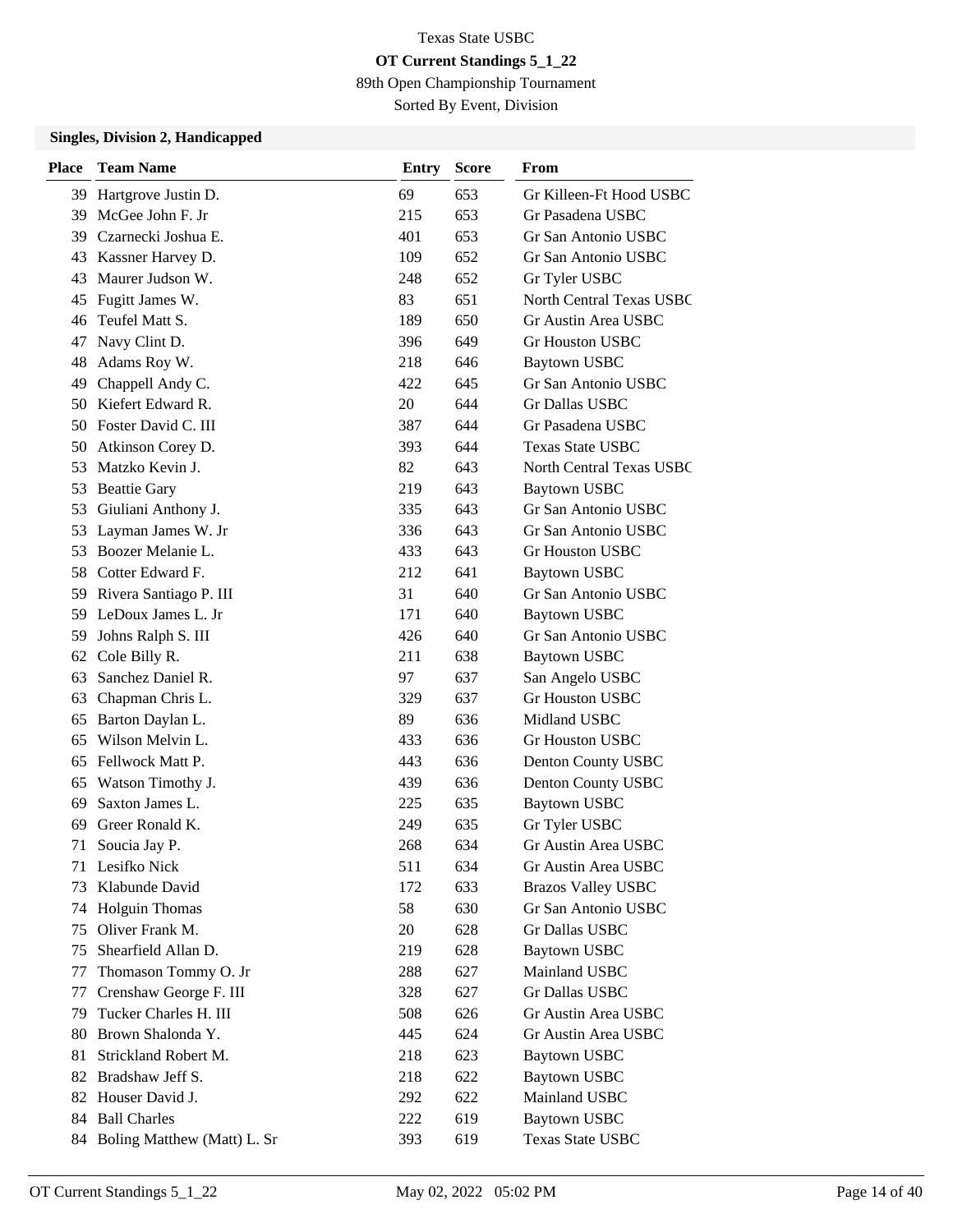89th Open Championship Tournament

Sorted By Event, Division

| <b>Place</b> | <b>Team Name</b>            | <b>Entry</b> | <b>Score</b> | From                     |
|--------------|-----------------------------|--------------|--------------|--------------------------|
|              | 86 Smith Eugene Jr          | 335          | 618          | Gr San Antonio USBC      |
| 87           | Shell Jamie L.              | 65           | 617          | <b>Texas State USBC</b>  |
| 87           | Stutz Jerry S.              | 68           | 617          | Gr Killeen-Ft Hood USBC  |
| 87           | Dewald Brad A.              | 70           | 617          | Gr Killeen-Ft Hood USBC  |
|              | 87 Houston David L.         | 446          | 617          | Gr Austin Area USBC      |
| 91           | Calvert Chuck L.            | 214          | 613          | Baytown USBC             |
|              | 92 Guerra Gabriel L.        | 56           | 611          | Gr San Antonio USBC      |
|              | 92 Owens Michael L.         | 89           | 611          | Midland USBC             |
|              | 92 Gierisch Les S.          | 456          | 611          | North Central Texas USBC |
| 95           | DeGroote J Patrick          | 35           | 608          | North Central Texas USBC |
| 95           | Stephens Jason P.           | 71           | 608          | Gr Killeen-Ft Hood USBC  |
| 95           | Nguyen Tommy                | 215          | 608          | Gr Pasadena USBC         |
| 98           | Morgan Percy                | 108          | 607          | Gr San Antonio USBC      |
| 98           | Morris Justin M.            | 429          | 607          | Gr Austin Area USBC      |
|              | 100 Rider Daniel J.         | 328          | 606          | Gr Dallas USBC           |
| 101          | Caine Robert M.             | 387          | 605          | Gr Pasadena USBC         |
|              | 102 Mathis Chauncey (CJ) J. | 65           | 604          | <b>Texas State USBC</b>  |
|              | 103 Jourden James "Dubby"   | 67           | 603          | Gr Killeen-Ft Hood USBC  |
|              | 104 Vanecek Jeff            | 67           | 601          | Gr Killeen-Ft Hood USBC  |
|              | 104 Johnson Byron J.        | 248          | 601          | Gr Tyler USBC            |
|              | 106 Monteleone Graham A.    | 402          | 600          | Gr San Antonio USBC      |
|              | 107 Goelz Christopher A.    | 335          | 598          | Gr San Antonio USBC      |
|              | 108 Herron Paul R.          | 82           | 595          | North Central Texas USBC |
|              | 109 Cruitt Walter W.        | 214          | 594          | Baytown USBC             |
|              | 109 Lawrence Jennifer L.    | 286          | 594          | Gr Austin Area USBC      |
| 111          | Wren Michael A.             | 189          | 591          | Gr Austin Area USBC      |
|              | 111 Hellon Edward W.        | 245          | 591          | Gr Killeen-Ft Hood USBC  |
| 111          | Hoosier Steven W.           | 386          | 591          | Gr Pasadena USBC         |
|              | 111 Marro James P.          | 387          | 591          | Gr Pasadena USBC         |
| 111          | Jones Alicia D.             | 448          | 591          | Gr Austin Area USBC      |
|              | 116 Rodriguez Maria J.      | 267          | 590          | Gr Austin Area USBC      |
|              | 117 Potter Lance M.         | 249          | 588          | Gr Tyler USBC            |
|              | 118 Bauer John H.           | 248          | 587          | Gr Tyler USBC            |
|              | 119 Barker Tommy A.         | 57           | 582          | Gr San Antonio USBC      |
|              | 119 Bates David W.          | 446          | 582          | Gr Austin Area USBC      |
|              | 121 Sweat James "Jim" F.    | 96           | 580          | San Angelo USBC          |
|              | 122 Brandon Spencer M.      | 441          | 577          | Denton County USBC       |
|              | 122 Johns Joshua C.         | 426          | 577          | Gr San Antonio USBC      |
|              | 122 Olfers Clayton          | 462          | 577          | Gr San Antonio USBC      |
|              | 125 Everman Jeff            | 109          | 573          | Gr San Antonio USBC      |
|              | 125 Chandler Charley E.     | 223          | 573          | <b>Baytown USBC</b>      |
|              | 125 Kennedy John J.         | 249          | 573          | Gr Tyler USBC            |
|              | 128 Dewberry Gerald         | 442          | 572          | Denton County USBC       |
|              | 128 Rathell Edward          | 462          | 572          | Gr San Antonio USBC      |
|              | 130 Rose Pete C.            | 456          | 570          | North Central Texas USBC |
|              | 130 Cantu Christopher J.    | 421          | 570          | Gr San Antonio USBC      |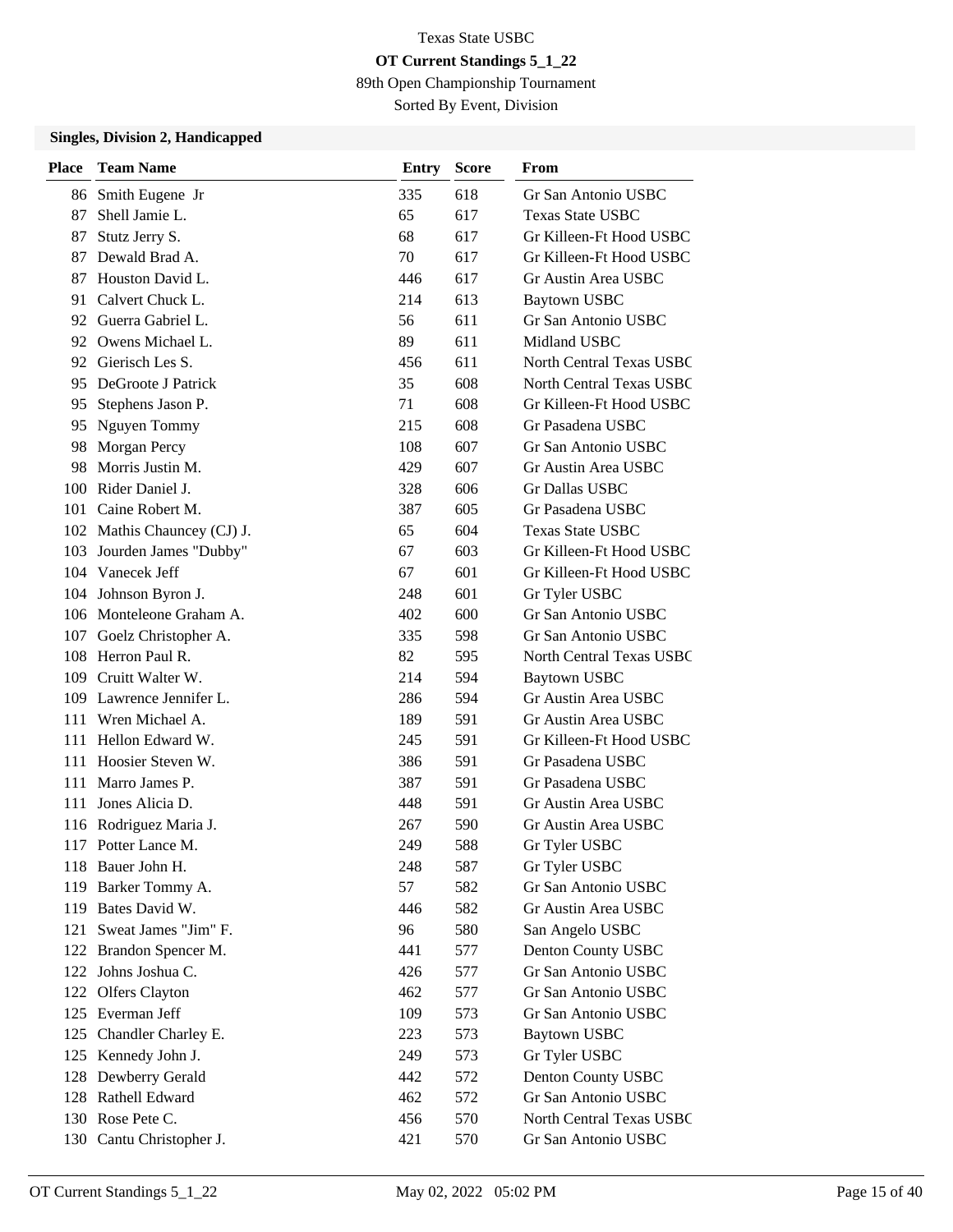89th Open Championship Tournament

Sorted By Event, Division

### **Singles, Division 2, Handicapped**

| <b>Place</b> | <b>Team Name</b>           | <b>Entry</b> | Score | From                            |
|--------------|----------------------------|--------------|-------|---------------------------------|
|              | 132 Meier Toby A.          | 69           | 569   | Gr Killeen-Ft Hood USBC         |
|              | 132 Myers Craig A.         | 221          | 569   | Baytown USBC                    |
|              | 134 Schultz Lori L.        | 265          | 567   | Gr Austin Area USBC             |
|              | 134 Banda Daniel M.        | 96           | 567   | San Angelo USBC                 |
|              | 136 Hobson James L.        | 402          | 566   | Gr San Antonio USBC             |
|              | 137 Phelps Patrick W.      | 329          | 565   | <b>Gr Houston USBC</b>          |
|              | 137 Carter Jason M.        | 503          | 565   | North Central Texas USBC        |
| 139          | <b>Stoner Darrell</b>      | 383          | 560   | Gr Pasadena USBC                |
|              | 140 Ashley Jon M.          | 503          | 558   | <b>North Central Texas USBC</b> |
|              | 141 Metevier Dan           | 19           | 557   | <b>Gr Dallas USBC</b>           |
|              | 142 Bell Terry E.          | 448          | 556   | Gr Austin Area USBC             |
|              | 143 Barbara Charles        | 383          | 555   | Gr Pasadena USBC                |
|              | 143 Suber Kenneth Sr       | 479          | 555   | <b>Gr Dallas USBC</b>           |
|              | 145 Lawless Christopher E. | 82           | 551   | North Central Texas USBC        |
|              | 146 Yun Pete               | 78           | 550   | North Central Texas USBC        |
|              | 147 Metoyer Reginald E.    | 396          | 547   | <b>Gr Houston USBC</b>          |
|              | 148 Broughton Rick S.      | 386          | 546   | Gr Pasadena USBC                |
|              | 149 Villarreal Bob Jr      | 442          | 544   | Denton County USBC              |
|              | 150 Lawrence Robert S.     | 265          | 543   | Gr Austin Area USBC             |
|              | 151 Leibert Stanley E. III | 335          | 542   | Gr San Antonio USBC             |
|              | 151 Stroman Matthew        | 402          | 542   | Gr San Antonio USBC             |
|              | 153 Williams Charles R. Jr | 78           | 537   | North Central Texas USBC        |
|              | 154 Hudson Mitchell D.     | 222          | 532   | <b>Baytown USBC</b>             |
|              | 154 Krueger Hannah L.      | 385          | 532   | Gr Pasadena USBC                |
|              | 156 Fuqua Melanie L.       | 225          | 530   | <b>Baytown USBC</b>             |
|              | 157 Resendez Eric P.       | 224          | 525   | <b>Baytown USBC</b>             |
|              | 158 Kassner Larry W.       | 109          | 520   | Gr San Antonio USBC             |
|              | 158 Bolds Gregory L. Jr    | 426          | 520   | Gr San Antonio USBC             |
|              | 160 Greig Michael M.       | 172          | 518   | <b>Brazos Valley USBC</b>       |
|              | 160 Dewberry David G.      | 442          | 518   | Denton County USBC              |
|              | 160 Latimer Kevin G.       | 456          | 518   | North Central Texas USBC        |
|              | 163 Garcia Luis E. III     | 383          | 516   | Gr Pasadena USBC                |
|              | 164 Michael Benjamen R.    | 484          | 514   | Gr Dallas USBC                  |
|              | 165 Rider Todd             | 31           | 510   | Gr San Antonio USBC             |
|              | 166 Filyaw Eric T.         | 211          | 505   | <b>Baytown USBC</b>             |
|              | 167 Rasmussen Randy        | 229          | 263   | Baytown USBC                    |
|              | 168 Briles Evelyn R.       | 382          | 178   | Gr Pasadena USBC                |

| Place Team Name     | Entry | <b>Score</b> | From                     |
|---------------------|-------|--------------|--------------------------|
| 1 Graff Gary L.     | 308   | 767          | <b>Texas State USBC</b>  |
| 2 Drier Scott A.    | 229   | 717          | Baytown USBC             |
| 3 Dupuy David M.    | 78    | 709          | North Central Texas USBC |
| 3 Martin David J.   | 450   | 709          | Amarillo USBC            |
| 5 Morgan William H. | 292   | 708          | Mainland USBC            |
| 6 Cochran Ryan C.   | 229   | 707          | Baytown USBC             |
| 7 Ellis Susanna E.  | 31    | 705          | Gr San Antonio USBC      |
|                     |       |              |                          |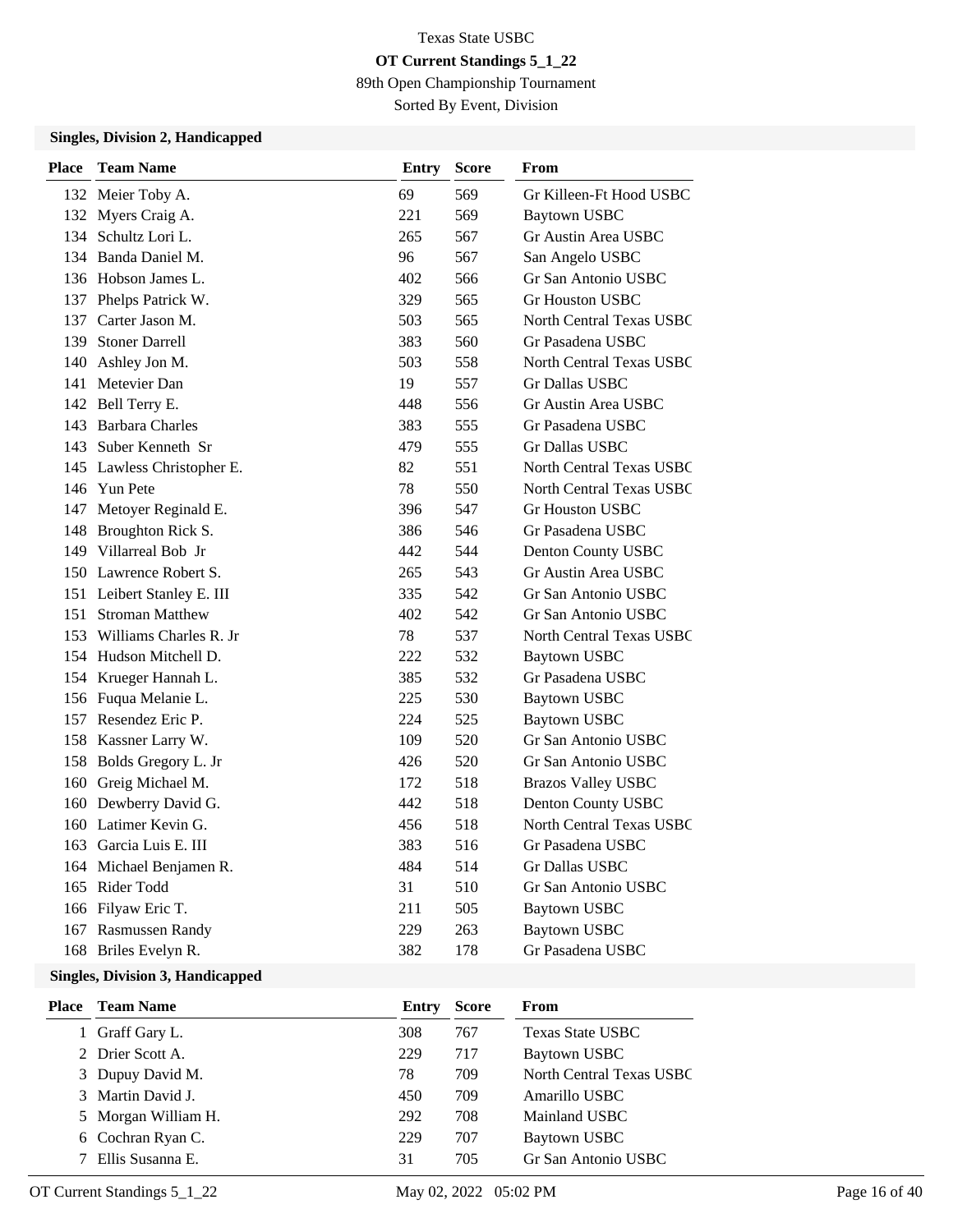89th Open Championship Tournament

Sorted By Event, Division

| <b>Place</b> | <b>Team Name</b>           | <b>Entry</b> | <b>Score</b> | From                     |
|--------------|----------------------------|--------------|--------------|--------------------------|
|              | 8 Compton Crystal H.       | 226          | 704          | <b>Baytown USBC</b>      |
| 9            | Molina Jorge J.            | 56           | 700          | Gr San Antonio USBC      |
| 10           | Rivers Joseph P.           | 451          | 699          | Amarillo USBC            |
| 11           | Cullison James E.          | 292          | 695          | Mainland USBC            |
| 12           | Holtfrerich Michael E.     | 308          | 694          | <b>Texas State USBC</b>  |
| 13           | Foote Lance D. Jr          | 64           | 692          | Gr Killeen-Ft Hood USBC  |
| 13           | Montgomery Will            | 442          | 692          | Denton County USBC       |
| 15           | Terry Mickal G.            | 221          | 691          | <b>Baytown USBC</b>      |
| 15           | Lathan Larry N.            | 397          | 691          | <b>Gr Houston USBC</b>   |
| 17           | Brown James T. Jr          | 62           | 687          | Gr Killeen-Ft Hood USBC  |
| 17           | Starkey Jeffrey L.         | 382          | 687          | Gr Pasadena USBC         |
| 17           | Reisner Evan A.            | 430          | 687          | <b>Baytown USBC</b>      |
| 20           | Harms David                | 212          | 686          | <b>Baytown USBC</b>      |
| 21           | Autry Edward "Tra" T. Jr   | 248          | 685          | Gr Tyler USBC            |
| 22           | Smart Christopher M.       | 20           | 684          | Gr Dallas USBC           |
| 22           | Jeffries Donius M.         | 440          | 684          | Denton County USBC       |
| 24           | Timmons Chris              | 116          | 683          | Gr Dallas USBC           |
| 25           | Rochon Ruby J.             | 396          | 682          | <b>Gr Houston USBC</b>   |
| 26           | Espada Ismael Jr           | 65           | 681          | <b>Texas State USBC</b>  |
| 27           | Peoples Charles E.         | 386          | 680          | Gr Pasadena USBC         |
| 27           | Banks Warren A.            | 386          | 680          | Gr Pasadena USBC         |
| 29           | <b>Stratford Bryce</b>     | 223          | 679          | <b>Baytown USBC</b>      |
| 30           | Lambert Debra K.           | 20           | 678          | Gr Dallas USBC           |
|              | 30 Lewis Kevin M.          | 69           | 678          | Gr Killeen-Ft Hood USBC  |
| 30           | Pfluger Kelly S.           | 308          | 678          | <b>Texas State USBC</b>  |
| 30           | Joseph Barry J.            | 433          | 678          | <b>Gr Houston USBC</b>   |
| 30           | Townsend John T.           | 447          | 678          | Gr Austin Area USBC      |
| 35           | De La Rosa Matthew S.      | 84           | 677          | North Central Texas USBC |
|              | 36 Kerr Michael B.         | 79           | 673          | North Central Texas USBC |
| 36           | Holtfrerich David R.       | 308          | 673          | <b>Texas State USBC</b>  |
| 36           | Lozada Israel Jr           | 318          | 673          | Gr Killeen-Ft Hood USBC  |
| 39           | Townsend Donald L. Jr      | 387          | 672          | Gr Pasadena USBC         |
| 40           | Monroe Robert M.           | 422          | 671          | Gr San Antonio USBC      |
| 41           | Martin Laronus "Ronnie" R. | 396          | 669          | Gr Houston USBC          |
| 42           | Brickman Dennis L.         | 81           | 668          | North Central Texas USBC |
| 43           | Robinson Jerry D.          | 479          | 667          | Gr Dallas USBC           |
| 44           | Strickland Carl E.         | 218          | 665          | <b>Baytown USBC</b>      |
| 45           | Nally Sheila R.            | 288          | 663          | Mainland USBC            |
| 45           | Thompson Mark W.           | 341          | 663          | <b>Big Spring USBC</b>   |
| 47           | Cutler William             | 8            | 662          | North Central Texas USBC |
| 48           | Bess Joe B.                | 108          | 660          | Gr San Antonio USBC      |
| 48           | Davis John A.              | 398          | 660          | Gr Houston USBC          |
| 48           | Thompson Jimmy A.          | 445          | 660          | Gr Austin Area USBC      |
| 48           | Taylor Marlo R.            | 422          | 660          | Gr San Antonio USBC      |
| 52           | Goodman Lewis L.           | 228          | 659          | <b>Baytown USBC</b>      |
| 53           | Martin Toby L.             | 318          | 657          | Gr Killeen-Ft Hood USBC  |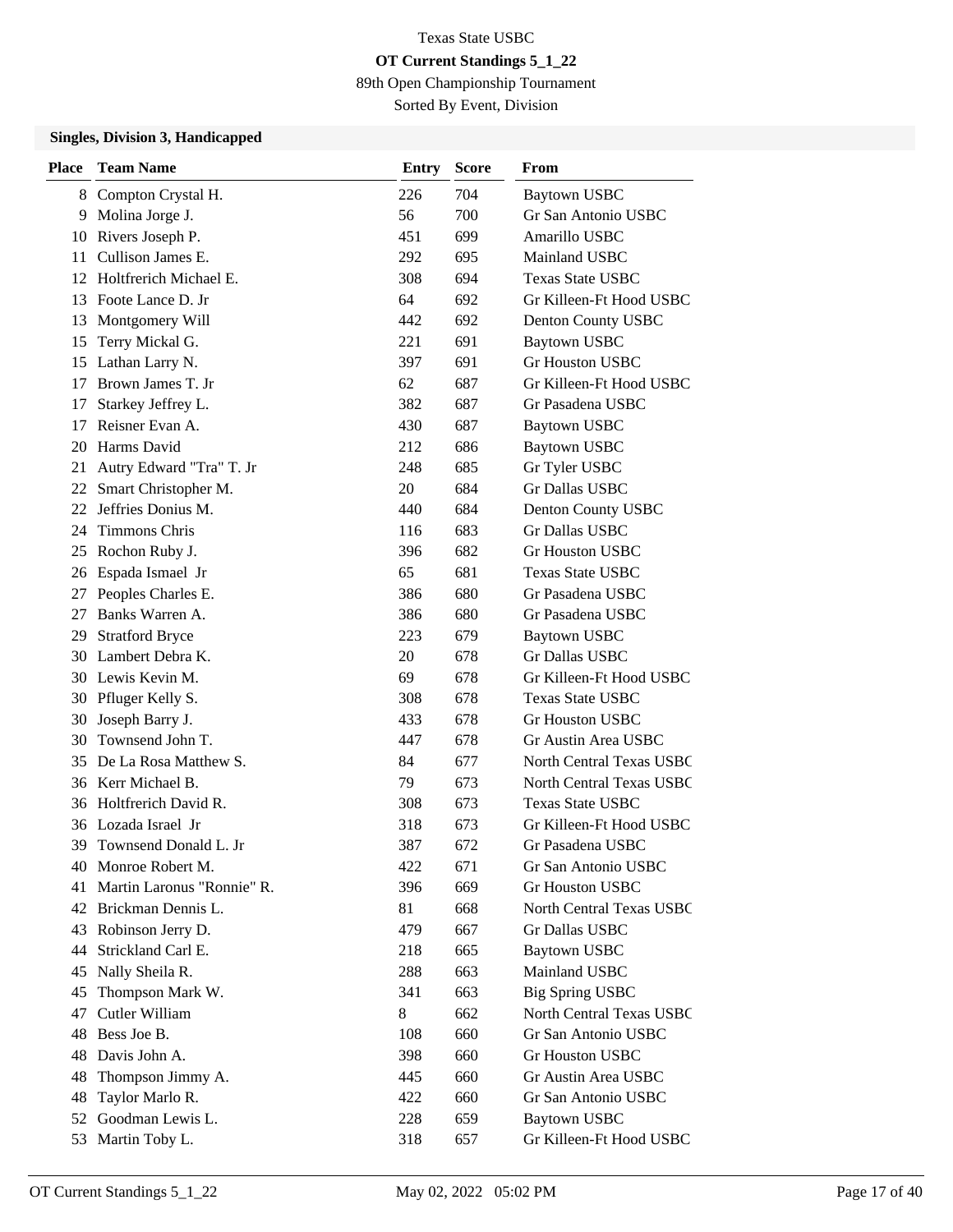89th Open Championship Tournament

Sorted By Event, Division

| <b>Place</b> | <b>Team Name</b>             | <b>Entry</b> | <b>Score</b> | From                            |
|--------------|------------------------------|--------------|--------------|---------------------------------|
|              | 54 Bergstedt Kurt E.         | 58           | 656          | Gr San Antonio USBC             |
| 55           | Jefferson Martin             | 509          | 654          | Midland USBC                    |
|              | 56 Cox Dennis C.             | 440          | 653          | Denton County USBC              |
|              | 57 Wilson Timothy F. Sr      | 290          | 652          | Mainland USBC                   |
| 57           | Williams Andrew L.           | 384          | 652          | Gr Pasadena USBC                |
| 59           | Tilton Keith E.              | 430          | 651          | <b>Baytown USBC</b>             |
| 60           | Small Eric                   | 142          | 650          | Texas State USBC                |
| 60           | Casey George R.              | 397          | 650          | <b>Gr Houston USBC</b>          |
|              | 62 Russell Derwin            | 445          | 649          | Gr Austin Area USBC             |
| 62           | Minyard Tommy (TJ) E.        | 503          | 649          | <b>North Central Texas USBC</b> |
| 64           | Simmons Patrick J.           | 62           | 648          | Gr Killeen-Ft Hood USBC         |
| 64           | Dawley Rusty E.              | 377          | 648          | Alvin Pearland USBC             |
| 66           | Rice Tim S.                  | 78           | 646          | North Central Texas USBC        |
| 66           | Trubenstein Amber L.         | 96           | 646          | San Angelo USBC                 |
| 68           | Rose Caleb J.                | 456          | 644          | <b>North Central Texas USBC</b> |
| 69           | Zapata Michaela              | 32           | 642          | Gr San Antonio USBC             |
| 69           | Ryan John-Daniel             | 481          | 642          | Gr Houston USBC                 |
| 71           | Ferguson Joey G.             | 222          | 641          | <b>Baytown USBC</b>             |
|              | 72 Lotz Dennis F.            | 392          | 640          | Gr Austin Area USBC             |
| 73           | Brown Tony L. Jr             | 80           | 637          | <b>North Central Texas USBC</b> |
| 74           | Brown Richard F.             | 78           | 636          | <b>North Central Texas USBC</b> |
| 75           | Hardin Tim V.                | 79           | 634          | <b>North Central Texas USBC</b> |
| 76           | Southern Rusty R.            | 217          | 633          | Gr Pasadena USBC                |
|              | 76 Oestreich Raska Ashley R. | 329          | 633          | <b>Gr Houston USBC</b>          |
| 78           | Anderson Thomas R.           | 65           | 632          | <b>Texas State USBC</b>         |
| 78           | <b>Whisenhunt Monty</b>      | 509          | 632          | Midland USBC                    |
| 80           | Lawson Joshua "Bubba" L.     | 96           | 631          | San Angelo USBC                 |
| 81           | Vestal Johnnie L. III        | 221          | 628          | <b>Baytown USBC</b>             |
| 81           | <b>Briscoe Gerald</b>        | 398          | 628          | Gr Houston USBC                 |
| 81           | Doss Bobby J. Sr             | 480          | 628          | Gr Dallas USBC                  |
| 84           | Coty Shanon L.               | 227          | 627          | Baytown USBC                    |
| 84           | Wardell Jeff G.              | 292          | 627          | Mainland USBC                   |
|              | 84 Grimm Joshua E.           | 429          | 627          | Gr Austin Area USBC             |
| 84           | Maynard Jimmy (Don) D.       | 450          | 627          | Amarillo USBC                   |
| 88           | Kissner Glen M.              | 80           | 626          | North Central Texas USBC        |
| 88           | Watkins Wendall D.           | 172          | 626          | <b>Brazos Valley USBC</b>       |
| 88           | Bunn Jimmy A.                | 317          | 626          | Gr San Antonio USBC             |
| 88           | Houston Clayton O.           | 447          | 626          | Gr Austin Area USBC             |
| 92           | Parker Douglas J.            | 388          | 625          | Gr Killeen-Ft Hood USBC         |
| 93           | McVay Randy                  | 226          | 624          | <b>Baytown USBC</b>             |
| 94           | Parr Billy Jack              | 8            | 622          | North Central Texas USBC        |
| 94           | Troxclair Joseph E.          | 226          | 622          | <b>Baytown USBC</b>             |
| 96           | Kington Tim                  | 227          | 621          | <b>Baytown USBC</b>             |
|              | 96 Watkins Clint E.          | 89           | 621          | Midland USBC                    |
|              | 98 Dewald Brent A.           | 68           | 620          | Gr Killeen-Ft Hood USBC         |
|              | 99 Wilson James Y. Jr        | 290          | 619          | Mainland USBC                   |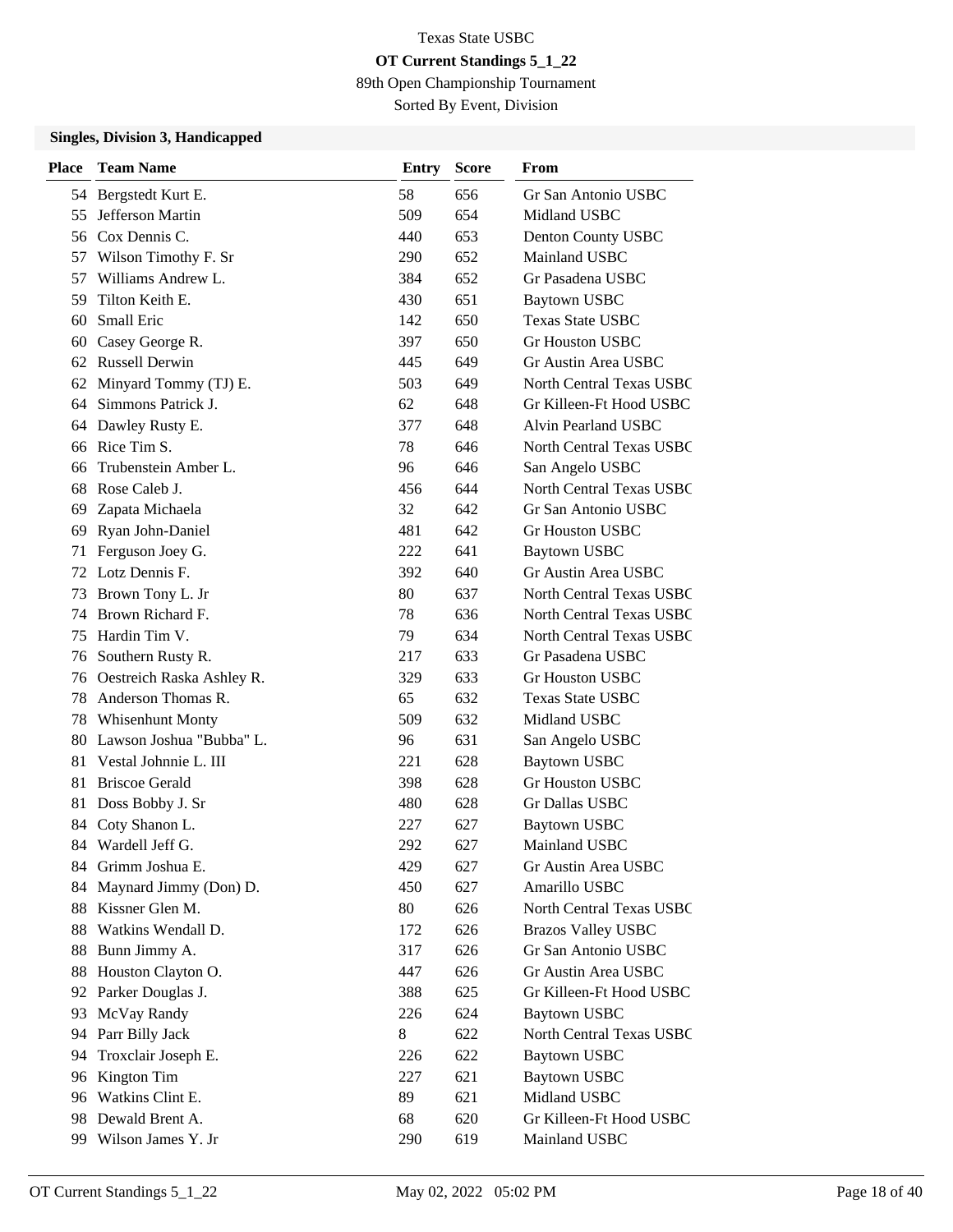89th Open Championship Tournament

Sorted By Event, Division

| <b>Place</b> | <b>Team Name</b>              | <b>Entry</b> | <b>Score</b> | From                            |
|--------------|-------------------------------|--------------|--------------|---------------------------------|
|              | 99 Brewer Ashton              | 462          | 619          | Gr San Antonio USBC             |
|              | 101 Williams James S.         | 226          | 618          | <b>Baytown USBC</b>             |
|              | 102 Hall James                | 62           | 616          | Gr Killeen-Ft Hood USBC         |
|              | 102 Jefferson Richard O.      | 173          | 616          | <b>Brazos Valley USBC</b>       |
|              | 104 Hermosillo Richard G.     | 189          | 615          | Gr Austin Area USBC             |
|              | 104 Ellis Sid D.              | 219          | 615          | <b>Baytown USBC</b>             |
|              | 106 Goetz Greg F.             | 221          | 614          | <b>Baytown USBC</b>             |
| 107          | Shelton Tom G.                | 450          | 613          | Amarillo USBC                   |
|              | 108 Spencer Michael R.        | 8            | 611          | <b>North Central Texas USBC</b> |
| 108          | Wiggins Josh A.               | 67           | 611          | Gr Killeen-Ft Hood USBC         |
| 110          | Stites Chris L.               | 440          | 610          | Denton County USBC              |
| 110          | Jurrells Ira Jr               | 461          | 610          | Gr Austin Area USBC             |
|              | 112 Koppen Gayle              | 58           | 609          | Gr San Antonio USBC             |
| 113          | Brown Stephen G.              | 318          | 608          | Gr Killeen-Ft Hood USBC         |
| 113          | Stites Dana L.                | 440          | 608          | Denton County USBC              |
|              | 115 Giddens Chris             | 82           | 607          | North Central Texas USBC        |
|              | 116 Muscarello Michael A.     | 216          | 606          | Gr Pasadena USBC                |
|              | 117 Parris Antonio "Tony"     | 388          | 605          | Gr Killeen-Ft Hood USBC         |
|              | 118 Lee Tracey H.             | 426          | 604          | Gr San Antonio USBC             |
|              | 118 Hagelgans Elroy R. Jr     | 422          | 604          | Gr San Antonio USBC             |
|              | 120 Kujan Mark A.             | 245          | 602          | Gr Killeen-Ft Hood USBC         |
|              | 120 Lawrence Pamela M.        | 265          | 602          | Gr Austin Area USBC             |
|              | 120 Dolle David               | 421          | 602          | Gr San Antonio USBC             |
|              | 123 Harrison Ronald A. Jr     | 31           | 600          | Gr San Antonio USBC             |
|              | 123 McClendon Floyd E.        | 281          | 600          | <b>Gr Dallas USBC</b>           |
|              | 125 Small Thomas P.           | 142          | 599          | <b>Texas State USBC</b>         |
| 125          | Huddleston Christopher W.     | 229          | 599          | <b>Baytown USBC</b>             |
|              | 125 Blair Scott M.            | 441          | 599          | Denton County USBC              |
|              | 128 Rayon Sam A.              | 219          | 598          | <b>Baytown USBC</b>             |
|              | 128 Lewellyn Jeremy           | 227          | 598          | Baytown USBC                    |
|              | 128 Cantu Kirk M.             | 421          | 598          | Gr San Antonio USBC             |
|              | 131 Reed Kevin                | 116          | 597          | Gr Dallas USBC                  |
|              | 132 Greenlaw Willard C.       | 150          | 596          | Bay City/El Campo USBC          |
|              | 132 Addison Lee R.            | 96           | 596          | San Angelo USBC                 |
|              | 132 Mrozewski Joseph A.       | 399          | 596          | Gr Houston USBC                 |
|              | 135 Garcia Alex J.            | 216          | 595          | Gr Pasadena USBC                |
|              | 136 Butterworth Timothy R. Jr | 154          | 594          | Gr San Antonio USBC             |
|              | 137 Watson Robert (Curtis)    | 81           | 593          | North Central Texas USBC        |
| 137          | Hayes Leonard T.              | 384          | 593          | Gr Pasadena USBC                |
|              | 139 Boldway John F.           | 317          | 592          | Gr San Antonio USBC             |
|              | 139 Cashaw Daniel D. III      | 399          | 592          | Gr Houston USBC                 |
|              | 141 Mitchell Thomas W.        | 226          | 589          | <b>Baytown USBC</b>             |
|              | 142 Coty Ryan                 | 227          | 588          | <b>Baytown USBC</b>             |
| 143          | Stone Bob                     | 57           | 587          | Gr San Antonio USBC             |
|              | 143 Cruse Wane E.             | 377          | 587          | Alvin Pearland USBC             |
|              | 145 Jones David L.            | 123          | 586          | Gr Houston USBC                 |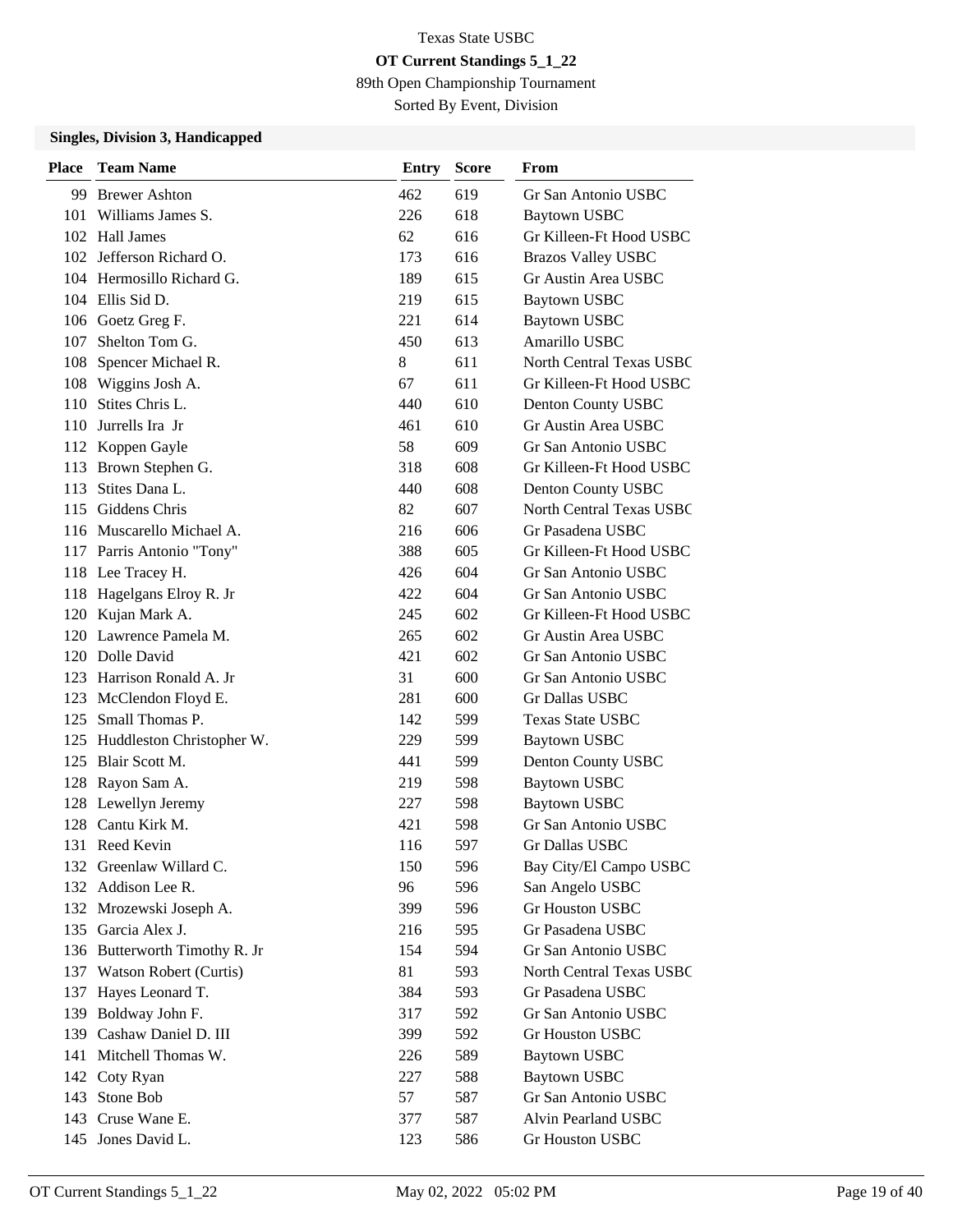89th Open Championship Tournament

Sorted By Event, Division

### **Singles, Division 3, Handicapped**

| <b>Place</b> | <b>Team Name</b>       | <b>Entry</b> | <b>Score</b> | From                      |
|--------------|------------------------|--------------|--------------|---------------------------|
|              | 145 Sims Douglas C.    | 341          | 586          | <b>Big Spring USBC</b>    |
| 145          | Phillips Royce H.      | 212          | 586          | <b>Baytown USBC</b>       |
| 148          | Hathaway Magen N.      | 328          | 585          | <b>Gr Dallas USBC</b>     |
| 149          | Williams Ross W.       | 80           | 584          | North Central Texas USBC  |
| 149          | Barajas Fernando R.    | 426          | 584          | Gr San Antonio USBC       |
| 151          | Dube Kevin L.          | 173          | 582          | <b>Brazos Valley USBC</b> |
| 152          | Fridye Tom A.          | 386          | 580          | Gr Pasadena USBC          |
| 153          | Goebel Chris           | 341          | 577          | <b>Big Spring USBC</b>    |
|              | 154 Reeder Michael J.  | 59           | 576          | Gr San Antonio USBC       |
|              | 154 Vanecek Kris       | 67           | 576          | Gr Killeen-Ft Hood USBC   |
| 156          | Tibbs James E.         | 219          | 575          | <b>Baytown USBC</b>       |
| 157          | Bray Linda Y.          | 108          | 573          | Gr San Antonio USBC       |
| 157          | Martin Richard L.      | 221          | 573          | <b>Baytown USBC</b>       |
|              | 159 Cochran Michael W. | 422          | 572          | Gr San Antonio USBC       |
| 160          | Smith Richard "Tony"   | 71           | 568          | Gr Killeen-Ft Hood USBC   |
| 161          | Gonzales Richard A. Jr | 224          | 567          | <b>Baytown USBC</b>       |
| 161          | Mays Leo G.            | 399          | 567          | <b>Gr Houston USBC</b>    |
| 163          | Rathell Jace D.        | 462          | 566          | Gr San Antonio USBC       |
|              | 164 Shotwell Jenny R.  | 67           | 565          | Gr Killeen-Ft Hood USBC   |
| 164          | Milam Richard M.       | 116          | 565          | Gr Dallas USBC            |
| 166          | Maddox Jason L.        | 220          | 564          | <b>Baytown USBC</b>       |
| 167          | Cooke Henry B.         | 461          | 562          | Gr Austin Area USBC       |
|              | 168 Fox Brian C.       | 439          | 552          | Denton County USBC        |
| 169          | Grimm Morgan R.        | 429          | 551          | Gr Austin Area USBC       |
|              | 170 Rose Dennis M.     | 81           | 543          | North Central Texas USBC  |
| 170          | Ingram Antoine L.      | 281          | 543          | <b>Gr Dallas USBC</b>     |
|              | 172 Cass JoAnn A.      | 448          | 540          | Gr Austin Area USBC       |
| 173          | Pomasl James E. Jr     | 88           | 539          | <b>Gr Houston USBC</b>    |
| 174          | Cruitt Karen M.        | 213          | 524          | <b>Baytown USBC</b>       |
| 175          | Manor Melvin S. Sr     | 461          | 523          | Gr Austin Area USBC       |
| 176          | Syed Ali J.            | 443          | 511          | Denton County USBC        |
|              | 177 Ferguson Toby      | 219          | 387          | <b>Baytown USBC</b>       |
|              |                        |              |              |                           |

| Place | <b>Team Name</b>               | Entry | <b>Score</b> | From                     |
|-------|--------------------------------|-------|--------------|--------------------------|
|       | Vargas Olivia U.               | 433   | 826          | Gr Houston USBC          |
|       | 2 Smith Lashovious (Smitty) D. | 399   | 818          | <b>Gr Houston USBC</b>   |
|       | 3 Davis Alyssa                 | 506   | 800          | Gr Austin Area USBC      |
|       | 4 Lewis Brent A.               | 488   | 793          | Giddings USBC            |
|       | 5 Moore Dusty W.               | 287   | 779          | Mainland USBC            |
| 6.    | Witherow Michael E.            | 388   | 764          | Gr Killeen-Ft Hood USBC  |
|       | Holguin Sonia O.               | 58    | 761          | Gr San Antonio USBC      |
| 8.    | Persaud Justin T.              | 384   | 760          | Gr Pasadena USBC         |
| 9     | Holtfrerich Paul               | 308   | 759          | <b>Texas State USBC</b>  |
| 10    | Moore Toni                     | 287   | 755          | Mainland USBC            |
| 11.   | Seay Greg P. Jr                | 293   | 750          | Mainland USBC            |
| 12    | <b>Bankston Don</b>            | 35    | 745          | North Central Texas USBC |
|       |                                |       |              |                          |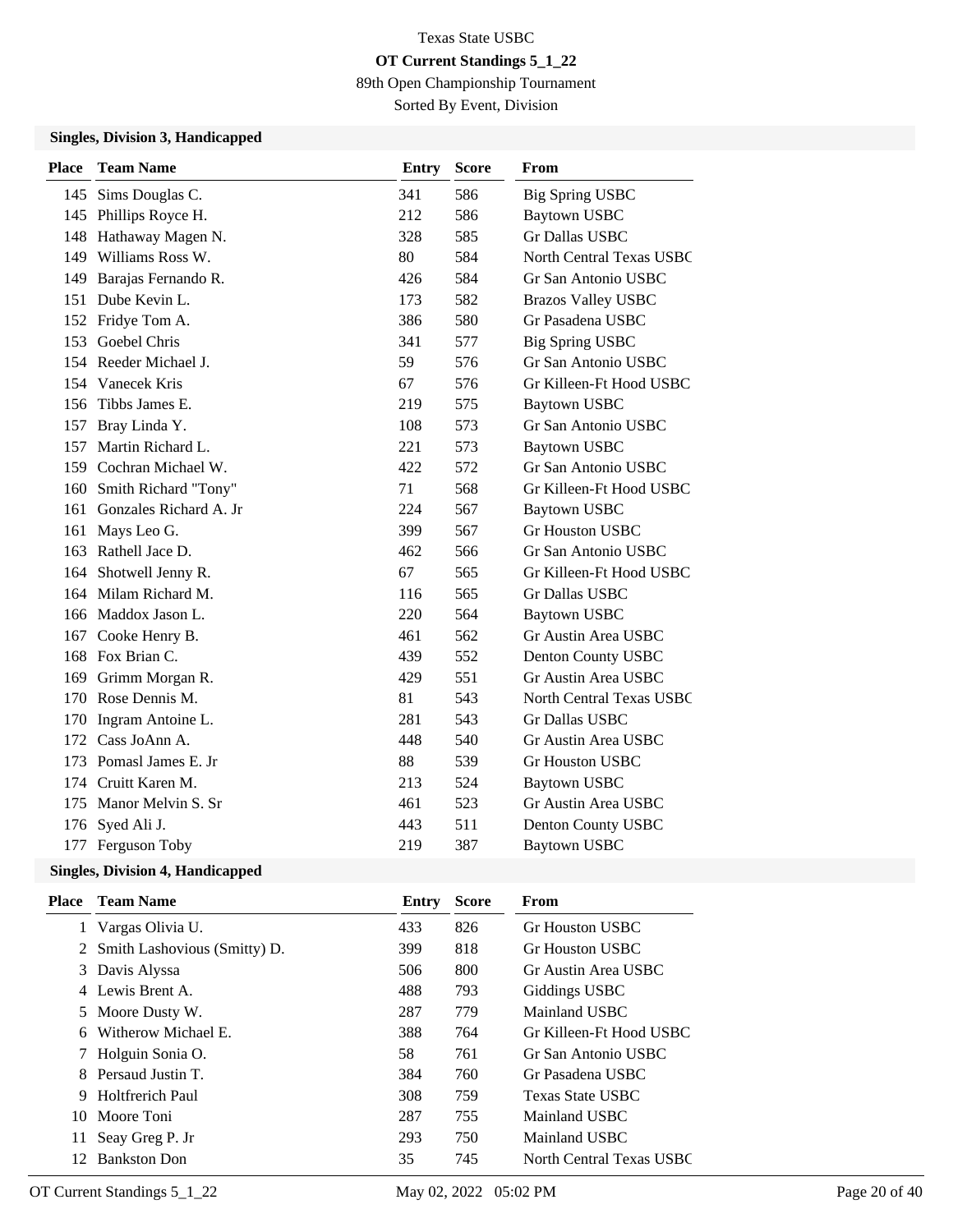89th Open Championship Tournament

Sorted By Event, Division

| <b>Place</b> | <b>Team Name</b>         | <b>Entry</b> | <b>Score</b> | From                            |
|--------------|--------------------------|--------------|--------------|---------------------------------|
|              | 13 Mica Jason            | 488          | 744          | <b>Giddings USBC</b>            |
|              | 14 Starnes Jadon         | 382          | 735          | Gr Pasadena USBC                |
| 15           | Montes Ismael M.         | 8            | 731          | North Central Texas USBC        |
| 16           | Tappin Anthony D.        | 461          | 730          | Gr Austin Area USBC             |
| 16           | Siminski Kendall S.      | 505          | 730          | Gr Austin Area USBC             |
| 18           | <b>Smith Karen</b>       | 484          | 728          | Gr Dallas USBC                  |
| 19           | Cheek Sandy              | 399          | 727          | <b>Gr Houston USBC</b>          |
| 20           | Harris Brian D.          | 79           | 726          | <b>North Central Texas USBC</b> |
| 20           | Limbrick Ralph J.        | 397          | 726          | <b>Gr Houston USBC</b>          |
| 22           | <b>Small Nathan</b>      | 142          | 725          | <b>Texas State USBC</b>         |
|              | 22 Malone Maddox J.      | 212          | 725          | <b>Baytown USBC</b>             |
| 24           | Holaday Vicki            | 126          | 723          | Gr Houston USBC                 |
|              | 24 Cerny Gary M.         | 488          | 723          | Giddings USBC                   |
|              | 26 Buehler Steven P.     | 503          | 722          | <b>North Central Texas USBC</b> |
| 27           | Jacinto Reid A.          | 80           | 719          | North Central Texas USBC        |
| 28           | Kiefert Faith            | 19           | 718          | Gr Dallas USBC                  |
|              | 29 Lynch Travis W.       | 35           | 716          | North Central Texas USBC        |
| 29           | Stephens Virginia A.     | 392          | 716          | Gr Austin Area USBC             |
| 31           | Hinze Rodney A.          | 488          | 715          | Giddings USBC                   |
| 32           | Burgess Kenneth B.       | 123          | 711          | <b>Gr Houston USBC</b>          |
|              | 32 Anaya Alexis          | 287          | 711          | Mainland USBC                   |
|              | 34 Owens Hunter B.       | 97           | 710          | San Angelo USBC                 |
| 35           | Shotwell John D.         | 70           | 709          | Gr Killeen-Ft Hood USBC         |
| 36           | Theus Mandie R.          | 123          | 708          | <b>Gr Houston USBC</b>          |
| 37           | <b>York Gary</b>         | 213          | 707          | <b>Baytown USBC</b>             |
| 37           | Cox Eddie N.             | 229          | 707          | <b>Baytown USBC</b>             |
| 37           | Maddux Jacob R.          | 481          | 707          | <b>Gr Houston USBC</b>          |
| 40           | Perez Pasqual "Trey" III | 505          | 703          | Gr Austin Area USBC             |
| 41           | Fraley Kathy H.          | 3            | 702          | Gr San Antonio USBC             |
| 41           | Matangira Farai M.       | 417          | 702          | Gr Austin Area USBC             |
| 43           | Oestreich Brent D.       | 329          | 701          | Gr Houston USBC                 |
|              | 44 Bonewald Bobby G.     | 11           | 697          | Giddings USBC                   |
|              | 45 Zapata Richard        | 32           | 695          | Gr San Antonio USBC             |
| 45           | <b>Black Kaneysha</b>    | 64           | 695          | Gr Killeen-Ft Hood USBC         |
| 45           | McCray Gary A.           | 461          | 695          | Gr Austin Area USBC             |
| 48           | Moore Billy F. Jr        | 287          | 693          | Mainland USBC                   |
| 48           | Kurtz Calvin F.          | 11           | 693          | <b>Giddings USBC</b>            |
| 50           | Coty Kiera               | 227          | 691          | <b>Baytown USBC</b>             |
| 51           | Ezell Lawrence M.        | 63           | 690          | Gr Killeen-Ft Hood USBC         |
| 51           | Craver Louis H.          | 123          | 690          | <b>Gr Houston USBC</b>          |
| 53           | Anderson Taylor          | 70           | 688          | Gr Killeen-Ft Hood USBC         |
| 53           | Beck Matthew P.          | 286          | 688          | Gr Austin Area USBC             |
| 55           | McCauley Thomas B.       | 59           | 687          | Gr San Antonio USBC             |
|              | 56 Dimas Michael E.      | 35           | 686          | North Central Texas USBC        |
|              | 56 Knoble Korey J.       | 84           | 686          | North Central Texas USBC        |
|              | 56 Heidbrink Chuck       | 84           | 686          | North Central Texas USBC        |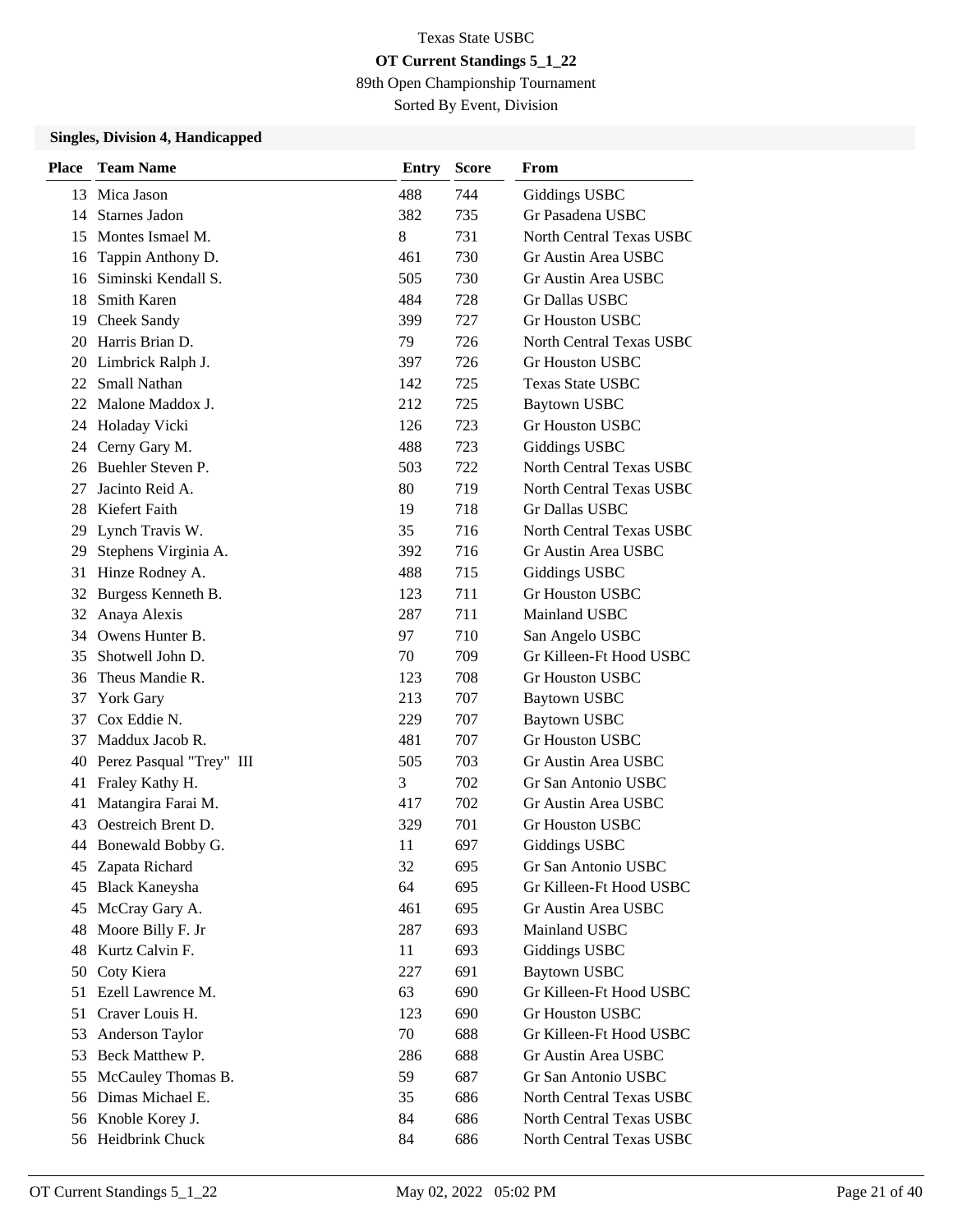89th Open Championship Tournament

Sorted By Event, Division

| <b>Place</b> | <b>Team Name</b>            | Entry | <b>Score</b> | From                            |
|--------------|-----------------------------|-------|--------------|---------------------------------|
|              | 59 Faircloth John P.        | 317   | 683          | Gr San Antonio USBC             |
| 60           | Salazar Janelle A.          | 430   | 682          | <b>Baytown USBC</b>             |
| 61           | Jackson John "Action" E. Sr | 64    | 681          | Gr Killeen-Ft Hood USBC         |
| 61           | Jeffery Tara                | 479   | 681          | <b>Gr Dallas USBC</b>           |
| 61           | <b>Welch David</b>          | 480   | 681          | <b>Gr Dallas USBC</b>           |
| 64           | Lindsey Terry A.            | 214   | 680          | <b>Baytown USBC</b>             |
| 65           | Vogler Michelle E.          | 433   | 679          | <b>Gr Houston USBC</b>          |
| 66           | Stefek Ashley J.            | 245   | 678          | Gr Killeen-Ft Hood USBC         |
| 67           | Jones Andrew D.             | 84    | 677          | <b>North Central Texas USBC</b> |
| 67           | House Eric D.               | 318   | 677          | Gr Killeen-Ft Hood USBC         |
| 67           | Suber Kenneth L. Jr         | 479   | 677          | <b>Gr Dallas USBC</b>           |
| 70           | North Robert E. Jr          | 12    | 676          | Giddings USBC                   |
|              | 70 Greif Jerry L. Jr        | 287   | 676          | Mainland USBC                   |
| 72           | Eich Joe F.                 | 484   | 675          | <b>Gr Dallas USBC</b>           |
| 73           | Stoner Kelli D.             | 384   | 674          | Gr Pasadena USBC                |
|              | 74 Gutierrez Reynaldo       | 12    | 673          | Giddings USBC                   |
|              | 74 Reed Jared A.            | 441   | 673          | Denton County USBC              |
| 76           | <b>Bankston David</b>       | 35    | 671          | North Central Texas USBC        |
|              | 76 Rendon Trini F. II       | 58    | 671          | Gr San Antonio USBC             |
|              | 78 Edwards Cynthia M.       | 397   | 670          | <b>Gr Houston USBC</b>          |
|              | 79 Willis-Raup Denise M.    | 19    | 669          | <b>Gr Dallas USBC</b>           |
| 79           | Shuron Rebecca R.           | 62    | 669          | Gr Killeen-Ft Hood USBC         |
| 79           | Rivers Cheyenne N.          | 451   | 669          | Amarillo USBC                   |
|              | 82 Hollins Vanessa A.       | 88    | 668          | <b>Gr Houston USBC</b>          |
|              | 82 Voerding John E.         | 439   | 668          | Denton County USBC              |
| 84           | Joseph Eraina "Michelle" M. | 245   | 667          | Gr Killeen-Ft Hood USBC         |
| 84           | Turner Thomakata            | 318   | 667          | Gr Killeen-Ft Hood USBC         |
|              | 84 Becker Chris J.          | 488   | 667          | <b>Giddings USBC</b>            |
| 87           | Ramirez Adriana R.          | 57    | 666          | Gr San Antonio USBC             |
| 87           | Lindsey Jackie C.           | 213   | 666          | <b>Baytown USBC</b>             |
| 87           | Molina Raeleen              | 426   | 666          | Gr San Antonio USBC             |
| 87           | Hathaway Gregory K.         | 503   | 666          | <b>North Central Texas USBC</b> |
|              | 91 Gutierrez Gerry          | 12    | 665          | <b>Giddings USBC</b>            |
| 91           | Graff Christy E.            | 308   | 665          | Texas State USBC                |
| 91           | Sanders Zak G.              | 329   | 665          | <b>Gr Houston USBC</b>          |
| 91           | Boynton Devin J.            | 446   | 665          | Gr Austin Area USBC             |
| 95           | Lynch Don E.                | 35    | 664          | North Central Texas USBC        |
| 95           | Lemon Bonnie L.             | 289   | 664          | Mainland USBC                   |
| 95           | Vincent Kevin L.            | 377   | 664          | Alvin Pearland USBC             |
| 95           | Murray Phyllis              | 480   | 664          | Gr Dallas USBC                  |
| 99           | Reid James                  | 154   | 663          | Gr San Antonio USBC             |
| 99           | Keaton Brandon T.           | 292   | 663          | Mainland USBC                   |
| 101          | Esparza Paul                | 291   | 662          | Mainland USBC                   |
|              | 102 Holguin David           | 56    | 661          | Gr San Antonio USBC             |
|              | 103 Kuhn Amy L.             | 11    | 660          | <b>Giddings USBC</b>            |
|              | 104 Schneider Stephen J.    | 126   | 657          | Gr Houston USBC                 |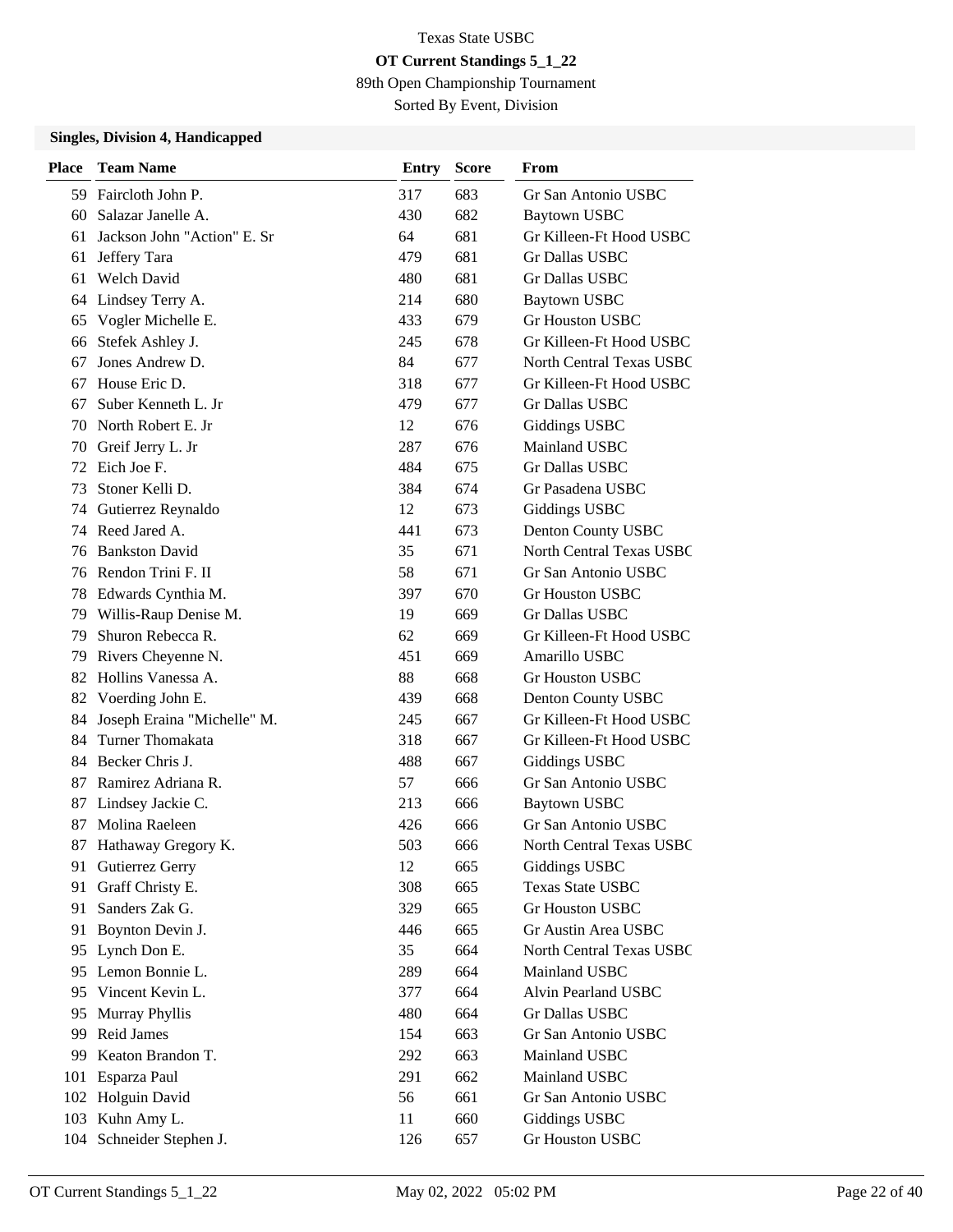89th Open Championship Tournament

Sorted By Event, Division

| Place | <b>Team Name</b>             | Entry | <b>Score</b> | From                            |
|-------|------------------------------|-------|--------------|---------------------------------|
|       | 104 Swenning Chris L.        | 11    | 657          | Giddings USBC                   |
|       | 106 Bodner James             | 153   | 656          | Gr San Antonio USBC             |
| 107   | Goodwin Pamela B.            | 349   | 655          | Deep East Texas USBC            |
|       | 108 Small Brandy C.          | 142   | 654          | Texas State USBC                |
| 109   | Tippit Ivy J.                | 171   | 653          | <b>Baytown USBC</b>             |
|       | 109 Wilson Linda D.          | 290   | 653          | Mainland USBC                   |
| 109   | Goodwin Allen R.             | 349   | 653          | Deep East Texas USBC            |
|       | 109 Broughton Cody R.        | 386   | 653          | Gr Pasadena USBC                |
| 109   | Syed Chris A.                | 443   | 653          | Denton County USBC              |
| 109   | Perry Keith T.               | 447   | 653          | Gr Austin Area USBC             |
| 115   | Eppers Alan J.               | 88    | 652          | Gr Houston USBC                 |
|       | 115 Caraway Josh B.          | 248   | 652          | Gr Tyler USBC                   |
|       | 115 Lindsey Richard L.       | 382   | 652          | Gr Pasadena USBC                |
|       | 118 Winstead Emily N.        | 19    | 651          | Gr Dallas USBC                  |
| 119   | Spencer Jaylene A.           | 8     | 650          | North Central Texas USBC        |
|       | 120 LeGrand Bellenthia       | 123   | 649          | <b>Gr Houston USBC</b>          |
|       | 120 Wood Elisha              | 227   | 649          | <b>Baytown USBC</b>             |
|       | 120 Johnson Ashley L.        | 64    | 649          | Gr Killeen-Ft Hood USBC         |
|       | 120 Hummel Mike R.           | 392   | 649          | Gr Austin Area USBC             |
|       | 124 Moreno Mathew D.         | 456   | 648          | North Central Texas USBC        |
|       | 124 Fox Vanessa A.           | 439   | 648          | Denton County USBC              |
|       | 126 Wilhelm Gordon           | 172   | 647          | <b>Brazos Valley USBC</b>       |
|       | 126 Jones Donna R.           | 396   | 647          | <b>Gr Houston USBC</b>          |
|       | 126 Bouker Dewitt 'Dusty' C. | 450   | 647          | Amarillo USBC                   |
|       | 126 Barnes George            | 479   | 647          | Gr Dallas USBC                  |
|       | 130 Leonard Cherry M.        | 62    | 646          | Gr Killeen-Ft Hood USBC         |
|       | 130 Blazier Charles          | 68    | 646          | Gr Killeen-Ft Hood USBC         |
|       | 130 Collins Darin E.         | 439   | 646          | Denton County USBC              |
|       | 133 Hull Steven R.           | 83    | 645          | North Central Texas USBC        |
|       | 133 Watson Lupita S.         | 448   | 645          | Gr Austin Area USBC             |
|       | 133 Brown LeShaun E.         | 491   | 645          | Gr Dallas USBC                  |
|       | 136 Watson Joe L.            | 81    | 644          | <b>North Central Texas USBC</b> |
|       | 136 Mullens Rebecca J.       | 213   | 644          | <b>Baytown USBC</b>             |
|       | 138 Nickell Ruby N.          | 8     | 643          | North Central Texas USBC        |
|       | 138 Cole Cary D.             | 211   | 643          | <b>Baytown USBC</b>             |
|       | 140 Cearfoss Ann D.          | 88    | 642          | Gr Houston USBC                 |
|       | 140 Banks Tierney L.         | 385   | 642          | Gr Pasadena USBC                |
|       | 142 Pace Robert W.           | 293   | 641          | Mainland USBC                   |
|       | 143 Furkin Roger W.          | 82    | 640          | North Central Texas USBC        |
|       | 143 Reed Sean D.             | 289   | 640          | Mainland USBC                   |
|       | 145 Dudney Ross N.           | 32    | 638          | Gr San Antonio USBC             |
|       | 145 Kurtz Eric P.            | 11    | 638          | Giddings USBC                   |
|       | 147 Fraley R Neal            | 3     | 637          | Gr San Antonio USBC             |
|       | 147 Greenlaw Barbara L.      | 150   | 637          | Bay City/El Campo USBC          |
|       | 149 Ezell Colleen F.         | 63    | 636          | Gr Killeen-Ft Hood USBC         |
| 149   | <b>Spratt Dennis</b>         | 417   | 636          | Gr Austin Area USBC             |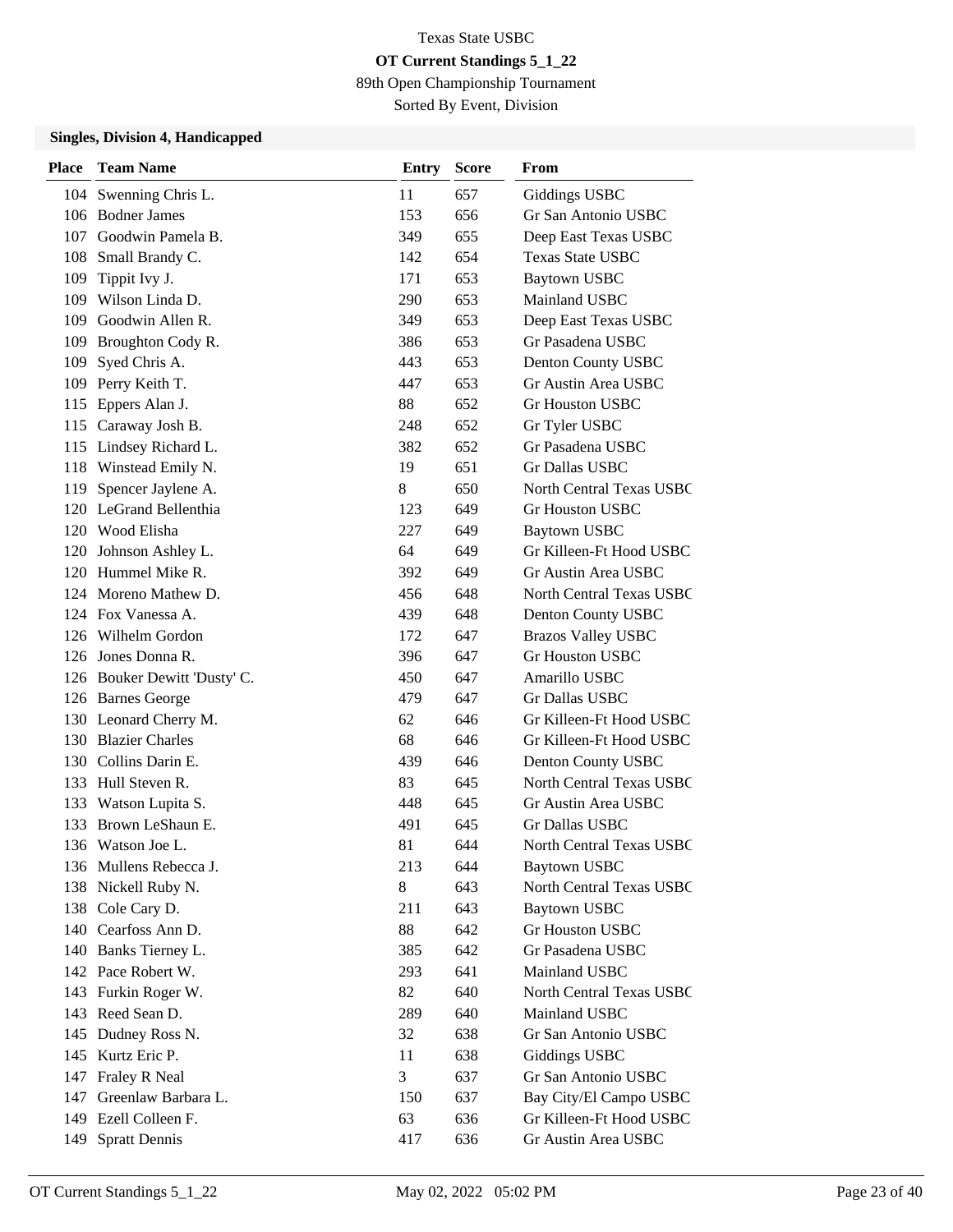89th Open Championship Tournament

Sorted By Event, Division

| <b>Place</b> | <b>Team Name</b>                   | Entry | <b>Score</b> | From                      |
|--------------|------------------------------------|-------|--------------|---------------------------|
| 151          | Anderson Samantha O.               | 70    | 635          | Gr Killeen-Ft Hood USBC   |
| 151          | Young Melissa S.                   | 71    | 635          | Gr Killeen-Ft Hood USBC   |
| 151          | Farr Norman M.                     | 221   | 635          | <b>Baytown USBC</b>       |
|              | 154 Ribinchaux-McMachen Monique R. | 19    | 634          | Gr Dallas USBC            |
|              | 155 Carroll Billy D.               | 171   | 633          | <b>Baytown USBC</b>       |
| 155          | Bowie Alma J.                      | 398   | 633          | <b>Gr Houston USBC</b>    |
| 157          | Terlip Carole L.                   | 265   | 632          | Gr Austin Area USBC       |
| 157          | Cruz Rodelo P.                     | 503   | 632          | North Central Texas USBC  |
| 159          | Jones Glenda F.                    | 396   | 631          | Gr Houston USBC           |
| 160          | Sims Jeremy W.                     | 433   | 630          | <b>Gr Houston USBC</b>    |
| 161          | Young Brandon                      | 226   | 629          | <b>Baytown USBC</b>       |
| 161          | Reid Emmerson D.                   | 447   | 629          | Gr Austin Area USBC       |
| 163          | Martin Edna T.                     | 317   | 628          | Gr San Antonio USBC       |
| 163          | Thompson Daphene F.                | 341   | 628          | <b>Big Spring USBC</b>    |
| 163          | Lindsey Dorothy (Lulu) L.          | 382   | 628          | Gr Pasadena USBC          |
|              | 166 McGill Pamela A.               | 126   | 627          | Gr Houston USBC           |
|              | 166 Harper Alan R.                 | 293   | 627          | Mainland USBC             |
| 168          | Simonson Richard E.                | 108   | 626          | Gr San Antonio USBC       |
|              | 169 LeDoux James L. Sr             | 171   | 625          | <b>Baytown USBC</b>       |
|              | 169 Dawley Mealinda D.             | 377   | 625          | Alvin Pearland USBC       |
| 171          | Cruz Matthew J.                    | 483   | 624          | Bay City/El Campo USBC    |
|              | 172 Holse Anita                    | 349   | 623          | Deep East Texas USBC      |
| 172          | <b>Blanks Bryan</b>                | 479   | 623          | Gr Dallas USBC            |
|              | 172 Eich Amanda K.                 | 484   | 623          | Gr Dallas USBC            |
| 172          | Thompson Ansel C.                  | 488   | 623          | <b>Giddings USBC</b>      |
| 176          | Young Micheal P.                   | 71    | 622          | Gr Killeen-Ft Hood USBC   |
|              | 176 Colston Robert L.              | 291   | 622          | Mainland USBC             |
|              | 176 Jennings Jeffery D.            | 377   | 622          | Alvin Pearland USBC       |
| 179          | Rivera Tammie L.                   | 31    | 621          | Gr San Antonio USBC       |
| 180          | Jacobs Searcy M. Sr                | 461   | 619          | Gr Austin Area USBC       |
| 180          | Harms Megan B.                     | 212   | 619          | <b>Baytown USBC</b>       |
|              | 182 Schlag Jersie                  | 213   | 618          | Baytown USBC              |
|              | 182 Wilson James Y. Sr             | 290   | 618          | Mainland USBC             |
| 184          | Jefferson John R.                  | 173   | 617          | <b>Brazos Valley USBC</b> |
|              | 185 Reeder Marie F.                | 59    | 616          | Gr San Antonio USBC       |
| 185          | Medrano Sabino J.                  | 291   | 616          | Mainland USBC             |
| 185          | Patterson Garcia B.                | 388   | 616          | Gr Killeen-Ft Hood USBC   |
| 188          | Guerra Alberto                     | 78    | 615          | North Central Texas USBC  |
| 189          | Ebert Richard T.                   | 88    | 614          | Gr Houston USBC           |
|              | 189 Forsvall Joseph A.             | 220   | 614          | <b>Baytown USBC</b>       |
|              | 189 Houston Vicki E.               | 446   | 614          | Gr Austin Area USBC       |
| 192          | Jackson Barbara A.                 | 123   | 613          | Gr Houston USBC           |
|              | 193 Favis Ronald B.                | 446   | 612          | Gr Austin Area USBC       |
|              | 194 Payson Valerie A.              | 245   | 611          | Gr Killeen-Ft Hood USBC   |
|              | 194 Pullen Jack L.                 | 317   | 611          | Gr San Antonio USBC       |
|              | 196 Hengst Kyle D.                 | 12    | 610          | <b>Giddings USBC</b>      |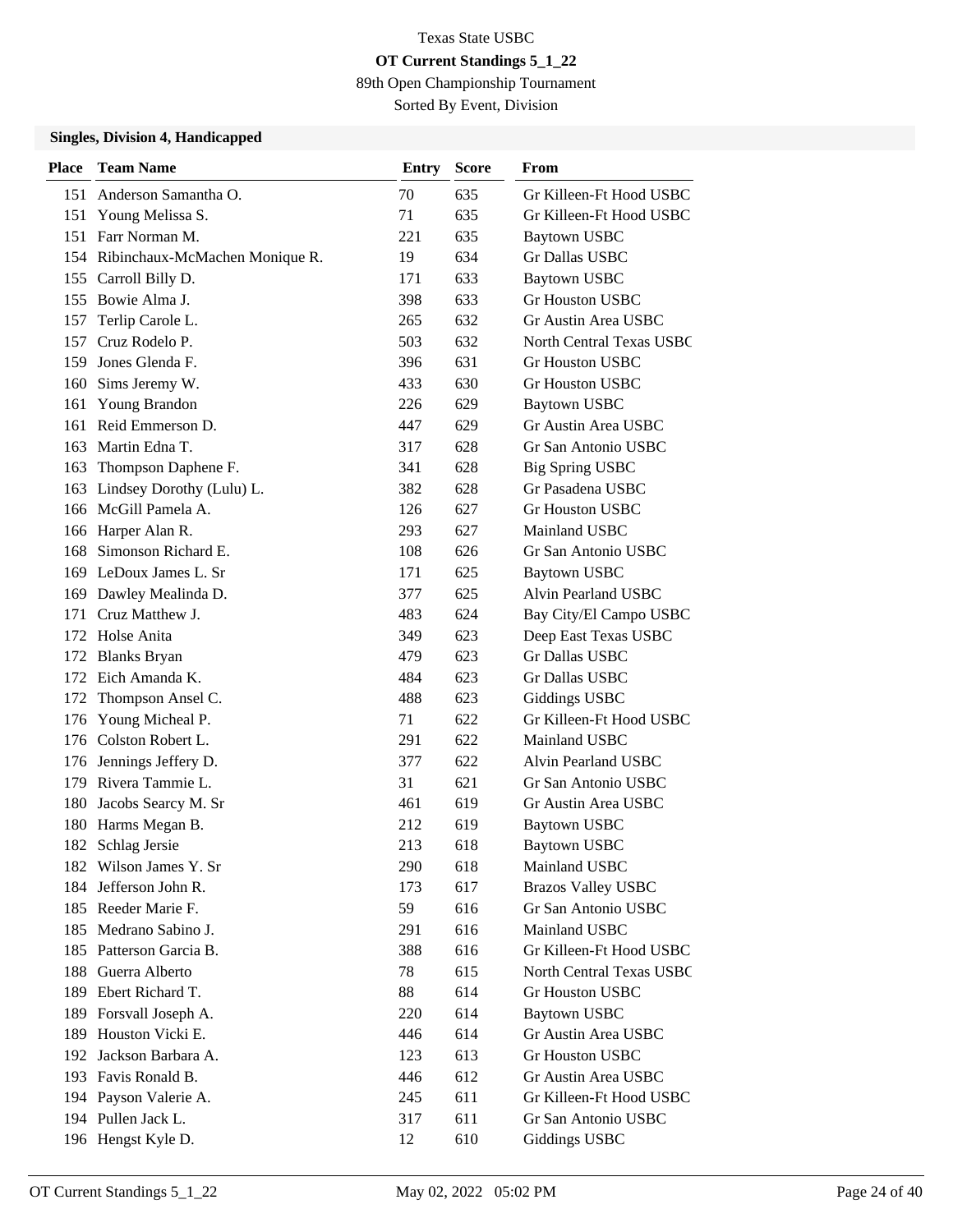89th Open Championship Tournament

Sorted By Event, Division

| <b>Place</b> | <b>Team Name</b>            | Entry | <b>Score</b> | From                       |
|--------------|-----------------------------|-------|--------------|----------------------------|
|              | 196 Jungwirth Matt J.       | 229   | 610          | <b>Baytown USBC</b>        |
|              | 196 Strawn Randy E.         | 291   | 610          | Mainland USBC              |
|              | 196 Royal Kenneth Jr        | 64    | 610          | Gr Killeen-Ft Hood USBC    |
|              | 196 McDaniel Michael D.     | 484   | 610          | Gr Dallas USBC             |
|              | 201 Chitty Fred L.          | 126   | 607          | <b>Gr Houston USBC</b>     |
|              | 202 Small Stacy             | 180   | 606          | North Central Texas USBC   |
|              | 202 Hutchinson Michael E.   | 287   | 606          | Mainland USBC              |
|              | 202 Holse Donald G.         | 349   | 606          | Deep East Texas USBC       |
|              | 202 Harms Theresa M.        | 212   | 606          | <b>Baytown USBC</b>        |
|              | 206 Everman Diana L.        | 109   | 604          | <b>Gr San Antonio USBC</b> |
|              | 206 Niedermeier Belinda G.  | 328   | 604          | Gr Dallas USBC             |
|              | 206 Stephens Michele        | 484   | 604          | Gr Dallas USBC             |
|              | 209 Sanchez Bertha Y.       | 328   | 603          | Gr Dallas USBC             |
|              | 209 Fellwock Shannon D.     | 443   | 603          | Denton County USBC         |
|              | 211 Verner JoAnn            | 225   | 602          | <b>Baytown USBC</b>        |
|              | 211 Cruz Sara               | 483   | 602          | Bay City/El Campo USBC     |
|              | 211 Dimas Debbie J.         | 439   | 602          | Denton County USBC         |
|              | 214 Shook Bill G.           | 220   | 600          | <b>Baytown USBC</b>        |
|              | 214 Tilton Theda A.         | 430   | 600          | <b>Baytown USBC</b>        |
|              | 216 Martin Jerry W.         | 317   | 599          | <b>Gr San Antonio USBC</b> |
| 217          | Sanders William A.          | 291   | 598          | Mainland USBC              |
|              | 218 Brown Charles R.        | 281   | 597          | Gr Dallas USBC             |
|              | 218 Fassy Mary              | 377   | 597          | Alvin Pearland USBC        |
| 218          | Safu Demetrice M.           | 399   | 597          | <b>Gr Houston USBC</b>     |
| 221          | Simonson Patti J.           | 108   | 596          | Gr San Antonio USBC        |
| 222          | McClung Allen W.            | 385   | 595          | Gr Pasadena USBC           |
| 223          | Garcia Farrah L.            | 152   | 594          | Gr San Antonio USBC        |
|              | 224 Kraak Jay P.            | 173   | 593          | <b>Brazos Valley USBC</b>  |
|              | 224 Coleman Frank           | 97    | 593          | San Angelo USBC            |
|              | 224 Kolb Troy L.            | 11    | 593          | <b>Giddings USBC</b>       |
| 227          | Morgan Ginger R.            | 152   | 592          | Gr San Antonio USBC        |
|              | 227 Washington Kristinia Y. | 480   | 592          | Gr Dallas USBC             |
|              | 229 Doffin Lucan G.         | 483   | 591          | Bay City/El Campo USBC     |
|              | 230 Wentzel John L.         | 220   | 589          | <b>Baytown USBC</b>        |
| 231          | Small Tom                   | 180   | 587          | North Central Texas USBC   |
|              | 232 Dominik Johnny          | 392   | 586          | Gr Austin Area USBC        |
|              | 233 Fuller William          | 172   | 584          | <b>Brazos Valley USBC</b>  |
|              | 233 Autry Dalton T.         | 248   | 584          | Gr Tyler USBC              |
| 233          | Hopkins Victoria L.         | 382   | 584          | Gr Pasadena USBC           |
| 233          | Johnson Christie A.         | 450   | 584          | Amarillo USBC              |
| 237          | O'Cain Rebecca C.           | 289   | 582          | Mainland USBC              |
|              | 238 Iles Faye M.            | 88    | 581          | Gr Houston USBC            |
| 238          | Cruitt Barbara K.           | 213   | 581          | <b>Baytown USBC</b>        |
|              | 240 West Michele D.         | 63    | 580          | Gr Killeen-Ft Hood USBC    |
|              | 240 Hopkins Paul III        | 383   | 580          | Gr Pasadena USBC           |
|              | 242 Rider Lori L.           | 31    | 577          | Gr San Antonio USBC        |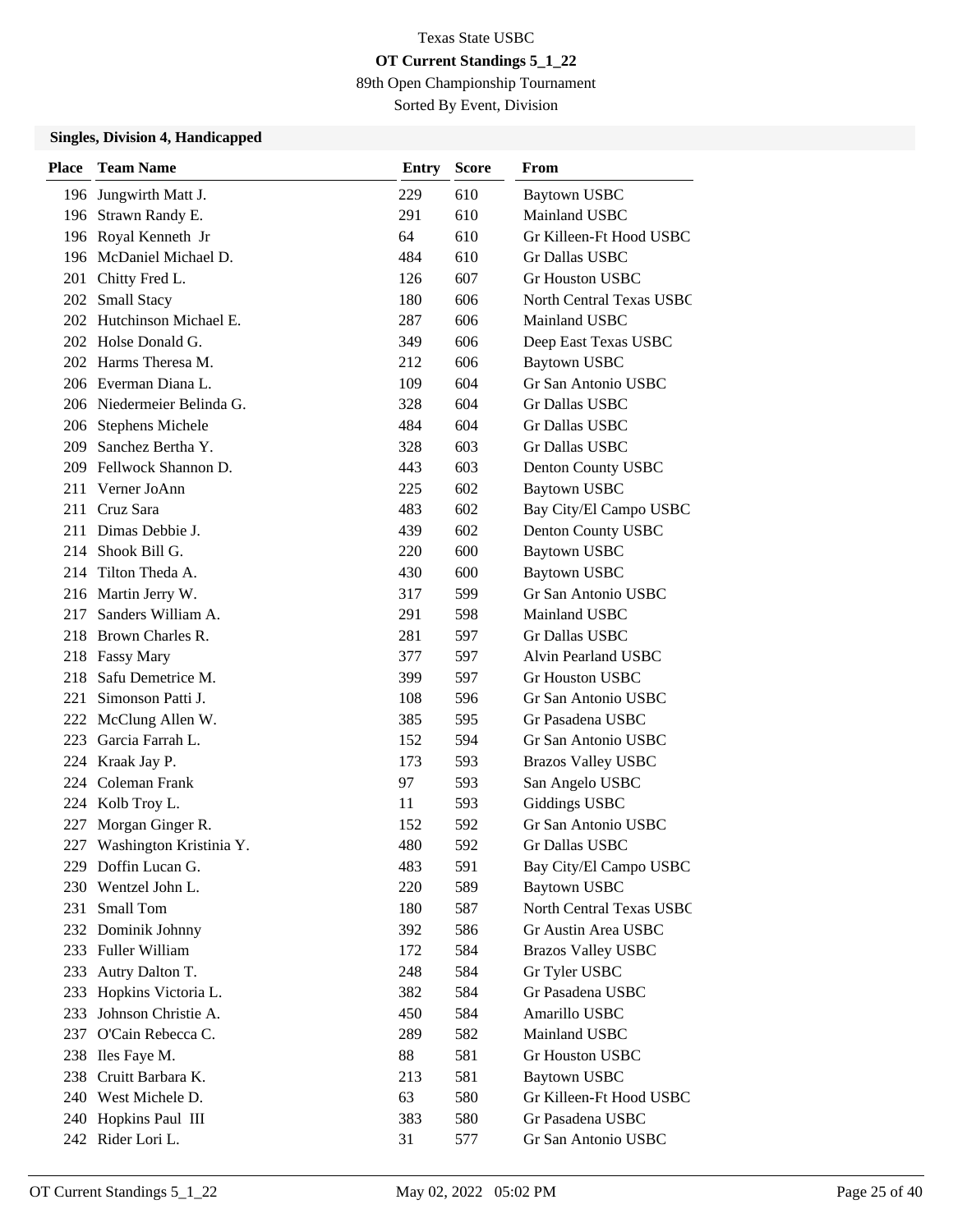89th Open Championship Tournament

Sorted By Event, Division

### **Singles, Division 4, Handicapped**

| <b>Place</b> | <b>Team Name</b>         | Entry | <b>Score</b> | From                    |
|--------------|--------------------------|-------|--------------|-------------------------|
|              | 242 Perez Gilbert J.     | 59    | 577          | Gr San Antonio USBC     |
|              | 242 King Quindalyn R.    | 491   | 577          | Gr Dallas USBC          |
|              | 245 Brown Paula F.       | 281   | 575          | Gr Dallas USBC          |
|              | 246 Bradley Ron          | 64    | 570          | Gr Killeen-Ft Hood USBC |
| 247          | Garcia Lilly             | 289   | 569          | Mainland USBC           |
|              | 248 Garcia Jesus         | 152   | 568          | Gr San Antonio USBC     |
|              | 249 Kessler Timothy L.   | 116   | 566          | Gr Dallas USBC          |
|              | 250 Cavin Yvonne A.      | 58    | 565          | Gr San Antonio USBC     |
|              | 251 Dewald Glen P.       | 68    | 564          | Gr Killeen-Ft Hood USBC |
|              | 252 Dudney Jill K.       | 32    | 561          | Gr San Antonio USBC     |
|              | 253 Brown Kelvin A.      | 281   | 552          | Gr Dallas USBC          |
|              | 254 Rodgers Karman J.    | 483   | 551          | Bay City/El Campo USBC  |
|              | 255 McQueen Milton Jr    | 63    | 546          | Gr Killeen-Ft Hood USBC |
|              | 256 Barajaz Donnie O.    | 291   | 544          | Mainland USBC           |
| 257          | <b>Chisley Nathaniel</b> | 281   | 541          | Gr Dallas USBC          |
|              | 258 Mckewen Andrew C.    | 214   | 509          | Baytown USBC            |
|              | 259 Larrabee Matt        | 223   | 505          | Baytown USBC            |
|              |                          |       |              |                         |

#### **All Events, Division 1, Scratch**

| <b>Place</b> | <b>Team Name</b>        | <b>Entry</b> | <b>Score</b> | From                            |
|--------------|-------------------------|--------------|--------------|---------------------------------|
| 1            | Sanders Gerald E.       | 329          | 2,146        | <b>Gr Houston USBC</b>          |
| 2            | Whitten Denton L.       | 216          | 2,140        | Gr Pasadena USBC                |
| 3            | Tribolet Travis C.      | 97           | 2,127        | San Angelo USBC                 |
| 4            | Kiive-Logston Ryan S.   | 286          | 2,103        | Gr Austin Area USBC             |
| 5            | Clark Todd A.           | 384          | 2,086        | Gr Pasadena USBC                |
| 6            | Ledet Jeremy J.         | 254          | 2,085        | Gr Killeen-Ft Hood USBC         |
| 7            | Sheranko Anthony L.     | 393          | 2,074        | <b>Texas State USBC</b>         |
| 8            | Coats Anthony C.        | 265          | 2,051        | Gr Austin Area USBC             |
| 9            | <b>Williams Stuart</b>  | 268          | 2,040        | Gr Austin Area USBC             |
| 10           | Nguyen Ryan D.          | 215          | 2,038        | Gr Pasadena USBC                |
| 11           | Maxson Josh A.          | 69           | 2,035        | Gr Killeen-Ft Hood USBC         |
| 12           | Pyle Justin G.          | 286          | 2,029        | Gr Austin Area USBC             |
| 13           | Cisco Rick G.           | 222          | 2,013        | <b>Baytown USBC</b>             |
| 14           | Briles James R. II      | 384          | 2,011        | Gr Pasadena USBC                |
| 15           | Sorola Joshua R.        | 216          | 2,004        | Gr Pasadena USBC                |
| 16           | Hilmers Ben S.          | 451          | 2,003        | Amarillo USBC                   |
| 17           | Vorpahl John E.         | 401          | 1,991        | Gr San Antonio USBC             |
| 18           | Southerland Ricky L.    | 401          | 1,986        | Gr San Antonio USBC             |
| 19           | Haskins Michael W.      | 336          | 1,979        | Gr San Antonio USBC             |
| 20           | Ankenbrandt Jerome L.   | 83           | 1,962        | <b>North Central Texas USBC</b> |
| 21           | Codrington Damian A. Sr | 245          | 1,960        | Gr Killeen-Ft Hood USBC         |
| 22           | <b>Chandler David</b>   | 223          | 1,948        | Baytown USBC                    |
| 23           | Bohr Nathan M.          | 267          | 1,941        | Gr Austin Area USBC             |
| 24           | Hoffman Brian L.        | 401          | 1,930        | Gr San Antonio USBC             |
| 24           | Watson James A.         | 448          | 1,930        | Gr Austin Area USBC             |
| 26           | Sevier Rick Jr          | 451          | 1,927        | Amarillo USBC                   |
| 27           | Whitfield Henry S.      | 335          | 1,911        | Gr San Antonio USBC             |
|              |                         |              |              |                                 |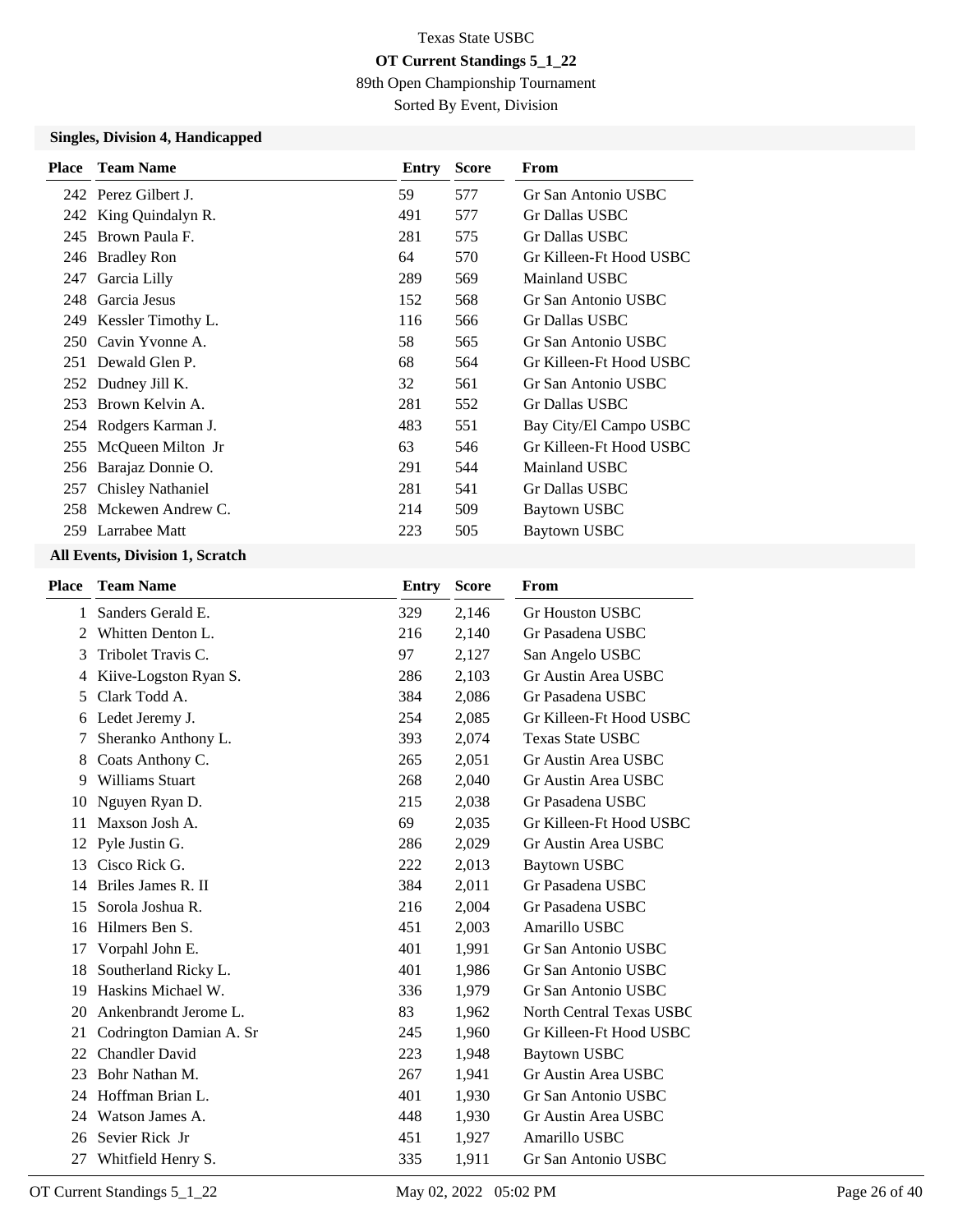89th Open Championship Tournament

Sorted By Event, Division

#### **All Events, Division 1, Scratch**

| <b>Place</b> | <b>Team Name</b>            | <b>Entry</b> | <b>Score</b> | From                            |
|--------------|-----------------------------|--------------|--------------|---------------------------------|
|              | 28 Wukasch John D. Jr       | 393          | 1,910        | <b>Texas State USBC</b>         |
| 29           | Raup Ellsworth(Allen) A. Jr | 292          | 1,905        | Mainland USBC                   |
| 30           | Viator Bryan J.             | 216          | 1,884        | Gr Pasadena USBC                |
| 31           | Pogor Bryan W.              | 268          | 1,877        | Gr Austin Area USBC             |
| 32           | McMakin Adam W.             | 225          | 1,872        | <b>Baytown USBC</b>             |
| 33           | Winstead Dwayne E.          | 19           | 1,871        | <b>Gr Dallas USBC</b>           |
| 34           | <b>Buchert Charles N.</b>   | 335          | 1,866        | Gr San Antonio USBC             |
| 35           | Lewis Paul R.               | 336          | 1,865        | Gr San Antonio USBC             |
| 36           | Thomason John               | 288          | 1,853        | Mainland USBC                   |
| 37           | Pogge Adam                  | 267          | 1,849        | Gr Austin Area USBC             |
| 38           | Clark Kenneth R.            | 402          | 1,839        | Gr San Antonio USBC             |
| 39           | Barrett James L.            | 189          | 1,834        | Gr Austin Area USBC             |
| 40           | Ferguson Calvin R.          | 401          | 1,832        | Gr San Antonio USBC             |
| 41           | <b>Taylor Justin</b>        | 421          | 1,808        | Gr San Antonio USBC             |
| 42           | Tandle Matthew A.           | 126          | 1,807        | Gr Houston USBC                 |
| 43           | Hagan Charles R.            | 218          | 1,785        | <b>Baytown USBC</b>             |
| 43           | Simpson Fredrick Sr         | 445          | 1,785        | Gr Austin Area USBC             |
| 45           | Williams Tina M.            | 268          | 1,781        | Gr Austin Area USBC             |
| 46           | Brooks Jimmy B.             | 402          | 1,780        | Gr San Antonio USBC             |
| 47           | <b>Barfield Kevin</b>       | 268          | 1,779        | Gr Austin Area USBC             |
| 48           | Ivicic Mark A.              | 267          | 1,776        | Gr Austin Area USBC             |
| 49           | Binder Steven M.            | 126          | 1,728        | Gr Houston USBC                 |
| 50           | Garcia Christian J.         | 216          | 1,727        | Gr Pasadena USBC                |
| 51           | Villarreyna Andres          | 215          | 1,635        | Gr Pasadena USBC                |
| 52           | Trevino Chris M.            | 456          | 1,585        | <b>North Central Texas USBC</b> |
| 53           | Fowler Jeremy S.            | 89           | 1,583        | Midland USBC                    |
| 54           | Leonard Cherry M.           | 256          | 1,522        | Gr Killeen-Ft Hood USBC         |
| 55           | Stinebiser Douglas R.       | 96           | 1,482        | San Angelo USBC                 |
| 56           | Filyaw Elizabeth M.         | 211          | 1,291        | <b>Baytown USBC</b>             |
| 57           | Seiler David J.             | 449          | 506          | Gr Austin Area USBC             |
| 58           | Faulkner Jeremy J.          | 469          | 355          | Gr Austin Area USBC             |
|              |                             |              |              |                                 |

| Place | <b>Team Name</b>               | Entry | <b>Score</b> | From                     |
|-------|--------------------------------|-------|--------------|--------------------------|
| 1     | Kelty Ian T.                   | 450   | 2,117        | Amarillo USBC            |
|       | 2 Martin Jay R.                | 79    | 2,094        | North Central Texas USBC |
| 3     | Buda Randall T.                | 83    | 2,092        | North Central Texas USBC |
| 4     | Grice Jason R.                 | 293   | 2,083        | Mainland USBC            |
| 5     | Morgan David L.                | 152   | 2,073        | Gr San Antonio USBC      |
| 6     | Barrow Kelley F.               | 225   | 2,070        | Baytown USBC             |
|       | 7 Lewis Gregg A.               | 69    | 2,066        | Gr Killeen-Ft Hood USBC  |
| 8     | Willmann Charles "Chuck" J. Jr | 108   | 2,065        | Gr San Antonio USBC      |
| 9     | Lawrence Richard C. Sr         | 265   | 2,063        | Gr Austin Area USBC      |
| 10    | Maxson Nyle B.                 | 69    | 2,057        | Gr Killeen-Ft Hood USBC  |
| 11    | Amshey David E. Jr             | 422   | 2,047        | Gr San Antonio USBC      |
| 12    | Watson Timothy J.              | 439   | 2,046        | Denton County USBC       |
| 13    | Ramirez Albert G.              | 56    | 2,045        | Gr San Antonio USBC      |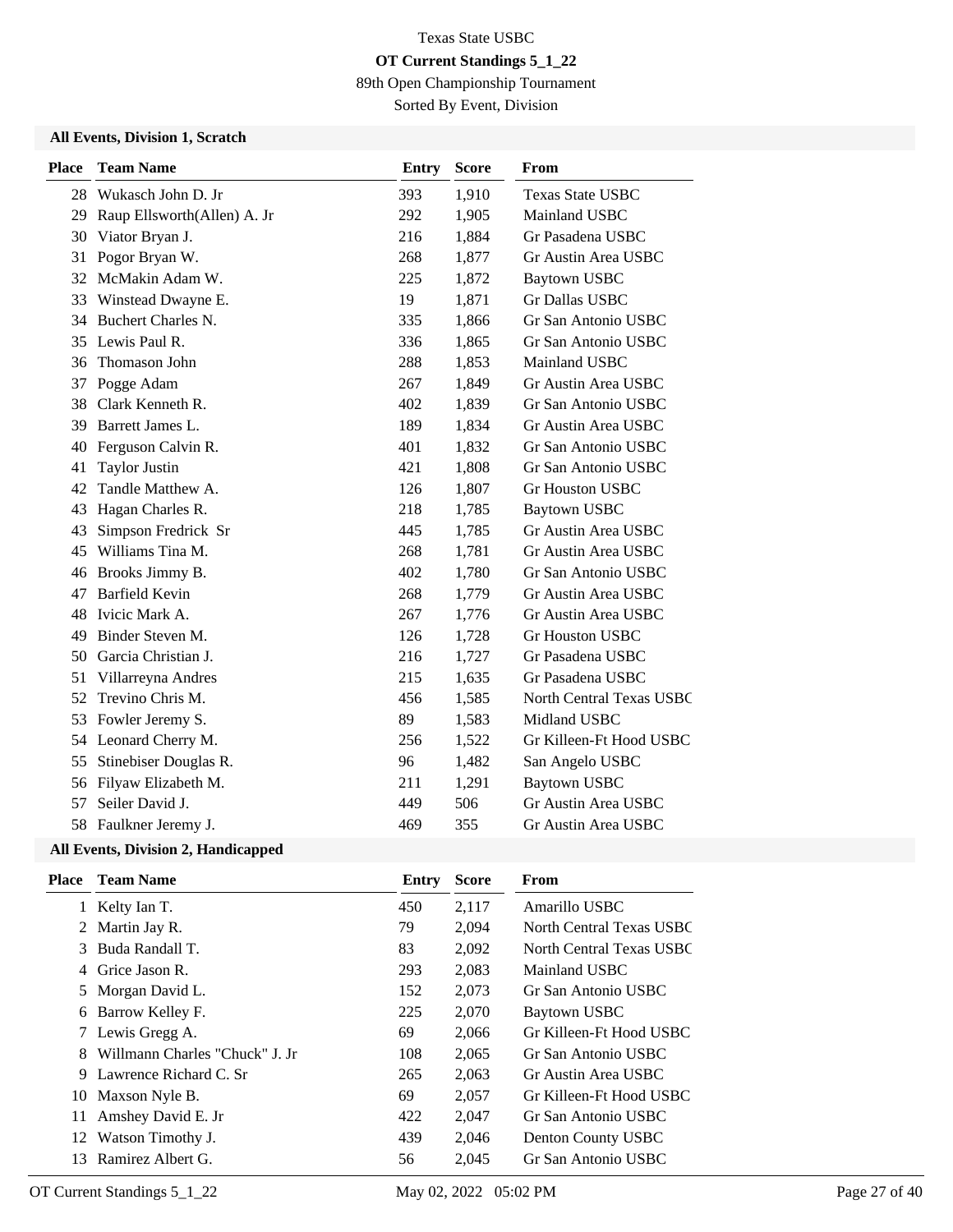89th Open Championship Tournament

Sorted By Event, Division

| <b>Place</b> | <b>Team Name</b>          | <b>Entry</b> | <b>Score</b> | From                            |
|--------------|---------------------------|--------------|--------------|---------------------------------|
|              | 14 Kissner Daniel J.      | 80           | 2,031        | North Central Texas USBC        |
| 15           | Sensat Jamie P.           | 441          | 2,012        | Denton County USBC              |
|              | 16 Caine Robert M.        | 387          | 2,009        | Gr Pasadena USBC                |
| 17           | Adams Roy W.              | 218          | 2,007        | <b>Baytown USBC</b>             |
| 18           | Chappell Andy C.          | 422          | 2,005        | Gr San Antonio USBC             |
| 19           | Matzko Kevin J.           | 82           | 2,000        | <b>North Central Texas USBC</b> |
| 20           | Garner Kenneth A. Jr      | 288          | 1,999        | Mainland USBC                   |
| 21           | <b>Bohr Mike</b>          | 267          | 1,996        | Gr Austin Area USBC             |
| 22           | Reynolds Ronald D.        | 441          | 1,981        | Denton County USBC              |
| 23           | Navy Clint D.             | 396          | 1,976        | <b>Gr Houston USBC</b>          |
| 24           | Stutz Jerry S.            | 68           | 1,975        | Gr Killeen-Ft Hood USBC         |
| 24           | Fugitt James W.           | 83           | 1,975        | North Central Texas USBC        |
|              | 26 Barton Daylan L.       | 89           | 1,974        | Midland USBC                    |
| 27           | Shell Jamie L.            | 65           | 1,972        | <b>Texas State USBC</b>         |
| 27           | Nguyen Tommy              | 215          | 1,972        | Gr Pasadena USBC                |
|              | 29 Cole Billy R.          | 211          | 1,969        | <b>Baytown USBC</b>             |
| 30           | Turner Rahsaan            | 318          | 1,966        | Gr Killeen-Ft Hood USBC         |
| 31           | Hanna Timothy J.          | 336          | 1,964        | Gr San Antonio USBC             |
| 32           | Layman James W. Jr        | 336          | 1,962        | Gr San Antonio USBC             |
| 33           | Swain Dillon T.           | 249          | 1,958        | Gr Tyler USBC                   |
|              | 34 Johns Joshua C.        | 426          | 1,957        | Gr San Antonio USBC             |
|              | 35 Hellon Edward W.       | 245          | 1,956        | Gr Killeen-Ft Hood USBC         |
| 36           | Atkinson Corey D.         | 393          | 1,954        | <b>Texas State USBC</b>         |
| 37           | Dewald Brad A.            | 70           | 1,953        | Gr Killeen-Ft Hood USBC         |
| 37           | Wren Michael A.           | 189          | 1,953        | Gr Austin Area USBC             |
| 37           | Lichtenwalter Donald J.   | 429          | 1,953        | Gr Austin Area USBC             |
|              | 40 Lawrence Robert S.     | 265          | 1,950        | Gr Austin Area USBC             |
|              | 41 Brandon Spencer M.     | 441          | 1,948        | Denton County USBC              |
|              | 42 Herron Paul R.         | 82           | 1,938        | North Central Texas USBC        |
|              | 43 Calvert Chuck L.       | 214          | 1,935        | Baytown USBC                    |
| 43           | Rathell Edward            | 462          | 1,935        | Gr San Antonio USBC             |
|              | 45 Norris Otha L. III     | 173          | 1,934        | <b>Brazos Valley USBC</b>       |
|              | 46 Rivera Santiago P. III | 31           | 1,926        | Gr San Antonio USBC             |
|              | 46 Holguin Thomas         | 58           | 1,926        | Gr San Antonio USBC             |
| 48           | Dickens Don R.            | 228          | 1,922        | <b>Baytown USBC</b>             |
| 49           | Stover Billy J. Jr        | 80           | 1,920        | North Central Texas USBC        |
| 49           | Saxton James L.           | 225          | 1,920        | <b>Baytown USBC</b>             |
| 51           | McGee John F. Jr          | 215          | 1,919        | Gr Pasadena USBC                |
| 51           | Rodriguez Maria J.        | 267          | 1,919        | Gr Austin Area USBC             |
|              | 53 Lawless Christopher E. | 82           | 1,918        | North Central Texas USBC        |
| 53           | <b>Stroman Matthew</b>    | 402          | 1,918        | Gr San Antonio USBC             |
| 55           | Johnson Byron J.          | 248          | 1,914        | Gr Tyler USBC                   |
|              | 56 Kiefert Edward R.      | 20           | 1,911        | Gr Dallas USBC                  |
|              | 56 Gierisch Les S.        | 147          | 1,911        | Texas State USBC                |
| 58           | Owens Michael L.          | 89           | 1,909        | Midland USBC                    |
|              | 58 Downie Matthew J.      | 446          | 1,909        | Gr Austin Area USBC             |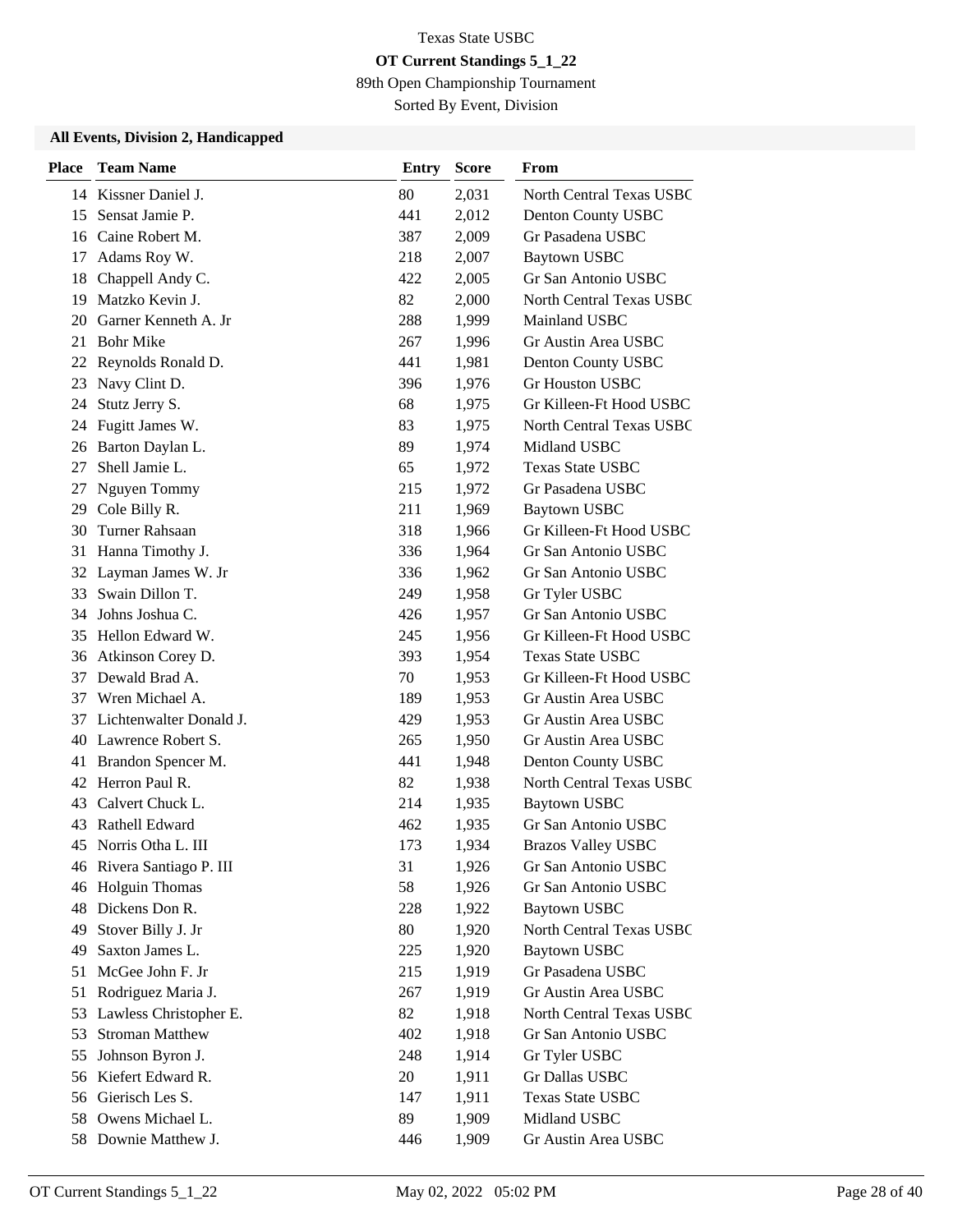89th Open Championship Tournament

Sorted By Event, Division

| <b>Place</b> | <b>Team Name</b>        | <b>Entry</b> | <b>Score</b> | From                     |
|--------------|-------------------------|--------------|--------------|--------------------------|
|              | 58 Carter Jason M.      | 503          | 1,909        | North Central Texas USBC |
| 61           | Teufel Matt S.          | 189          | 1,908        | Gr Austin Area USBC      |
| 61           | Goelz Christopher A.    | 335          | 1,908        | Gr San Antonio USBC      |
| 63           | Smith Eugene Jr         | 335          | 1,907        | Gr San Antonio USBC      |
|              | 64 Maurer Judson W.     | 248          | 1,905        | Gr Tyler USBC            |
|              | 64 Wilson Melvin L.     | 433          | 1,905        | Gr Houston USBC          |
| 66           | Thomason Tommy O. Jr    | 288          | 1,904        | Mainland USBC            |
| 66           | Svetlick Christopher J. | 385          | 1,904        | Gr Pasadena USBC         |
| 68           | Guerra Gabriel L.       | 56           | 1,902        | Gr San Antonio USBC      |
| 68           | Hoosier Steven W.       | 386          | 1,902        | Gr Pasadena USBC         |
| 70           | Chapman Chris L.        | 329          | 1,901        | <b>Gr Houston USBC</b>   |
| 70           | Dalton Joshua W.        | 392          | 1,901        | Gr Austin Area USBC      |
| 70           | Zufall Bernard (Ben) J. | 392          | 1,901        | Gr Austin Area USBC      |
| 73           | LeDoux James L. Jr      | 171          | 1,900        | <b>Baytown USBC</b>      |
| 74           | Wheeler David E.        | 56           | 1,895        | Gr San Antonio USBC      |
|              | 74 Fellwock Matt P.     | 443          | 1,895        | Denton County USBC       |
| 76           | Meier Toby A.           | 69           | 1,894        | Gr Killeen-Ft Hood USBC  |
| 77           | Spicer Vetella J.       | 398          | 1,892        | <b>Gr Houston USBC</b>   |
| 77           | Sampica Nicholas W.     | 441          | 1,892        | Denton County USBC       |
| 79           | Houser David J.         | 292          | 1,889        | Mainland USBC            |
| 80           | Fuqua Melanie L.        | 225          | 1,887        | Baytown USBC             |
| 81           | Yun Pete                | 78           | 1,885        | North Central Texas USBC |
| 82           | Cavanaugh John E.       | 56           | 1,884        | Gr San Antonio USBC      |
| 83           | Rider Daniel J.         | 328          | 1,883        | Gr Dallas USBC           |
| 83           | Ashley Jon M.           | 503          | 1,883        | North Central Texas USBC |
| 85           | Cruitt Walter W.        | 214          | 1,880        | <b>Baytown USBC</b>      |
| 85           | Crenshaw George F. III  | 328          | 1,880        | <b>Gr Dallas USBC</b>    |
| 87           | Barker Tommy A.         | 57           | 1,874        | Gr San Antonio USBC      |
| 88           | Sweat James "Jim" F.    | 96           | 1,872        | San Angelo USBC          |
| 88           | Kassner Larry W.        | 109          | 1,872        | Gr San Antonio USBC      |
| 90           | Soucia Jay P.           | 268          | 1,871        | Gr Austin Area USBC      |
| 91           | Hobson James L.         | 402          | 1,869        | Gr San Antonio USBC      |
|              | 92 Brown Shalonda Y.    | 179          | 1,867        | Gr Austin Area USBC      |
| 93           | Hudson Mitchell D.      | 222          | 1,865        | <b>Baytown USBC</b>      |
| 94           | Giuliani Anthony J.     | 335          | 1,864        | Gr San Antonio USBC      |
|              | 95 DeGroote J Patrick   | 35           | 1,863        | North Central Texas USBC |
|              | 96 Hartgrove Justin D.  | 69           | 1,862        | Gr Killeen-Ft Hood USBC  |
| 96           | Strickland Robert M.    | 218          | 1,862        | <b>Baytown USBC</b>      |
| 98           | Bradshaw Jeff S.        | 218          | 1,860        | <b>Baytown USBC</b>      |
| 98           | Foster David C. III     | 387          | 1,860        | Gr Pasadena USBC         |
| 100          | Vanecek Jeff            | 67           | 1,858        | Gr Killeen-Ft Hood USBC  |
| 100          | Kaminski David W.       | 82           | 1,858        | North Central Texas USBC |
| 102          | Metoyer Reginald E.     | 396          | 1,851        | Gr Houston USBC          |
|              | 103 Rose Pete C.        | 456          | 1,846        | North Central Texas USBC |
|              | 104 Oliver Frank M.     | 20           | 1,845        | Gr Dallas USBC           |
|              | 104 Shearfield Allan D. | 219          | 1,845        | <b>Baytown USBC</b>      |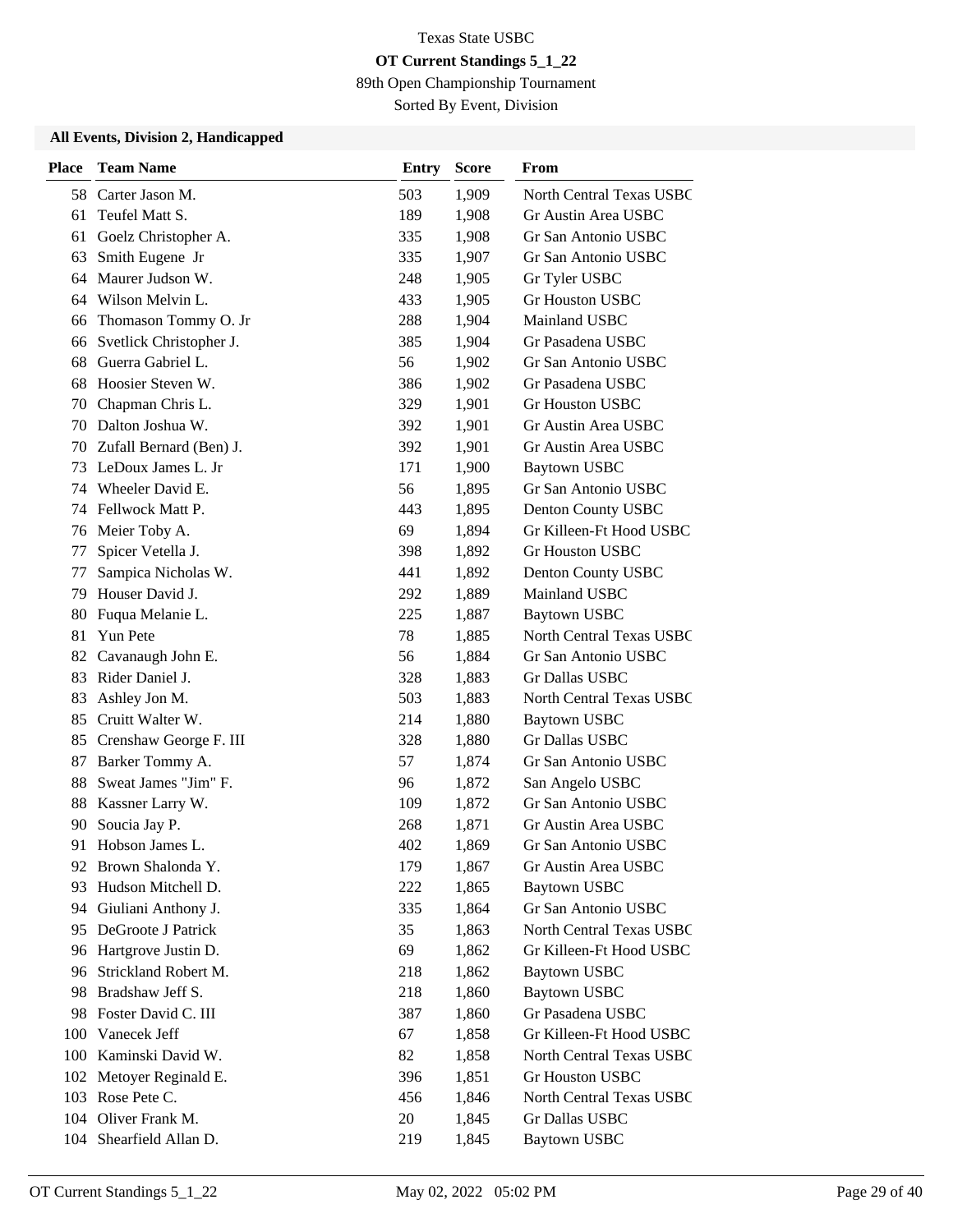89th Open Championship Tournament

Sorted By Event, Division

| <b>Place</b> | <b>Team Name</b>             | Entry | <b>Score</b> | From                      |
|--------------|------------------------------|-------|--------------|---------------------------|
|              | 106 Ball Charles             | 222   | 1,844        | <b>Baytown USBC</b>       |
|              | 107 Jourden James "Dubby"    | 67    | 1,843        | Gr Killeen-Ft Hood USBC   |
|              | 107 West Winston (Chance) C. | 328   | 1,843        | Gr Dallas USBC            |
|              | 109 Bolds Gregory L. Jr      | 426   | 1,842        | Gr San Antonio USBC       |
|              | 110 Banda Daniel M.          | 96    | 1,839        | San Angelo USBC           |
|              | 111 Morgan Percy             | 108   | 1,833        | Gr San Antonio USBC       |
|              | 112 Kassner Harvey D.        | 109   | 1,832        | Gr San Antonio USBC       |
|              | 113 Greer Ronald K.          | 249   | 1,829        | Gr Tyler USBC             |
|              | 113 Monteleone Graham A.     | 402   | 1,829        | Gr San Antonio USBC       |
|              | 115 Aue David J.             | 84    | 1,820        | North Central Texas USBC  |
|              | 116 Chandler Charley E.      | 223   | 1,816        | <b>Baytown USBC</b>       |
|              | 117 Cantu Christopher J.     | 421   | 1,814        | Gr San Antonio USBC       |
|              | 118 Stephens Jason P.        | 71    | 1,813        | Gr Killeen-Ft Hood USBC   |
|              | 119 Williams Charles R. Jr   | 78    | 1,812        | North Central Texas USBC  |
|              | 120 Czarnecki Joshua E.      | 401   | 1,808        | Gr San Antonio USBC       |
|              | 121 Villarreal Bob Jr        | 442   | 1,805        | Denton County USBC        |
|              | 122 Cotter Edward F.         | 212   | 1,804        | <b>Baytown USBC</b>       |
|              | 123 Beattie Gary             | 219   | 1,802        | <b>Baytown USBC</b>       |
| 124          | Sanchez Daniel R.            | 97    | 1,800        | San Angelo USBC           |
|              | 125 Marro James P.           | 387   | 1,797        | Gr Pasadena USBC          |
|              | 126 Potter Lance M.          | 249   | 1,795        | Gr Tyler USBC             |
|              | 127 Kennedy John J.          | 249   | 1,793        | Gr Tyler USBC             |
| 128          | Johns Ralph S. III           | 426   | 1,785        | Gr San Antonio USBC       |
|              | 129 Bauer John H.            | 248   | 1,781        | Gr Tyler USBC             |
|              | 130 Dewberry David G.        | 442   | 1,780        | Denton County USBC        |
|              | 131 Resendez Eric P.         | 224   | 1,779        | <b>Baytown USBC</b>       |
| 131          | <b>Stoner Darrell</b>        | 383   | 1,779        | Gr Pasadena USBC          |
|              | 133 Jones Alicia D.          | 448   | 1,777        | Gr Austin Area USBC       |
| 133          | Jones Jerry J.               | 448   | 1,777        | Gr Austin Area USBC       |
|              | 135 Houston David L.         | 446   | 1,775        | Gr Austin Area USBC       |
|              | 136 Bates David W.           | 446   | 1,774        | Gr Austin Area USBC       |
| 137          | Klabunde David               | 172   | 1,767        | <b>Brazos Valley USBC</b> |
|              | 138 Schultz Lori L.          | 265   | 1,763        | Gr Austin Area USBC       |
|              | 138 Olfers Clayton           | 462   | 1,763        | Gr San Antonio USBC       |
|              | 138 Phelps Patrick W.        | 329   | 1,763        | Gr Houston USBC           |
|              | 138 Barbara Charles          | 383   | 1,763        | Gr Pasadena USBC          |
|              | 142 Leibert Stanley E. III   | 336   | 1,757        | Gr San Antonio USBC       |
| 143          | Garcia Luis E. III           | 383   | 1,756        | Gr Pasadena USBC          |
|              | 144 Broughton Rick S.        | 386   | 1,754        | Gr Pasadena USBC          |
|              | 145 Myers Craig A.           | 221   | 1,752        | <b>Baytown USBC</b>       |
| 146          | Boling Matthew (Matt) L. Sr  | 393   | 1,749        | <b>Texas State USBC</b>   |
| 147          | Mathis Chauncey (CJ) J.      | 65    | 1,746        | Texas State USBC          |
|              | 148 Metevier Dan             | 20    | 1,745        | Gr Dallas USBC            |
|              | 149 Morris Justin M.         | 429   | 1,722        | Gr Austin Area USBC       |
|              | 150 Everman Jeff             | 109   | 1,700        | Gr San Antonio USBC       |
|              | 151 Greig Michael M.         | 172   | 1,696        | <b>Brazos Valley USBC</b> |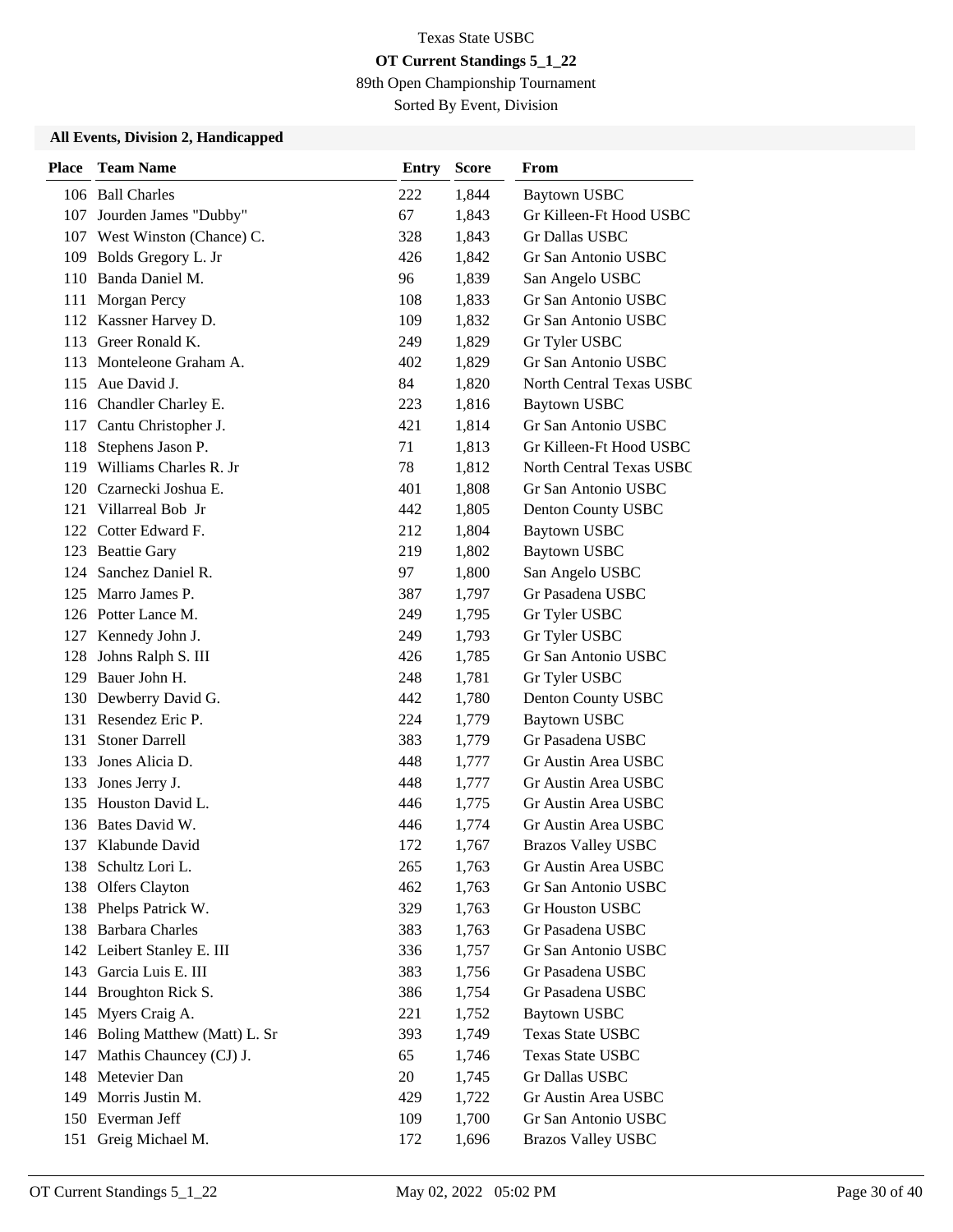89th Open Championship Tournament

Sorted By Event, Division

### **All Events, Division 2, Handicapped**

| <b>Place</b> | Team Name               | Entry | <b>Score</b> | From                    |
|--------------|-------------------------|-------|--------------|-------------------------|
|              | 152 Krueger Hannah L.   | 385   | 1,685        | Gr Pasadena USBC        |
| 153          | Suber Kenneth Sr        | 479   | 1,678        | Gr Dallas USBC          |
|              | 154 Michael Benjamen R. | 484   | 1,646        | Gr Dallas USBC          |
|              | 155 Dewberry Gerald     | 442   | 1,635        | Denton County USBC      |
|              | 156 Rider Todd          | 32    | 1,616        | Gr San Antonio USBC     |
|              | 157 Filyaw Eric T.      | 211   | 1,602        | <b>Baytown USBC</b>     |
|              | 158 Rasmussen Randy     | 229   | 1,408        | Baytown USBC            |
| 159          | Briles Evelyn R.        | 382   | 1,382        | Gr Pasadena USBC        |
| 160          | Calcarone Dale Jr       | 224   | 1,249        | <b>Baytown USBC</b>     |
|              | 161 Calcarone Adam R.   | 224   | 1,211        | <b>Baytown USBC</b>     |
|              | 162 Fogarty Terry       | 303   | 786          | Gr Austin Area USBC     |
| 163          | <b>Brass Brian</b>      | 183   | 657          | Gr Austin Area USBC     |
|              | 164 Barkley Danny D.    | 67    | 649          | Gr Killeen-Ft Hood USBC |
| 165          | Adams Rick L.           | 122   | 625          | Gr Austin Area USBC     |
|              | 166 Starnes Robert L.   | 382   | 600          | Gr Pasadena USBC        |

| Place | <b>Team Name</b>          | <b>Entry</b> | <b>Score</b> | From                            |
|-------|---------------------------|--------------|--------------|---------------------------------|
| 1     | Holtfrerich Michael E.    | 308          | 2,174        | <b>Texas State USBC</b>         |
| 2     | Dupuy David M.            | 78           | 2,171        | North Central Texas USBC        |
| 3     | Molina Jorge J.           | 56           | 2,138        | Gr San Antonio USBC             |
| 4     | Dawley Rusty E.           | 377          | 2,136        | Alvin Pearland USBC             |
| 5     | Ellis Susanna E.          | 31           | 2,135        | Gr San Antonio USBC             |
| 6     | Graff Gary L.             | 308          | 2,114        | <b>Texas State USBC</b>         |
| 7     | Oestreich Raska Ashley R. | 329          | 2,108        | <b>Gr Houston USBC</b>          |
| 8     | <b>Russell Derwin</b>     | 445          | 2,105        | Gr Austin Area USBC             |
| 9     | Starkey Jeffrey L.        | 382          | 2,095        | Gr Pasadena USBC                |
| 10    | Rivers Joseph P.          | 451          | 2,093        | Amarillo USBC                   |
| 11    | Wilson Timothy F. Sr      | 290          | 2,086        | Mainland USBC                   |
| 12    | Bess Joe B.               | 109          | 2,085        | Gr San Antonio USBC             |
| 13    | Espada Ismael Jr          | 65           | 2,070        | <b>Texas State USBC</b>         |
| 14    | Lee Tracey H.             | 426          | 2,058        | Gr San Antonio USBC             |
| 15    | <b>Timmons Chris</b>      | 116          | 2,055        | Gr Dallas USBC                  |
| 16    | Brickman Dennis L.        | 81           | 2,053        | <b>North Central Texas USBC</b> |
| 17    | Small Eric                | 142          | 2,052        | <b>Texas State USBC</b>         |
| 18    | Robinson Jerry D.         | 479          | 2,047        | Gr Dallas USBC                  |
| 19    | Drier Scott A.            | 229          | 2,042        | Baytown USBC                    |
| 20    | Martin David J.           | 450          | 2,039        | Amarillo USBC                   |
| 21    | Cullison James E.         | 292          | 2,033        | Mainland USBC                   |
| 22    | Compton Crystal H.        | 226          | 2,028        | Baytown USBC                    |
| 23    | Joseph Barry J.           | 433          | 2,024        | <b>Gr Houston USBC</b>          |
| 24    | Tilton Keith E.           | 430          | 2,023        | Baytown USBC                    |
| 25    | Cochran Ryan C.           | 229          | 2,020        | <b>Baytown USBC</b>             |
| 26    | Mrozewski Joseph A.       | 399          | 2,016        | <b>Gr Houston USBC</b>          |
| 27    | Harrison Ronald A. Jr     | 31           | 2,015        | Gr San Antonio USBC             |
| 27    | Hall James                | 63           | 2,015        | Gr Killeen-Ft Hood USBC         |
| 27    | Jeffries Donius M.        | 440          | 2,015        | Denton County USBC              |
|       |                           |              |              |                                 |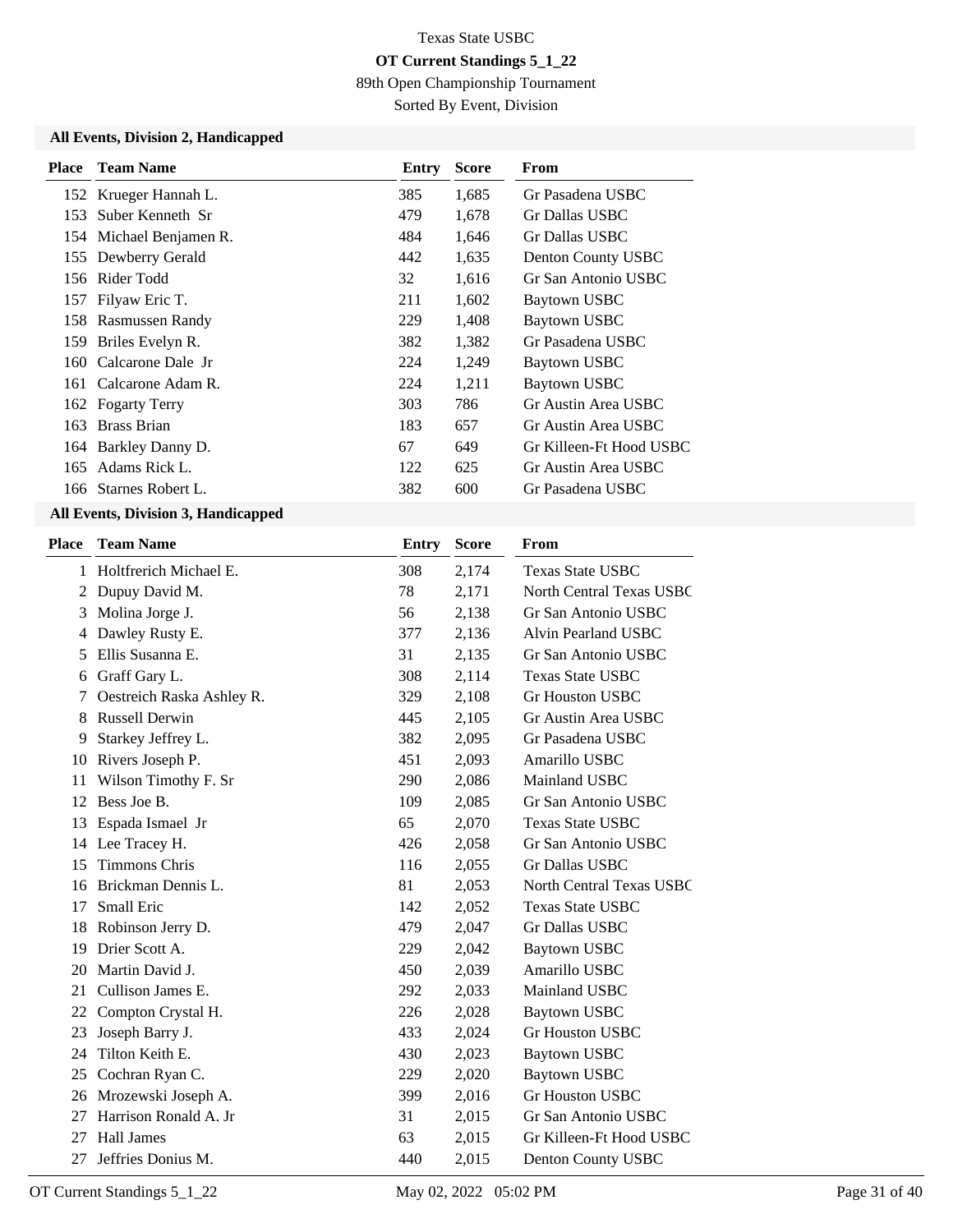89th Open Championship Tournament

Sorted By Event, Division

| <b>Place</b> | <b>Team Name</b>              | Entry | <b>Score</b> | From                            |
|--------------|-------------------------------|-------|--------------|---------------------------------|
|              | 30 Strickland Carl E.         | 218   | 2,008        | <b>Baytown USBC</b>             |
| 31           | Koppen Gayle                  | 58    | 1,998        | Gr San Antonio USBC             |
| 31           | Foote Lance D. Jr             | 262   | 1,998        | Gr Killeen-Ft Hood USBC         |
|              | 33 Trubenstein Amber L.       | 96    | 1,994        | San Angelo USBC                 |
| 34           | Terry Mickal G.               | 221   | 1,992        | <b>Baytown USBC</b>             |
| 35           | Pfluger Kelly S.              | 308   | 1,990        | <b>Texas State USBC</b>         |
| 36           | Parker Douglas J.             | 62    | 1,987        | Gr Killeen-Ft Hood USBC         |
| 37           | Gonzales Richard A. Jr        | 224   | 1,984        | <b>Baytown USBC</b>             |
|              | 38 Lawson Joshua "Bubba" L.   | 96    | 1,983        | San Angelo USBC                 |
|              | 38 Monroe Robert M.           | 422   | 1,983        | Gr San Antonio USBC             |
|              | 40 Martin Laronus "Ronnie" R. | 396   | 1,981        | <b>Gr Houston USBC</b>          |
|              | 41 Stratford Bryce            | 223   | 1,980        | <b>Baytown USBC</b>             |
|              | 42 Rice Tim S.                | 78    | 1,978        | North Central Texas USBC        |
|              | 42 Lozada Israel Jr           | 318   | 1,978        | Gr Killeen-Ft Hood USBC         |
|              | 44 Banks Warren A.            | 42    | 1,977        | <b>Gr Houston USBC</b>          |
|              | 44 Morgan William H.          | 292   | 1,977        | Mainland USBC                   |
|              | 46 Wilson James Y. Jr         | 290   | 1,973        | Mainland USBC                   |
| 47           | McVay Randy                   | 226   | 1,972        | <b>Baytown USBC</b>             |
|              | 48 Kerr Michael B.            | 79    | 1,970        | <b>North Central Texas USBC</b> |
|              | 48 Lathan Larry N.            | 397   | 1,970        | <b>Gr Houston USBC</b>          |
|              | 50 Brown Tony L. Jr           | 80    | 1,969        | North Central Texas USBC        |
| 51           | Autry Edward "Tra" T. Jr      | 248   | 1,968        | Gr Tyler USBC                   |
|              | 51 Lotz Dennis F.             | 392   | 1,968        | Gr Austin Area USBC             |
|              | 53 Lewellyn Jeremy            | 227   | 1,962        | <b>Baytown USBC</b>             |
| 53           | Williams Andrew L.            | 384   | 1,962        | Gr Pasadena USBC                |
| 55           | Brown Richard F.              | 78    | 1,959        | <b>North Central Texas USBC</b> |
| 56           | Watkins Clint E.              | 89    | 1,958        | Midland USBC                    |
|              | 56 Montgomery Will            | 442   | 1,958        | Denton County USBC              |
|              | 58 Cochran Michael W.         | 422   | 1,953        | Gr San Antonio USBC             |
| 59           | Cox Dennis C.                 | 440   | 1,951        | Denton County USBC              |
| 60           | Stone Bob                     | 57    | 1,947        | Gr San Antonio USBC             |
| 60           | Reeder Michael J.             | 59    | 1,947        | Gr San Antonio USBC             |
|              | 60 De La Rosa Matthew S.      | 84    | 1,947        | North Central Texas USBC        |
| 60           | Doss Bobby J. Sr              | 480   | 1,947        | Gr Dallas USBC                  |
| 64           | <b>Briscoe Gerald</b>         | 398   | 1,944        | <b>Gr Houston USBC</b>          |
|              | 65 Simmons Patrick J.         | 62    | 1,943        | Gr Killeen-Ft Hood USBC         |
| 66           | Muscarello Michael A.         | 216   | 1,942        | Gr Pasadena USBC                |
| 67           | Thompson Mark W.              | 341   | 1,941        | <b>Big Spring USBC</b>          |
| 67           | Rose Caleb J.                 | 456   | 1,941        | North Central Texas USBC        |
| 69           | Lawrence Pamela M.            | 265   | 1,937        | Gr Austin Area USBC             |
| 70           | Cutler William                | 8     | 1,931        | North Central Texas USBC        |
| 70           | Hagelgans Elroy R. Jr         | 422   | 1,931        | Gr San Antonio USBC             |
| 72           | Thompson Jimmy A.             | 445   | 1,930        | Gr Austin Area USBC             |
| 73           | Townsend John T.              | 447   | 1,923        | Gr Austin Area USBC             |
| 74           | Kujan Mark A.                 | 48    | 1,922        | Gr Killeen-Ft Hood USBC         |
| 74           | Harms David                   | 212   | 1,922        | <b>Baytown USBC</b>             |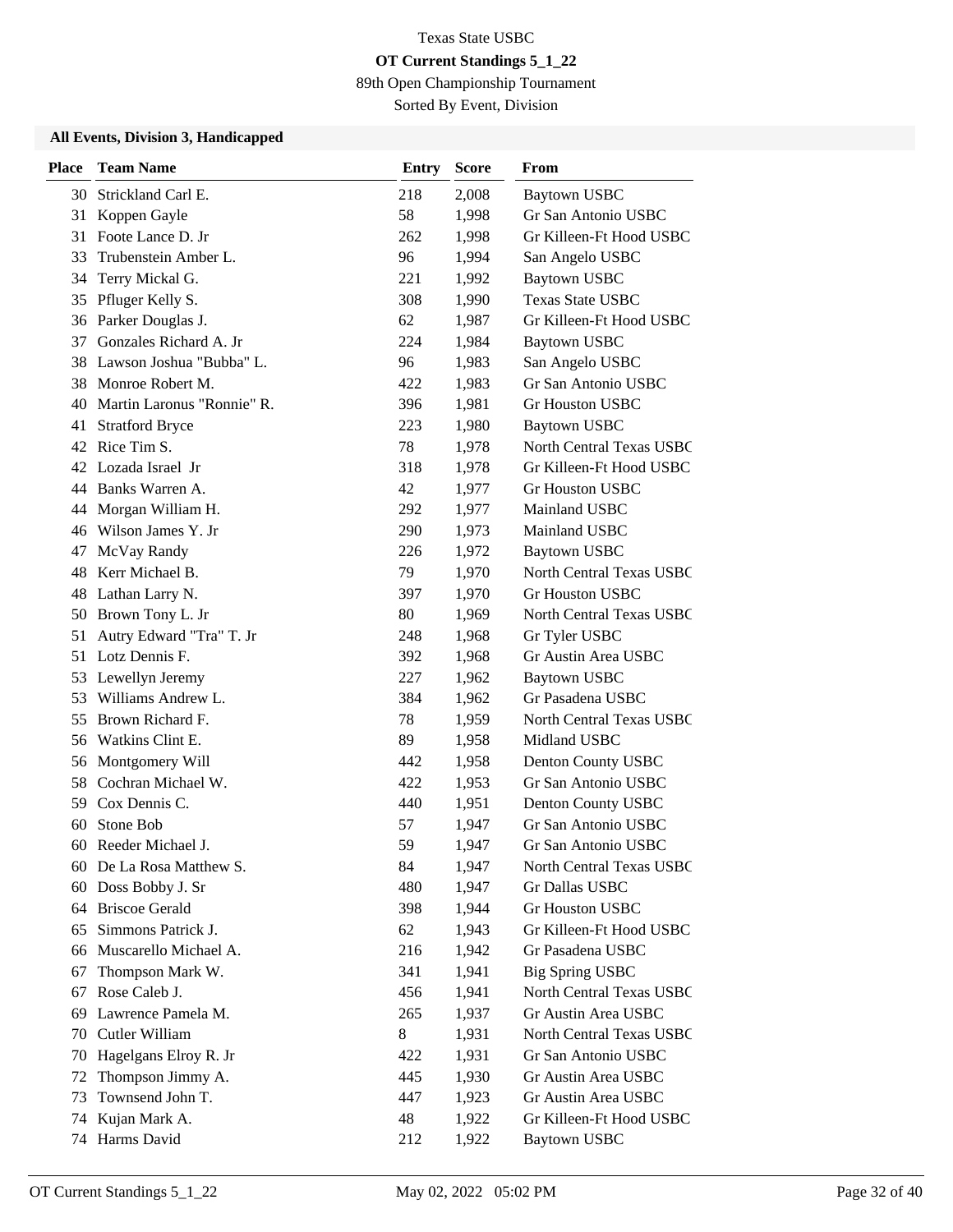89th Open Championship Tournament

Sorted By Event, Division

| <b>Place</b> | <b>Team Name</b>              | <b>Entry</b> | <b>Score</b> | From                     |
|--------------|-------------------------------|--------------|--------------|--------------------------|
|              | 76 Goodman Lewis L.           | 228          | 1,920        | <b>Baytown USBC</b>      |
| 77           | Sims Douglas C.               | 341          | 1,917        | <b>Big Spring USBC</b>   |
| 78           | Nally Sheila R.               | 288          | 1,914        | Mainland USBC            |
|              | 79 Giddens Chris              | 83           | 1,913        | North Central Texas USBC |
|              | 80 Lewis Kevin M.             | 69           | 1,911        | Gr Killeen-Ft Hood USBC  |
| 81           | Addison Lee R.                | 97           | 1,908        | San Angelo USBC          |
|              | 82 Rathell Jace D.            | 462          | 1,907        | Gr San Antonio USBC      |
| 83           | Boynton Devin J.              | 447          | 1,906        | Gr Austin Area USBC      |
|              | 84 Brown James T. Jr          | 62           | 1,904        | Gr Killeen-Ft Hood USBC  |
|              | 85 Watson Robert (Curtis)     | 81           | 1,900        | North Central Texas USBC |
| 86           | Rochon Ruby J.                | 396          | 1,898        | <b>Gr Houston USBC</b>   |
| 87           | Hayes Leonard T.              | 384          | 1,896        | Gr Pasadena USBC         |
| 88           | Bergstedt Kurt E.             | 56           | 1,895        | Gr San Antonio USBC      |
| 89           | Kissner Glen M.               | 80           | 1,894        | North Central Texas USBC |
| 90           | Reisner Evan A.               | 430          | 1,892        | Baytown USBC             |
|              | 90 Brewer Ashton              | 462          | 1,892        | Gr San Antonio USBC      |
| 92           | Kington Tim                   | 227          | 1,891        | <b>Baytown USBC</b>      |
| 93           | Smart Christopher M.          | 19           | 1,886        | <b>Gr Dallas USBC</b>    |
| 93           | Southern Rusty R.             | 217          | 1,886        | Gr Pasadena USBC         |
|              | 95 Dolle David                | 421          | 1,885        | Gr San Antonio USBC      |
|              | 96 Rayon Sam A.               | 219          | 1,884        | <b>Baytown USBC</b>      |
| 97           | Troxclair Joseph E.           | 226          | 1,883        | <b>Baytown USBC</b>      |
| 98           | Davis John A.                 | 398          | 1,882        | <b>Gr Houston USBC</b>   |
|              | 99 Cashaw Daniel D. III       | 399          | 1,881        | <b>Gr Houston USBC</b>   |
| 100          | Ferguson Joey G.              | 222          | 1,878        | <b>Baytown USBC</b>      |
| 101          | Dewald Brent A.               | 68           | 1,875        | Gr Killeen-Ft Hood USBC  |
| 101          | Martin Toby L.                | 318          | 1,875        | Gr Killeen-Ft Hood USBC  |
|              | 103 Zapata Michaela           | 32           | 1,873        | Gr San Antonio USBC      |
|              | 104 Cruse Wane E.             | 102          | 1,870        | Deep East Texas USBC     |
|              | 104 Houston Clayton O.        | 447          | 1,870        | Gr Austin Area USBC      |
| 106          | Wiggins Josh A.               | 67           | 1,869        | Gr Killeen-Ft Hood USBC  |
|              | 107 Garcia Alex J.            | 216          | 1,867        | Gr Pasadena USBC         |
|              | 108 Williams Ross W.          | 81           | 1,864        | North Central Texas USBC |
|              | 108 Grimm Joshua E.           | 429          | 1,864        | Gr Austin Area USBC      |
| 110          | Taylor Marlo R.               | 422          | 1,863        | Gr San Antonio USBC      |
| 111          | Smith Richard "Tony"          | 71           | 1,861        | Gr Killeen-Ft Hood USBC  |
|              | 111 Coty Shanon L.            | 227          | 1,861        | <b>Baytown USBC</b>      |
|              | 113 Hermosillo Richard G.     | 189          | 1,858        | Gr Austin Area USBC      |
|              | 114 Peoples Charles E.        | 386          | 1,856        | Gr Pasadena USBC         |
|              | 115 Bray Linda Y.             | 108          | 1,855        | Gr San Antonio USBC      |
|              | 116 Vestal Johnnie L. III     | 221          | 1,854        | <b>Baytown USBC</b>      |
|              | 116 Huddleston Christopher W. | 229          | 1,854        | <b>Baytown USBC</b>      |
|              | 118 Blair Scott M.            | 442          | 1,853        | Denton County USBC       |
|              | 119 Casey George R.           | 397          | 1,852        | Gr Houston USBC          |
|              | 120 Maddox Jason L.           | 220          | 1,851        | <b>Baytown USBC</b>      |
|              | 121 Holtfrerich David R.      | 308          | 1,850        | Texas State USBC         |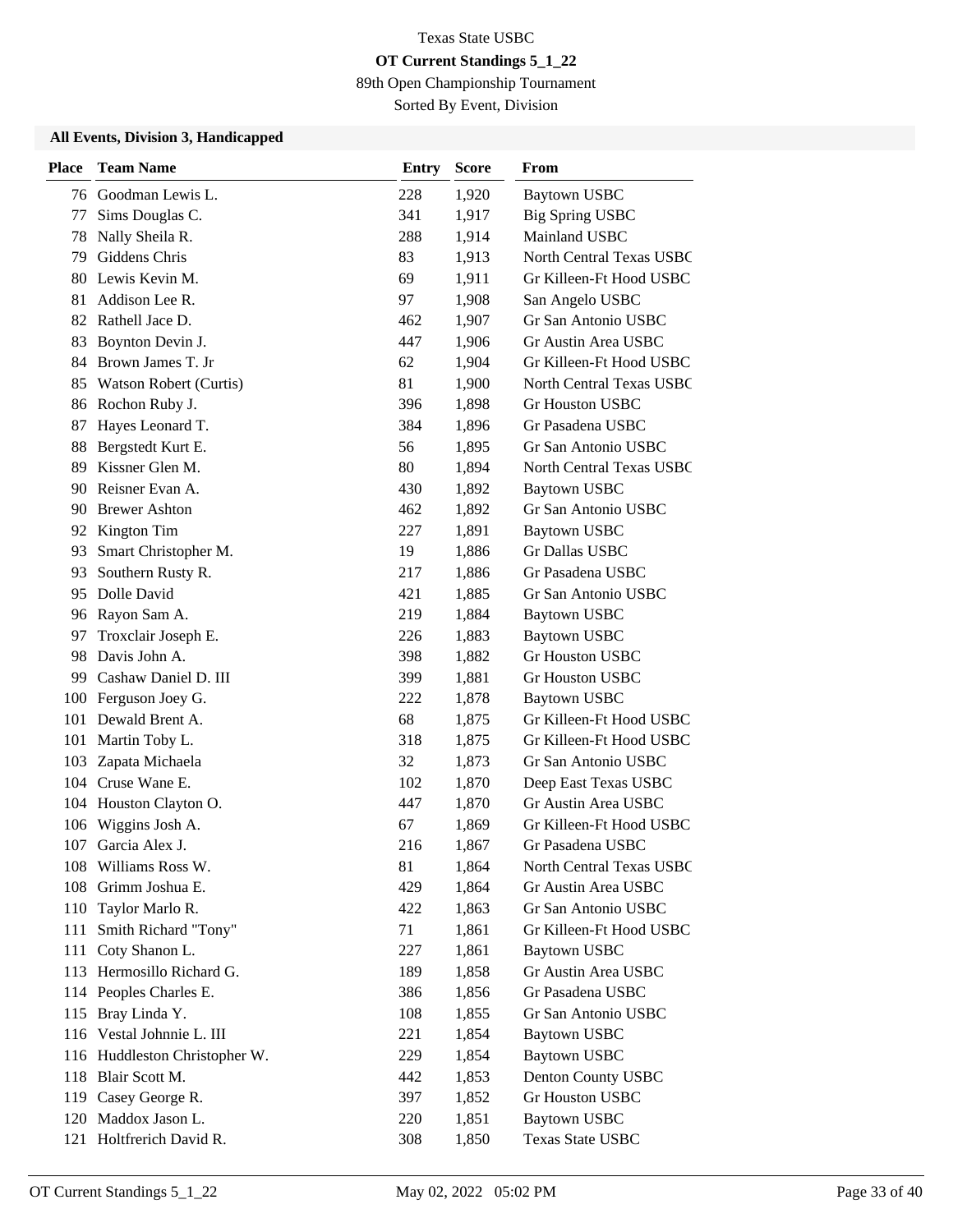89th Open Championship Tournament

Sorted By Event, Division

| <b>Place</b> | <b>Team Name</b>          | Entry | <b>Score</b> | From                      |
|--------------|---------------------------|-------|--------------|---------------------------|
|              | 122 Goetz Greg F.         | 221   | 1,845        | <b>Baytown USBC</b>       |
|              | 123 Phillips Royce H.     | 212   | 1,843        | <b>Baytown USBC</b>       |
|              | 123 Parr Billy Jack       | 8     | 1,843        | North Central Texas USBC  |
|              | 125 Minyard Tommy (TJ) E. | 503   | 1,842        | North Central Texas USBC  |
| 126          | Anderson Thomas R.        | 65    | 1,837        | <b>Texas State USBC</b>   |
| 126          | Townsend Donald L. Jr     | 387   | 1,837        | Gr Pasadena USBC          |
| 128          | Jefferson Martin          | 89    | 1,829        | Midland USBC              |
|              | 129 Grimm Morgan R.       | 429   | 1,828        | Gr Austin Area USBC       |
|              | 130 Stites Chris L.       | 440   | 1,827        | Denton County USBC        |
| 131          | Maynard Jimmy (Don) D.    | 450   | 1,826        | Amarillo USBC             |
|              | 131 Cantu Kirk M.         | 421   | 1,826        | Gr San Antonio USBC       |
|              | 133 Vanecek Kris          | 67    | 1,824        | Gr Killeen-Ft Hood USBC   |
|              | 134 Lambert Debra K.      | 20    | 1,821        | Gr Dallas USBC            |
|              | 135 Parris Antonio "Tony" | 388   | 1,815        | Gr Killeen-Ft Hood USBC   |
|              | 136 Dube Kevin L.         | 173   | 1,811        | <b>Brazos Valley USBC</b> |
|              | 136 Williams James S.     | 226   | 1,811        | <b>Baytown USBC</b>       |
|              | 138 Cooke Henry B.        | 461   | 1,799        | Gr Austin Area USBC       |
| 139          | Tibbs James E.            | 219   | 1,798        | <b>Baytown USBC</b>       |
| 140          | Coty Ryan                 | 227   | 1,795        | <b>Baytown USBC</b>       |
| 141          | Watkins Wendall D.        | 172   | 1,793        | <b>Brazos Valley USBC</b> |
| 141          | Jefferson Richard O.      | 173   | 1,793        | <b>Brazos Valley USBC</b> |
| 141          | Jurrells Ira Jr           | 461   | 1,793        | Gr Austin Area USBC       |
|              | 144 Bunn Jimmy A.         | 317   | 1,788        | Gr San Antonio USBC       |
|              | 145 Fridye Tom A.         | 386   | 1,787        | Gr Pasadena USBC          |
|              | 146 Hardin Tim V.         | 79    | 1,785        | North Central Texas USBC  |
| 147          | Mitchell Thomas W.        | 226   | 1,784        | <b>Baytown USBC</b>       |
| 148          | Shelton Tom G.            | 450   | 1,780        | Amarillo USBC             |
|              | 149 Goebel Chris          | 341   | 1,774        | Big Spring USBC           |
| 150          | Martin Richard L.         | 221   | 1,764        | <b>Baytown USBC</b>       |
|              | 151 Small Thomas P.       | 142   | 1,759        | <b>Texas State USBC</b>   |
|              | 152 Cass JoAnn A.         | 448   | 1,758        | Gr Austin Area USBC       |
|              | 153 Shotwell Jenny R.     | 67    | 1,756        | Gr Killeen-Ft Hood USBC   |
|              | 154 Milam Richard M.      | 116   | 1,754        | Gr Dallas USBC            |
|              | 154 Mays Leo G.           | 397   | 1,754        | <b>Gr Houston USBC</b>    |
|              | 156 Manor Melvin S. Sr    | 461   | 1,750        | Gr Austin Area USBC       |
|              | 157 Pomasl James E. Jr    | 88    | 1,748        | Gr Houston USBC           |
|              | 158 Boldway John F.       | 317   | 1,747        | Gr San Antonio USBC       |
|              | 159 Reed Kevin            | 116   | 1,746        | Gr Dallas USBC            |
| 160          | Cruitt Karen M.           | 213   | 1,742        | <b>Baytown USBC</b>       |
|              | 161 Ellis Sid D.          | 219   | 1,741        | <b>Baytown USBC</b>       |
|              | 162 Wardell Jeff G.       | 292   | 1,739        | Mainland USBC             |
|              | 163 Fox Brian C.          | 439   | 1,733        | Denton County USBC        |
|              | 164 Hathaway Magen N.     | 328   | 1,729        | Gr Dallas USBC            |
|              | 165 Rose Dennis M.        | 81    | 1,725        | North Central Texas USBC  |
|              | 166 Syed Ali J.           | 443   | 1,713        | Denton County USBC        |
| 167          | Stites Dana L.            | 440   | 1,631        | Denton County USBC        |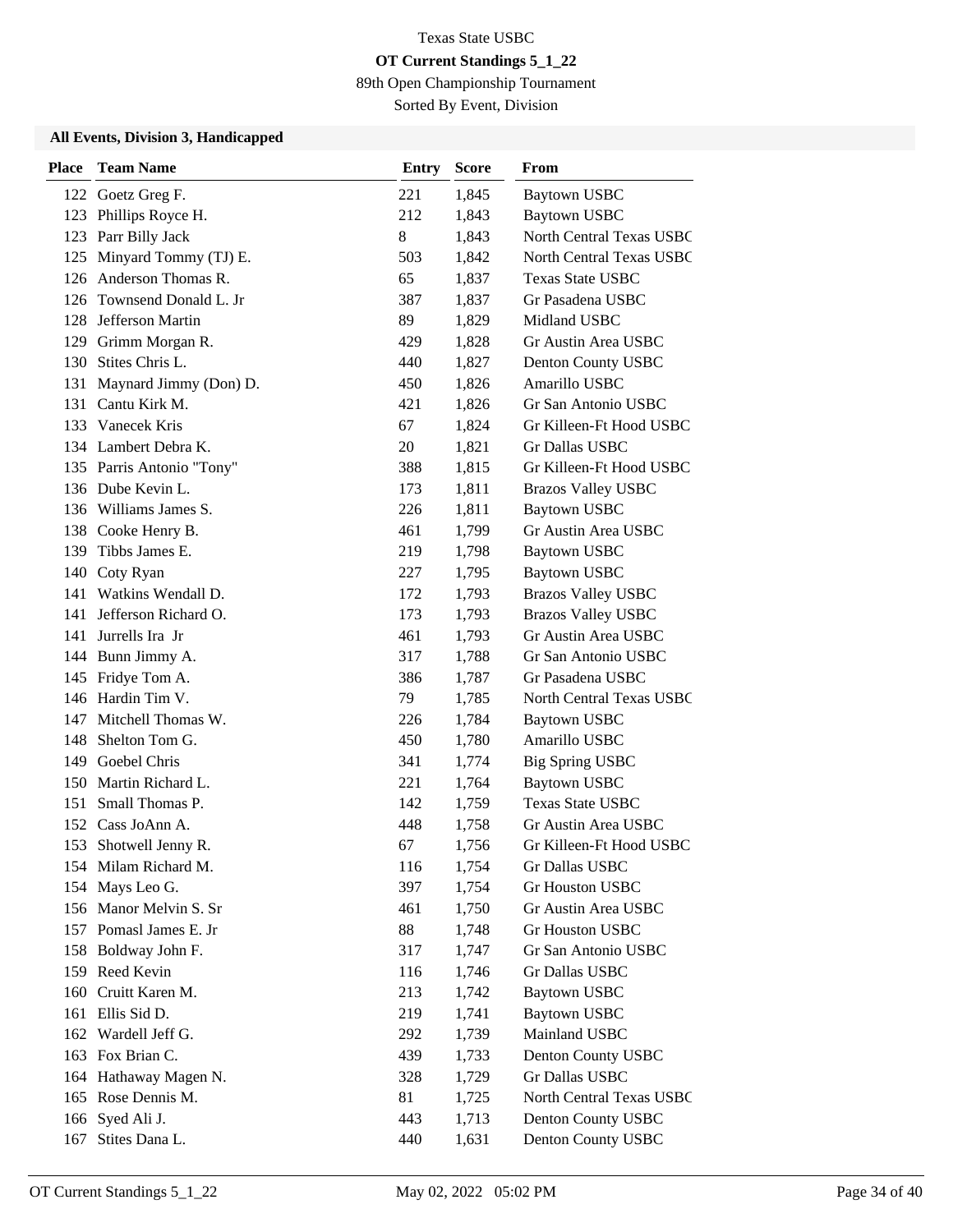89th Open Championship Tournament

Sorted By Event, Division

#### **All Events, Division 3, Handicapped**

| Place | <b>Team Name</b>       | Entry | <b>Score</b> | From                     |
|-------|------------------------|-------|--------------|--------------------------|
|       | 168 Ferguson Toby      | 219   | 1,480        | Baytown USBC             |
| 169   | Fugitt Shelley L.      | 84    | 1,310        | North Central Texas USBC |
| 170   | Brown Stephen G.       | 318   | 1.261        | Gr Killeen-Ft Hood USBC  |
|       | 171 Rayon Sam K.       | 225   | 1,109        | Baytown USBC             |
|       | 172 Brodbeck Jacob L   | 121   | 712          | Gr Austin Area USBC      |
| 173.  | Southern Dustin R.     | 217   | 614          | Gr Pasadena USBC         |
|       | 174 Friedman Stuart L. | 121   | 605          | Gr Austin Area USBC      |
|       | 175 Brodbeck Dale M.   | 121   | 599          | Gr Austin Area USBC      |
|       | 176 Brown Kenneth D.   | 468   | 583          | Gr Austin Area USBC      |
| 177   | Skiff Joseph R.        | 122   | 556          | Gr Austin Area USBC      |
|       | 178 Davie Robert W. Sr | 19    | 487          | Gr Dallas USBC           |
| 179   | Faulkner Jeremy J.     | 121   | 394          | Gr Austin Area USBC      |
|       |                        |       |              |                          |

| Place | <b>Team Name</b>             | <b>Entry</b> | <b>Score</b> | <b>From</b>              |
|-------|------------------------------|--------------|--------------|--------------------------|
|       | 1 Lewis Brent A.             | 488          | 2,318        | Giddings USBC            |
|       | 2 McCauley Thomas B.         | 59           | 2,309        | Gr San Antonio USBC      |
| 3     | Witherow Michael E.          | 388          | 2,238        | Gr Killeen-Ft Hood USBC  |
| 4     | Anaya Alexis                 | 287          | 2,206        | Mainland USBC            |
| 5     | Persaud Justin T.            | 385          | 2,200        | Gr Pasadena USBC         |
| 6     | Vargas Olivia U.             | 433          | 2,198        | <b>Gr Houston USBC</b>   |
| 7     | Holguin Sonia O.             | 58           | 2,197        | Gr San Antonio USBC      |
| 7     | Cox Eddie N.                 | 229          | 2,197        | Baytown USBC             |
| 9     | Carroll Billy D.             | 171          | 2,181        | <b>Baytown USBC</b>      |
| 10    | <b>Starnes Jadon</b>         | 382          | 2,180        | Gr Pasadena USBC         |
| 11    | Molina Raeleen               | 426          | 2,179        | Gr San Antonio USBC      |
| 12    | Moore Toni                   | 287          | 2,158        | Mainland USBC            |
| 13    | Small Nathan                 | 142          | 2,150        | <b>Texas State USBC</b>  |
| 14    | Moore Dusty W.               | 287          | 2,148        | Mainland USBC            |
| 15    | Malone Maddox J.             | 212          | 2,143        | <b>Baytown USBC</b>      |
| 16    | Keaton Brandon T.            | 292          | 2,139        | Mainland USBC            |
| 17    | Jacinto Reid A.              | 80           | 2,131        | North Central Texas USBC |
| 18    | Kurtz Calvin F.              | 11           | 2,130        | Giddings USBC            |
| 19    | Lynch Travis W.              | 35           | 2,128        | North Central Texas USBC |
| 20    | <b>Holtfrerich Paul</b>      | 308          | 2,119        | <b>Texas State USBC</b>  |
| 21    | Montes Ismael M.             | 8            | 2,114        | North Central Texas USBC |
| 22    | York Gary                    | 213          | 2,108        | <b>Baytown USBC</b>      |
| 22    | Faircloth John P.            | 317          | 2,108        | Gr San Antonio USBC      |
|       | 24 Wood Elisha               | 227          | 2,099        | Baytown USBC             |
|       | 25 Vogler Michelle E.        | 433          | 2,098        | <b>Gr Houston USBC</b>   |
| 26    | Sims Jeremy W.               | 433          | 2,093        | <b>Gr Houston USBC</b>   |
| 27    | Cheek Sandy                  | 399          | 2,083        | <b>Gr Houston USBC</b>   |
| 28    | Holguin David                | 58           | 2,082        | Gr San Antonio USBC      |
| 29    | Smith Lashovious (Smitty) D. | 399          | 2,075        | <b>Gr Houston USBC</b>   |
| 30    | <b>Bankston Don</b>          | 35           | 2,073        | North Central Texas USBC |
| 31    | Murray Phyllis               | 480          | 2,072        | Gr Dallas USBC           |
|       | 32 Owens Hunter B.           | 97           | 2,071        | San Angelo USBC          |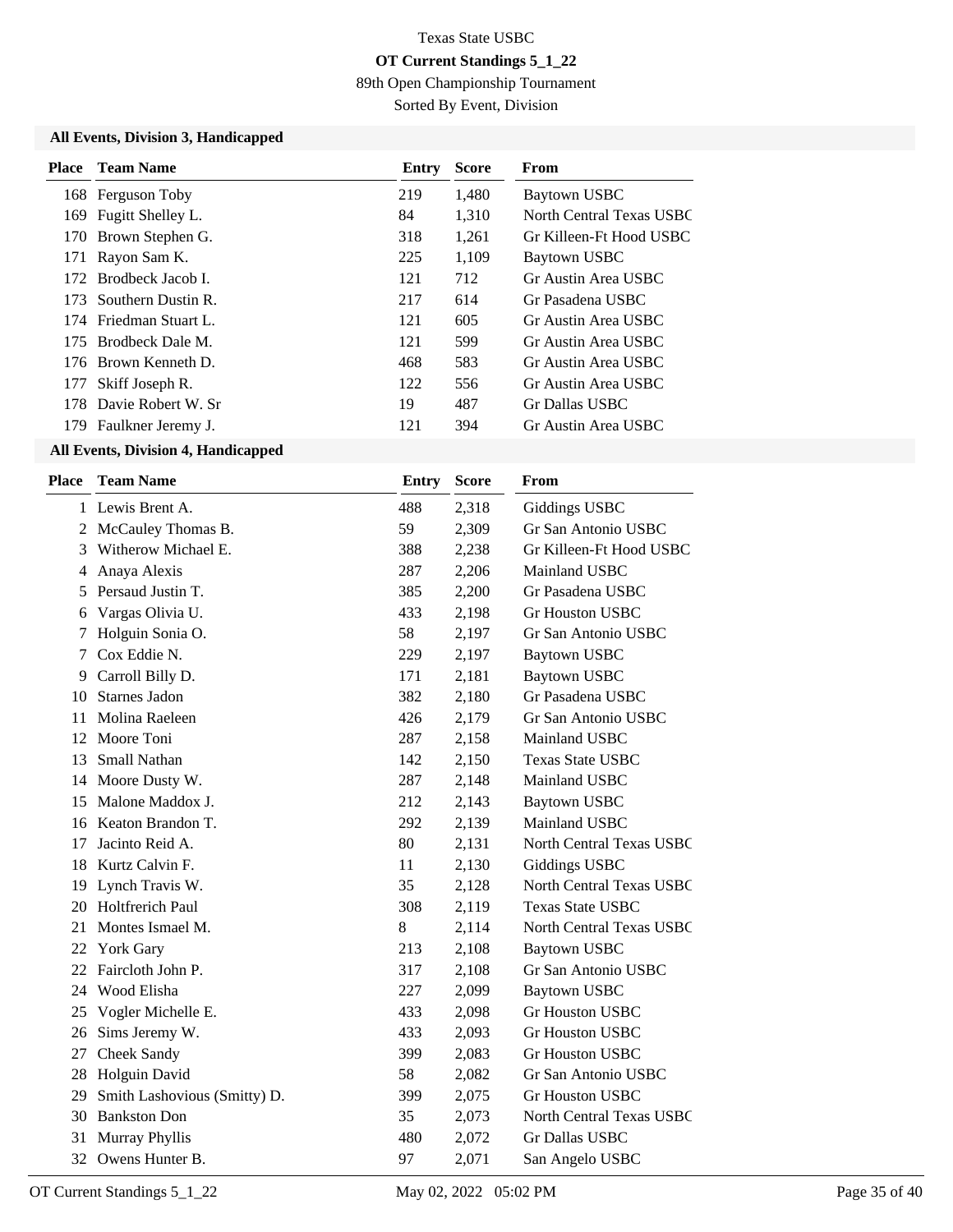89th Open Championship Tournament

Sorted By Event, Division

| <b>Place</b> | <b>Team Name</b>      | Entry | <b>Score</b> | From                            |
|--------------|-----------------------|-------|--------------|---------------------------------|
| 33           | Shuron Rebecca R.     | 62    | 2,066        | Gr Killeen-Ft Hood USBC         |
|              | 34 Kurtz Eric P.      | 11    | 2,062        | <b>Giddings USBC</b>            |
| 35           | Broughton Cody R.     | 386   | 2,061        | Gr Pasadena USBC                |
|              | 36 Leonard Cherry M.  | 62    | 2,056        | Gr Killeen-Ft Hood USBC         |
| 37           | Suber Kenneth L. Jr   | 479   | 2,054        | Gr Dallas USBC                  |
| 38           | Moreno Mathew D.      | 456   | 2,053        | North Central Texas USBC        |
| 39           | Reed Sean D.          | 289   | 2,049        | Mainland USBC                   |
| 39           | Sanders Zak G.        | 329   | 2,049        | <b>Gr Houston USBC</b>          |
| 41           | Watson Lupita S.      | 448   | 2,048        | Gr Austin Area USBC             |
| 42           | Burgess Kenneth B.    | 123   | 2,045        | <b>Gr Houston USBC</b>          |
| 43           | Beck Matthew P.       | 286   | 2,044        | Gr Austin Area USBC             |
| 43           | Tappin Anthony D.     | 461   | 2,044        | Gr Austin Area USBC             |
| 45           | Shotwell John D.      | 70    | 2,043        | Gr Killeen-Ft Hood USBC         |
|              | 46 Knoble Korey J.    | 84    | 2,042        | <b>North Central Texas USBC</b> |
| 47           | Reed Jared A.         | 441   | 2,038        | Denton County USBC              |
| 48           | Turner Thomakata      | 318   | 2,035        | Gr Killeen-Ft Hood USBC         |
| 49           | Anderson Taylor       | 70    | 2,029        | Gr Killeen-Ft Hood USBC         |
| 49           | Harper Alan R.        | 293   | 2,029        | Mainland USBC                   |
| 51           | McCray Gary A.        | 461   | 2,027        | Gr Austin Area USBC             |
| 52           | Stefek Ashley J.      | 245   | 2,025        | Gr Killeen-Ft Hood USBC         |
| 53           | Mica Jason            | 488   | 2,023        | <b>Giddings USBC</b>            |
| 54           | Nickell Ruby N.       | 8     | 2,021        | North Central Texas USBC        |
| 55           | Schlag Jersie         | 213   | 2,018        | Baytown USBC                    |
| 56           | <b>Black Kaneysha</b> | 64    | 2,017        | Gr Killeen-Ft Hood USBC         |
| 57           | McDaniel Michael D.   | 484   | 2,013        | Gr Dallas USBC                  |
| 58           | Greif Jerry L. Jr     | 287   | 2,012        | Mainland USBC                   |
| 59           | Edwards Cynthia M.    | 397   | 2,010        | <b>Gr Houston USBC</b>          |
| 60           | Johnson Ashley L.     | 64    | 2,009        | Gr Killeen-Ft Hood USBC         |
| 60           | Sanders William A.    | 291   | 2,009        | Mainland USBC                   |
| 62           | Heidbrink Chuck       | 116   | 2,008        | <b>Gr Dallas USBC</b>           |
| 63           | Coleman Frank         | 97    | 2,007        | San Angelo USBC                 |
|              | 64 Hinze Rodney A.    | 488   | 2,003        | <b>Giddings USBC</b>            |
| 65           | Eppers Alan J.        | 88    | 2,000        | Gr Houston USBC                 |
| 66           | Esparza Paul          | 291   | 1,998        | Mainland USBC                   |
| 67           | Swenning Chris L.     | 11    | 1,996        | <b>Giddings USBC</b>            |
| 67           | <b>Bodner James</b>   | 152   | 1,996        | Gr San Antonio USBC             |
| 69           | Schneider Stephen J.  | 126   | 1,995        | Gr Houston USBC                 |
| 69           | LeDoux James L. Sr    | 171   | 1,995        | <b>Baytown USBC</b>             |
| 71           | Houston Vicki E.      | 446   | 1,990        | Gr Austin Area USBC             |
| 71           | Smith Karen           | 484   | 1,990        | Gr Dallas USBC                  |
| 73           | Kiefert Faith         | 19    | 1,987        | <b>Gr Dallas USBC</b>           |
| 73           | Rendon Trini F. II    | 58    | 1,987        | Gr San Antonio USBC             |
| 73           | Strawn Randy E.       | 291   | 1,987        | Mainland USBC                   |
| 76           | Harris Brian D.       | 79    | 1,985        | North Central Texas USBC        |
| 77           | Payson Valerie A.     | 48    | 1,983        | Gr Killeen-Ft Hood USBC         |
| 77           | Bowie Alma J.         | 398   | 1,983        | Gr Houston USBC                 |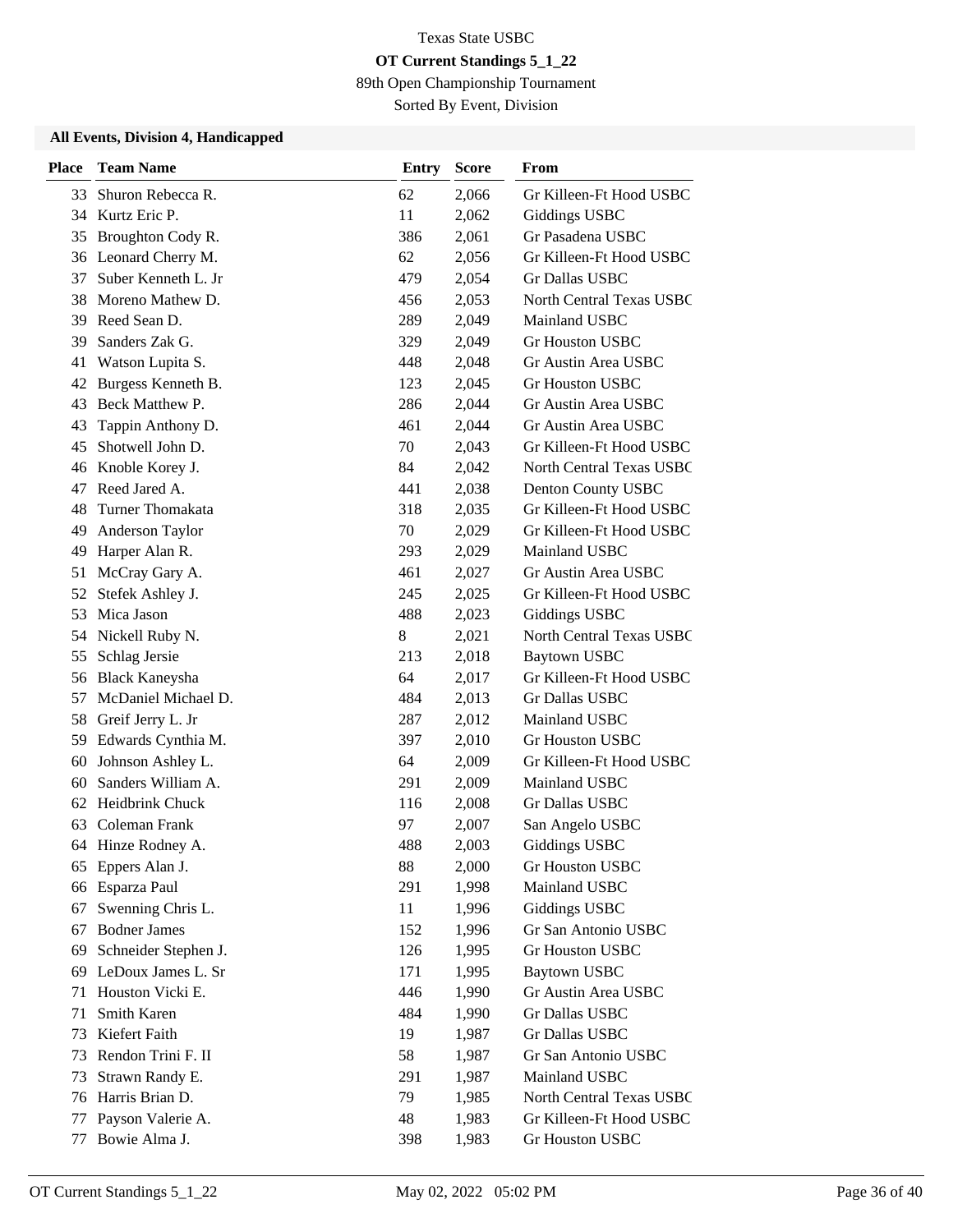89th Open Championship Tournament

Sorted By Event, Division

| <b>Place</b> | <b>Team Name</b>                | <b>Entry</b> | <b>Score</b> | From                            |
|--------------|---------------------------------|--------------|--------------|---------------------------------|
|              | 79 House Eric D.                | 318          | 1,981        | Gr Killeen-Ft Hood USBC         |
| 80.          | Buehler Steven P.               | 503          | 1,980        | North Central Texas USBC        |
| 81           | Becker Chris J.                 | 488          | 1,979        | Giddings USBC                   |
|              | 82 Watson Joe L.                | 81           | 1,978        | North Central Texas USBC        |
| 82           | Seay Greg P. Jr                 | 293          | 1,978        | Mainland USBC                   |
| 82           | Holse Anita                     | 349          | 1,978        | Deep East Texas USBC            |
| 82           | Bouker Dewitt 'Dusty' C.        | 451          | 1,978        | Amarillo USBC                   |
| 86           | Tippit Ivy J.                   | 171          | 1,977        | Baytown USBC                    |
| 87           | Bonewald Bobby G.               | 12           | 1,975        | Giddings USBC                   |
| 87           | <b>Welch David</b>              | 480          | 1,975        | Gr Dallas USBC                  |
| 89           | Spencer Jaylene A.              | 8            | 1,973        | North Central Texas USBC        |
| 89           | Salazar Janelle A.              | 430          | 1,973        | <b>Baytown USBC</b>             |
|              | 91 Vincent Kevin L.             | 377          | 1,971        | Alvin Pearland USBC             |
| 92           | Hollins Vanessa A.              | 88           | 1,970        | <b>Gr Houston USBC</b>          |
| 93           | Everman Diana L.                | 109          | 1,966        | Gr San Antonio USBC             |
|              | 94 Holaday Vicki                | 126          | 1,965        | Gr Houston USBC                 |
| 94           | Small Brandy C.                 | 142          | 1,965        | <b>Texas State USBC</b>         |
| 94           | Lindsey Terry A.                | 214          | 1,965        | <b>Baytown USBC</b>             |
|              | 94 Goodwin Pamela B.            | 349          | 1,965        | Deep East Texas USBC            |
|              | 98 Caraway Josh B.              | 249          | 1,964        | Gr Tyler USBC                   |
| 99           | Reid Emmerson D.                | 447          | 1,963        | Gr Austin Area USBC             |
|              | 100 LeGrand Bellenthia          | 123          | 1,961        | <b>Gr Houston USBC</b>          |
| 101          | Simonson Richard E.             | 108          | 1,960        | Gr San Antonio USBC             |
|              | 102 Jackson John "Action" E. Sr | 64           | 1,959        | Gr Killeen-Ft Hood USBC         |
|              | 102 Barnes George               | 479          | 1,959        | Gr Dallas USBC                  |
|              | 104 Goodwin Allen R.            | 349          | 1,957        | Deep East Texas USBC            |
| 105          | Jones Donna R.                  | 397          | 1,956        | <b>Gr Houston USBC</b>          |
|              | 105 Eich Amanda K.              | 484          | 1,956        | Gr Dallas USBC                  |
| 107          | Furkin Roger W.                 | 82           | 1,955        | <b>North Central Texas USBC</b> |
| 108          | Safu Demetrice M.               | 399          | 1,950        | <b>Gr Houston USBC</b>          |
| 108          | Collins Darin E.                | 439          | 1,950        | Denton County USBC              |
|              | 110 Brown LeShaun E.            | 491          | 1,948        | Gr Dallas USBC                  |
|              | 111 Pullen Jack L.              | 317          | 1,947        | Gr San Antonio USBC             |
|              | 112 Willis-Raup Denise M.       | 293          | 1,945        | Mainland USBC                   |
|              | 113 Hull Steven R.              | 83           | 1,942        | North Central Texas USBC        |
|              | 114 Holse Donald G.             | 349          | 1,940        | Deep East Texas USBC            |
|              | 115 Ezell Lawrence M.           | 63           | 1,938        | Gr Killeen-Ft Hood USBC         |
|              | 116 Bankston David              | 35           | 1,931        | North Central Texas USBC        |
|              | 117 Reeder Marie F.             | 59           | 1,930        | Gr San Antonio USBC             |
|              | 117 Verner JoAnn                | 225          | 1,930        | <b>Baytown USBC</b>             |
|              | 119 Dimas Michael E.            | 35           | 1,929        | North Central Texas USBC        |
|              | 119 Niedermeier Belinda G.      | 328          | 1,929        | Gr Dallas USBC                  |
|              | 121 Fox Vanessa A.              | 439          | 1,928        | Denton County USBC              |
|              | 122 Winstead Emily N.           | 20           | 1,926        | Gr Dallas USBC                  |
|              | 122 Young Micheal P.            | 71           | 1,926        | Gr Killeen-Ft Hood USBC         |
|              | 122 Kraak Jay P.                | 172          | 1,926        | <b>Brazos Valley USBC</b>       |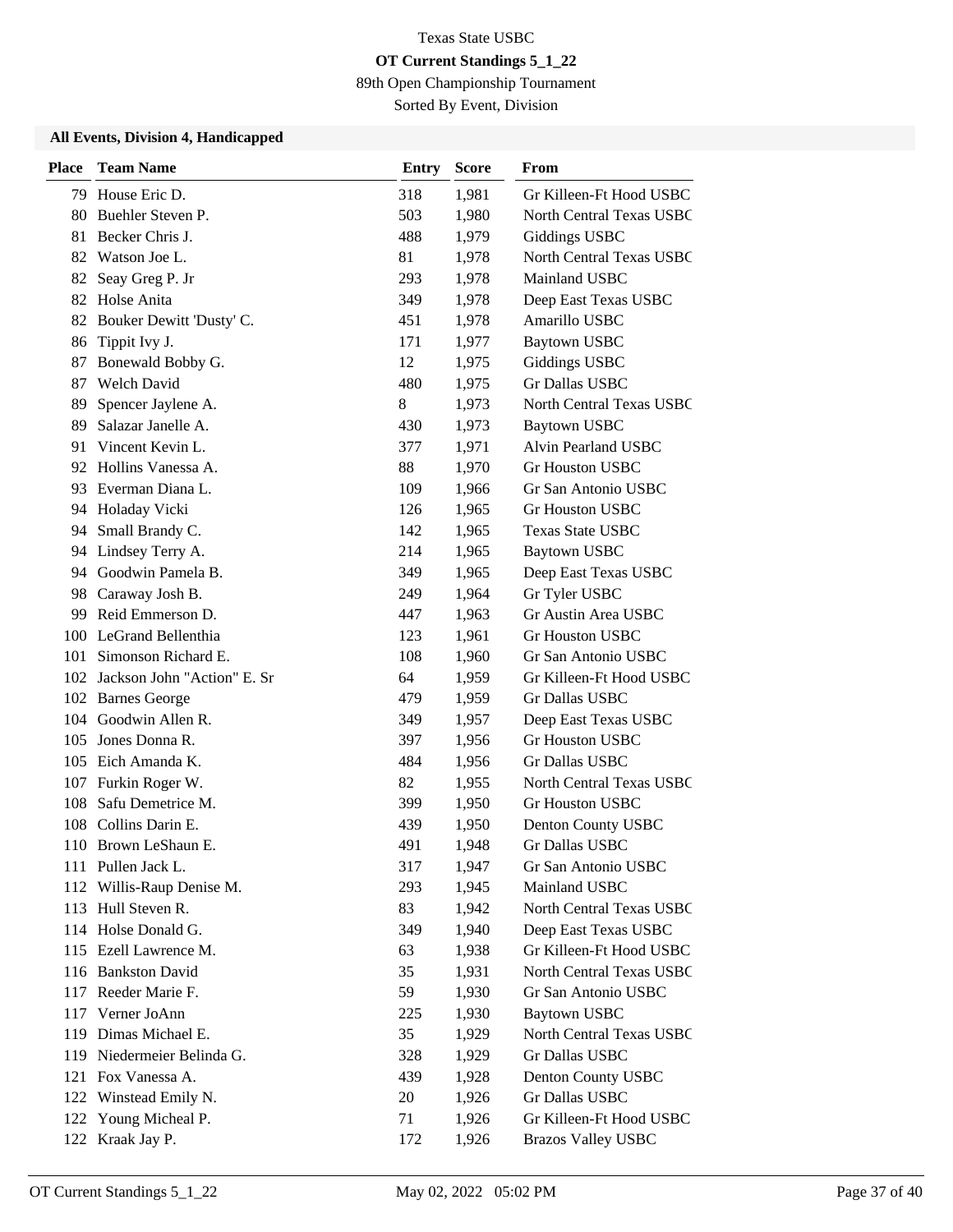89th Open Championship Tournament

Sorted By Event, Division

| <b>Place</b> | <b>Team Name</b>                   | Entry | <b>Score</b> | From                      |
|--------------|------------------------------------|-------|--------------|---------------------------|
|              | 125 Ramirez Adriana R.             | 57    | 1,925        | Gr San Antonio USBC       |
|              | 126 Dominik Johnny                 | 392   | 1,924        | Gr Austin Area USBC       |
| 127          | Syed Chris A.                      | 443   | 1,922        | Denton County USBC        |
|              | 127 Kuhn Amy L.                    | 11    | 1,922        | <b>Giddings USBC</b>      |
| 129          | Moore Billy F. Jr                  | 287   | 1,921        | Mainland USBC             |
| 129          | Jones Glenda F.                    | 396   | 1,921        | <b>Gr Houston USBC</b>    |
|              | 131 Cearfoss Ann D.                | 88    | 1,920        | <b>Gr Houston USBC</b>    |
|              | 132 Garcia Farrah L.               | 152   | 1,913        | Gr San Antonio USBC       |
|              | 132 Jeffery Tara                   | 479   | 1,913        | Gr Dallas USBC            |
|              | 134 Lemon Bonnie L.                | 289   | 1,909        | Mainland USBC             |
|              | 135 Rivera Tammie L.               | 31    | 1,907        | Gr San Antonio USBC       |
|              | 135 Wilson Linda D.                | 290   | 1,907        | Mainland USBC             |
|              | 137 Medrano Sabino J.              | 291   | 1,906        | Mainland USBC             |
|              | 137 Rivers Cheyenne N.             | 451   | 1,906        | Amarillo USBC             |
| 137          | Boynton Devin J.                   | 474   | 1,906        | Gr Austin Area USBC       |
|              | 137 Blanks Bryan                   | 479   | 1,906        | Gr Dallas USBC            |
| 141          | Stoner Kelli D.                    | 384   | 1,905        | Gr Pasadena USBC          |
|              | 141 Perez Gilbert J.               | 59    | 1,905        | Gr San Antonio USBC       |
|              | 143 Gutierrez Reynaldo             | 12    | 1,903        | <b>Giddings USBC</b>      |
|              | 144 Banks Tierney L.               | 42    | 1,901        | <b>Gr Houston USBC</b>    |
|              | 145 Zapata Richard                 | 32    | 1,900        | Gr San Antonio USBC       |
|              | 145 Jackson Barbara A.             | 123   | 1,900        | <b>Gr Houston USBC</b>    |
|              | 147 Lindsey Richard L.             | 383   | 1,899        | Gr Pasadena USBC          |
|              | 147 Hummel Mike R.                 | 392   | 1,899        | Gr Austin Area USBC       |
|              | 149 Craver Louis H.                | 123   | 1,898        | <b>Gr Houston USBC</b>    |
| 150          | Simonson Patti J.                  | 108   | 1,897        | Gr San Antonio USBC       |
|              | 150 Larrabee Matt                  | 223   | 1,897        | <b>Baytown USBC</b>       |
|              | 152 Fuller William                 | 172   | 1,890        | <b>Brazos Valley USBC</b> |
|              | 153 Harms Megan B.                 | 212   | 1,889        | <b>Baytown USBC</b>       |
|              | 154 Guerra Alberto                 | 79    | 1,888        | North Central Texas USBC  |
|              | 155 Wilhelm Gordon                 | 172   | 1,886        | <b>Brazos Valley USBC</b> |
|              | 156 Mullens Rebecca J.             | 213   | 1,884        | <b>Baytown USBC</b>       |
|              | 157 Eich Joe F.                    | 484   | 1,882        | Gr Dallas USBC            |
|              | 157 Ribinchaux-McMachen Monique R. | 19    | 1,882        | Gr Dallas USBC            |
|              | 159 Wilson James Y. Sr             | 290   | 1,880        | Mainland USBC             |
|              | 160 Bradley Ron                    | 64    | 1,879        | Gr Killeen-Ft Hood USBC   |
| 161          | Terlip Carole L.                   | 265   | 1,873        | Gr Austin Area USBC       |
|              | 162 Dimas Debbie J.                | 439   | 1,869        | Denton County USBC        |
|              | 163 Cruitt Barbara K.              | 213   | 1,868        | <b>Baytown USBC</b>       |
|              | 164 Blazier Charles                | 68    | 1,867        | Gr Killeen-Ft Hood USBC   |
|              | 165 Young Brandon                  | 226   | 1,865        | <b>Baytown USBC</b>       |
| 165          | Johnson Christie A.                | 450   | 1,865        | Amarillo USBC             |
| 167          | Jefferson John R.                  | 173   | 1,864        | <b>Brazos Valley USBC</b> |
|              | 167 Limbrick Ralph J.              | 398   | 1,864        | Gr Houston USBC           |
|              | 169 Cruz Matthew J.                | 483   | 1,860        | Bay City/El Campo USBC    |
|              | 170 Garcia Jesus                   | 152   | 1,859        | Gr San Antonio USBC       |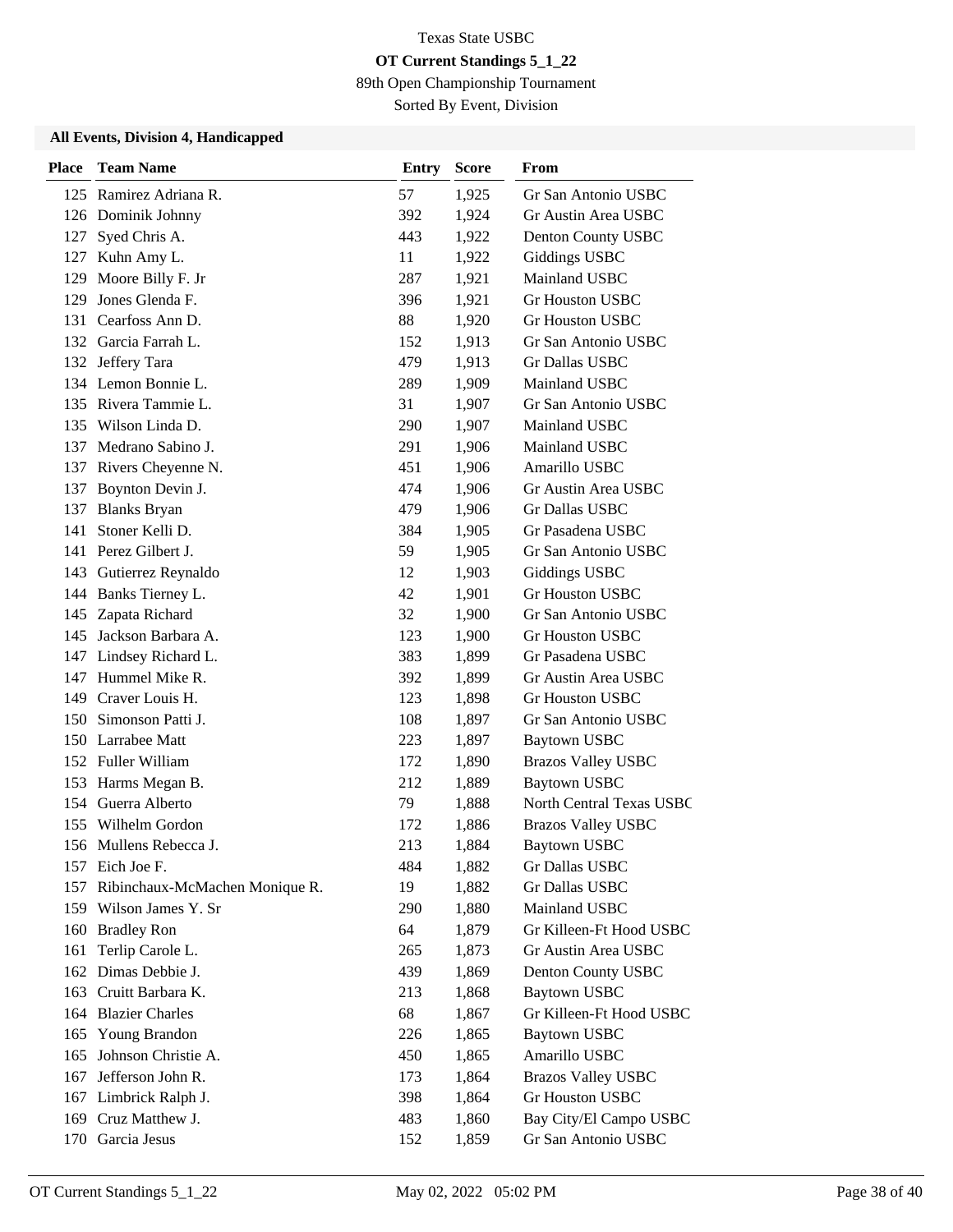89th Open Championship Tournament

Sorted By Event, Division

| <b>Place</b> | <b>Team Name</b>              | <b>Entry</b> | <b>Score</b> | From                     |
|--------------|-------------------------------|--------------|--------------|--------------------------|
|              | 171 McClung Allen W.          | 385          | 1,858        | Gr Pasadena USBC         |
| 172          | Royal Kenneth Jr              | 64           | 1,857        | Gr Killeen-Ft Hood USBC  |
| 173          | Jennings Jeffery D.           | 377          | 1,855        | Alvin Pearland USBC      |
| 173          | Jones Andrew D.               | 84           | 1,855        | North Central Texas USBC |
|              | 173 Washington Kristinia Y.   | 480          | 1,855        | Gr Dallas USBC           |
| 176          | Morgan Ginger R.              | 152          | 1,854        | Gr San Antonio USBC      |
| 176          | Wentzel John L.               | 220          | 1,854        | <b>Baytown USBC</b>      |
| 176          | Shook Bill G.                 | 220          | 1,854        | <b>Baytown USBC</b>      |
|              | 176 Oestreich Brent D.        | 329          | 1,854        | <b>Gr Houston USBC</b>   |
| 180          | Dudney Jill K.                | 32           | 1,853        | Gr San Antonio USBC      |
| 181          | Gutierrez Gerry               | 12           | 1,848        | Giddings USBC            |
| 181          | Jungwirth Matt J.             | 229          | 1,848        | <b>Baytown USBC</b>      |
| 183          | Anderson Samantha O.          | 70           | 1,847        | Gr Killeen-Ft Hood USBC  |
| 183          | Thompson Ansel C.             | 488          | 1,847        | Giddings USBC            |
| 185          | Kolb Troy L.                  | 11           | 1,843        | Giddings USBC            |
| 185          | Barajaz Donnie O.             | 291          | 1,843        | Mainland USBC            |
| 187          | Young Melissa S.              | 71           | 1,841        | Gr Killeen-Ft Hood USBC  |
| 188          | Hopkins Paul III              | 383          | 1,840        | Gr Pasadena USBC         |
| 189          | Doffin Lucan G.               | 483          | 1,838        | Bay City/El Campo USBC   |
|              | 190 Cavin Yvonne A.           | 58           | 1,837        | Gr San Antonio USBC      |
|              | 190 Thompson Daphene F.       | 341          | 1,837        | <b>Big Spring USBC</b>   |
|              | 192 Hutchinson Michael E.     | 287          | 1,836        | Mainland USBC            |
|              | 192 Perry Keith T.            | 447          | 1,836        | Gr Austin Area USBC      |
|              | 194 Cole Cary D.              | 211          | 1,835        | <b>Baytown USBC</b>      |
|              | 194 Lindsey Dorothy (Lulu) L. | 382          | 1,835        | Gr Pasadena USBC         |
|              | 196 McQueen Milton Jr         | 63           | 1,834        | Gr Killeen-Ft Hood USBC  |
|              | 197 West Michele D.           | 63           | 1,833        | Gr Killeen-Ft Hood USBC  |
|              | 198 Favis Ronald B.           | 446          | 1,831        | Gr Austin Area USBC      |
|              | 199 Dudney Ross N.            | 32           | 1,826        | Gr San Antonio USBC      |
|              | 200 Hengst Kyle D.            | 12           | 1,822        | <b>Giddings USBC</b>     |
|              | 200 Fellwock Shannon D.       | 443          | 1,822        | Denton County USBC       |
|              | 202 North Robert E. Jr        | 12           | 1,819        | <b>Giddings USBC</b>     |
|              | 203 Garcia Lilly              | 289          | 1,818        | Mainland USBC            |
|              | 204 O'Cain Rebecca C.         | 289          | 1,816        | Mainland USBC            |
|              | 204 Hathaway Gregory K.       | 503          | 1,816        | North Central Texas USBC |
|              | 206 Rider Lori L.             | 31           | 1,813        | Gr San Antonio USBC      |
|              | 207 Cruz Sara                 | 483          | 1,812        | Bay City/El Campo USBC   |
|              | 208 Farr Norman M.            | 221          | 1,810        | <b>Baytown USBC</b>      |
|              | 209 Dewald Glen P.            | 68           | 1,809        | Gr Killeen-Ft Hood USBC  |
|              | 210 Ebert Richard T.          | 88           | 1,808        | Gr Houston USBC          |
|              | 211 King Quindalyn R.         | 491          | 1,799        | Gr Dallas USBC           |
|              | 212 Lindsey Jackie C.         | 213          | 1,796        | <b>Baytown USBC</b>      |
|              | 213 McGill Pamela A.          | 126          | 1,789        | Gr Houston USBC          |
|              | 214 Martin Jerry W.           | 317          | 1,784        | Gr San Antonio USBC      |
|              | 215 Chitty Fred L.            | 142          | 1,783        | <b>Texas State USBC</b>  |
|              | 216 Dawley Mealinda D.        | 377          | 1,782        | Alvin Pearland USBC      |